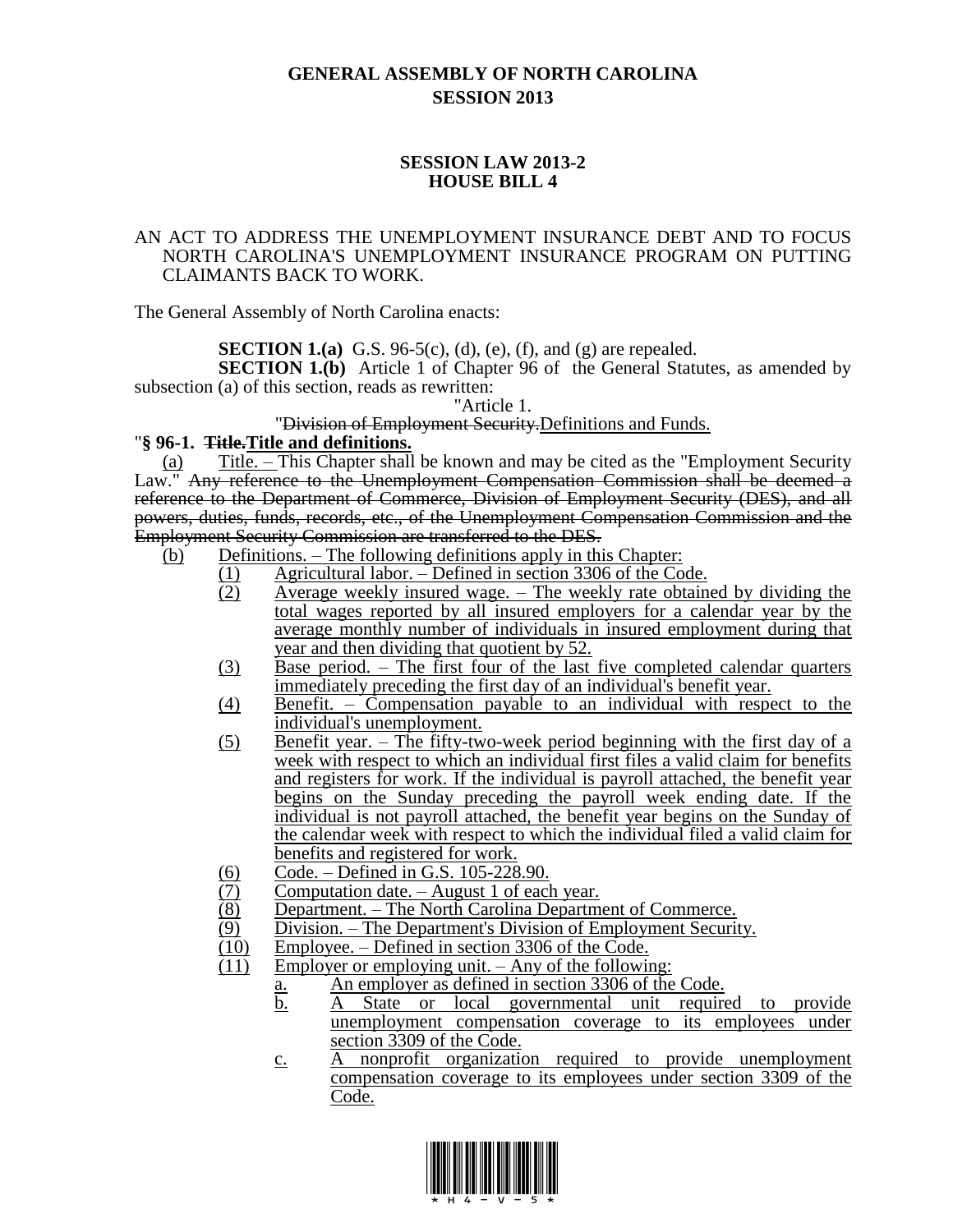- d. An Indian tribe required to provide unemployment compensation coverage to its employees under section 3309 of the Code.
- (12) Employment. Defined in section 3306 of the Code, with the following additions and exclusions:
	- a. Additions. The term includes service to a governmental unit, a nonprofit organization, or an Indian tribe as described in  $3306(c)(7)$ and  $3306(c)(8)$  of the Code.
	- b. Exclusions. The term excludes all of the following:
		- 1. Service performed by an independent contractor.<br>2. Service performed for a governmental entity
		- Service performed for a governmental entity or nonprofit organization under 3309(b) and 3309(c) of the Code.
		- 3. Service by one or more of the following individuals if the individual is authorized to exercise independent judgment and control over the performance of the work and is compensated solely by way of commission:
			- A. A real estate broker, as defined in G.S. 93A-2.
			- B. A securities salesman, as defined in G.S. 78A-2.
- (13) Employment security law. A law enacted by this State or any other state or territory or by the federal government providing for the payment of unemployment insurance benefits.
- (14) Employment service company. A person that contracts with a client or customer to supply an individual to perform employment services for the client or customer and that both under contract and in fact meets all of the following conditions:
	- a. Negotiates with the client or customer on such matters as time, place, and type of work, working conditions, quality, and price of the employment services.
	- b. Determines the assignment of an individual to the client or customer, even if the individual retains the right to refuse a specific assignment.
	- $\frac{c}{d}$  Hires and terminates an individual supplied.<br>Here is the rate of pay for the individual supplied.
	- Sets the rate of pay for the individual supplied.
	- e. Pays the individual supplied.
- (15) Federal Unemployment Tax  $\text{Act}$  (FUTA). Chapter 23 of the Code.<br>(16) Full-time student. Defined in section 3306 of the Code.
- $\frac{(16)}{(17)}$  Full-time student. Defined in section 3306 of the Code.<br>(17) Governmental unit. The term includes all of the followi
	- Governmental unit. The term includes all of the following:
		- a. The State, a county, or a municipality, or any department, agency, or other instrumentality of one of these entities.
			- b. The State Board of Education, the Board of Trustees of The University of North Carolina, the board of trustees of other institutions and agencies supported and under the control of the State, a local board of education, or another entity that pays a teacher at a public school or educational institution.
			- c. A special district, an authority, or another entity exercising governmental authority.
			- d. An alcoholic beverage control board, an airport authority, a housing authority, a regional authority, or another governmental authority created pursuant to an act of the General Assembly.
- (18) Immediate family. An individual's spouse, child, grandchild, parent, and grandparent, whether the relationship is a biological, step-, half-, or in-law relationship.
- $(19)$  Independent contractor. An individual who contracts to do work for a person and is not subject to that person's control or direction with respect to the manner in which the details of the work are to be performed or what the individual must do as the work progresses.
- (20) Indian tribe. Defined in section 3306 of the Code.<br>
(21) Nonprofit organization. A religious, charitable
- Nonprofit organization.  $-$  A religious, charitable, educational, or other organization that is exempt from federal income tax and described in section  $501(c)(3)$  of the Code.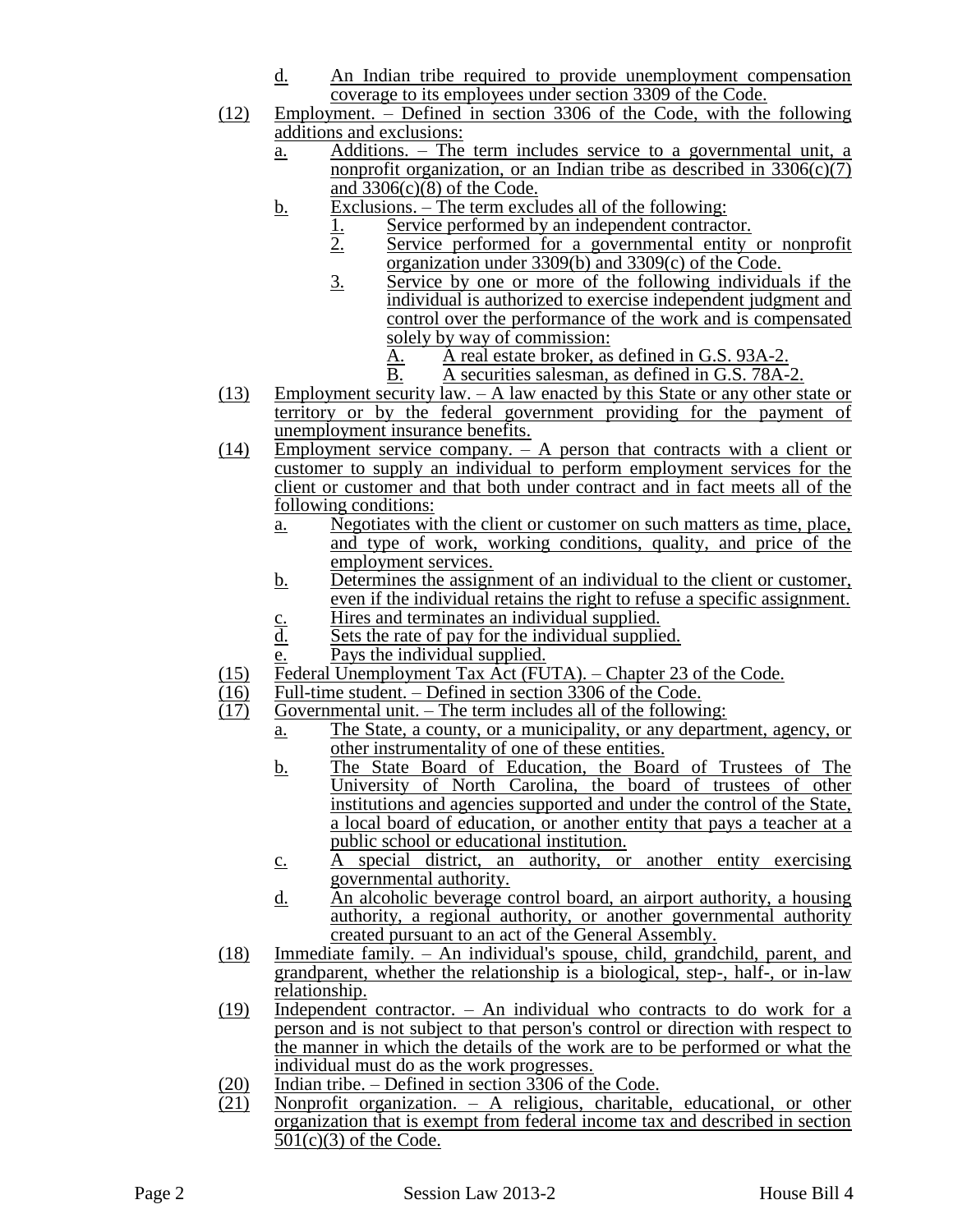- (22) Person. An individual, a firm, a partnership, an association, a corporation, whether foreign or domestic, a limited liability company, or any other organization or group acting as a unit.
- (23) Secretary. The Secretary of the Department of Commerce or the Secretary's designee.
- (24) Taxable wages. The amount determined under G.S. 96-9.3.<br>(25) Unemployed. Defined in G.S. 96-15.01.
- $\overline{25)}$  Unemployed. Defined in G.S. 96-15.01.<br>
(26) Unemployment Trust Fund. The fede
- Unemployment Trust Fund. The federal fund established pursuant to section 904 of the Social Security Act, as amended.
- 
- $\frac{(27)}{(28)}$  United States. Defined in section 3306 of the Code.<br>
Wages. Defined in section 3306 of the Code, example  $Wages. - Defined in section 3306 of the Code, except that no amount is$ excluded as provided under subdivision (b)(1) of that section.

#### … "**§ 96-4.1. Funds used in administering the unemployment compensation laws.**

Four funds are established to administer this Chapter. The State Treasurer is responsible for investing all revenue received by the funds as provided in G.S. 147-69.2 and G.S. 147-69.3. Interest and other investment income earned by a fund accrues to it. Payments from a fund may be made only upon the warrant of the Secretary of Commerce.

The four funds are:

- (1) The Employment Security Administration Fund established under G.S. 96-5.<br>
The Supplemental Employment Security Administration Fund established
- The Supplemental Employment Security Administration Fund established under G.S. 96-5.1.
- (3) The Unemployment Insurance Fund established under G.S. 96-6.
- (4) The Unemployment Insurance Reserve Fund established under G.S. 96-6.1.

## "**§ 96-5. Employment Security Administration Fund.**

(a) Special Fund. Fund Established.  $-$  There is hereby created in the State treasury a special fund to be known as the The Employment Security Administration Fund is created as a special revenue fund. Fund. All moneys which are deposited or paid into this fund shall be continuously available to the Secretary for expenditure in accordance with the provisions of this Chapter, and shall not lapse at any time or be transferred to any other fund. The Employment Security Administration Fund, except as otherwise provided in this Chapter, shall be subject to the provisions of the State Budget Act (Chapter 143C of the General Statutes) and the Personnel Act (G.S. 126-1 et seq.). All moneys in this fund which are received from the federal government or any agency thereof or which are appropriated by this State for the purpose described in G.S. 96-20 shall be expended solely for the purposes and in the amounts found necessary by the Secretary of Labor for the proper and efficient administration of this Chapter. The fund shall consistconsists of the following:

- (1) all moneys Moneys appropriated by this State, all moneys State.
- (2) Moneys received from the United States of America, or any agency thereof, including the Secretary of Labor, and all moneys received from any other or another source for such purpose, the administration of this Chapter.
- (3) and shall also include any moneys-Moneys received from any agency of the United States or any other state as compensation for services or facilities supplied to such agency, any amounts the agency or state.
- (4) Moneys received pursuant to any surety bond or insurance policy or from other sources for losses sustained by the Employment Security Administration Fund or by reason of damage to equipment or supplies purchased from moneys in such fund, and the fund.
- (5) proceeds Proceeds realized from the sale or disposition of any such equipment or supplies purchased from moneys in the fund.which may no longer be necessary for the proper administration of this Chapter: Provided, any interest collected on contributions and/or penalties collected pursuant to this Chapter shall be paid into the Special Employment Security Administration Fund created by subsection (c) of this section. All moneys in this fund shall be deposited, administered, and disbursed in the same manner and under the same conditions and requirements as is provided by law for other special funds in the State treasury, and shall be maintained in a separate account on the books of the State treasury. The State Treasurer shall be liable on his official bond for the faithful performance of his duties in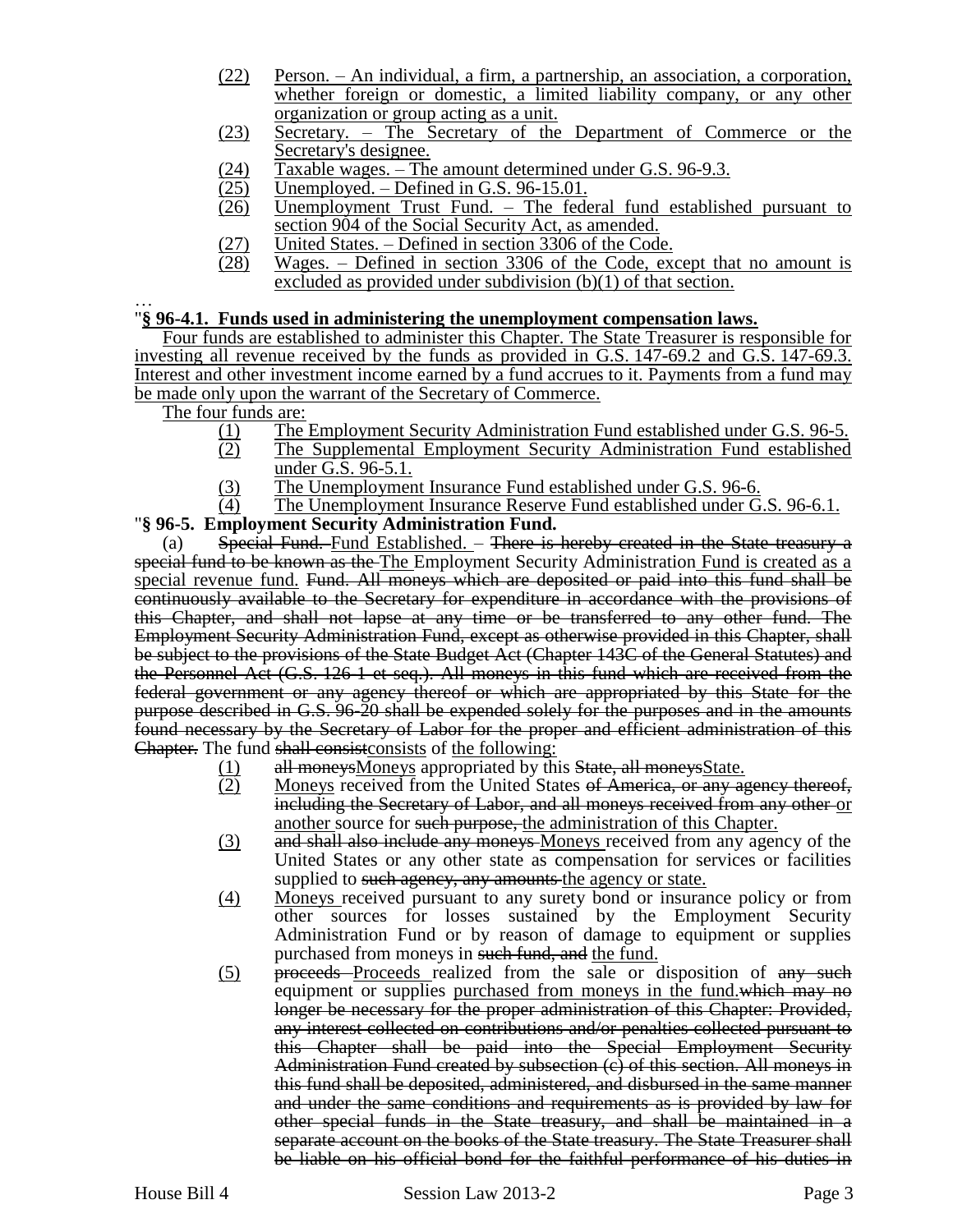connection with the Employment Security Administration Fund provided for under this Chapter. Such liability on the official bond shall be effective immediately upon the enactment of this provision, and such liability shall exist in addition to any liability upon any separate bond existent on the effective date of this provision, or which may be given in the future. All sums recovered on any surety bond for losses sustained by the Employment Security Administration Fund shall be deposited in said fund.

(b) Use of Fund. – Moneys in the Employment Security Administration Fund may be used by the Division only to administer this Chapter. Moneys received in the fund from a source other than an appropriation by the General Assembly are appropriated for the purpose of administering this Chapter. The Secretary is authorized to requisition and receive from the State's account in the Unemployment Trust Fund any moneys standing to the State's credit that are permitted by federal law to be used for administering this Chapter and to expend the moneys for this purpose, without regard to a determination of necessity by a federal agency.

Replacement of Funds Lost or Improperly Expended. – If any moneys received from the Secretary of Labor under Title III of the Social Security Act, or any unencumbered balances in the Employment Security Administration Fund or any moneys granted to this State pursuant to the provisions of the Wagner-Peyser Act, or any moneys made available by this State or its political subdivisions and matched by such moneys granted to this State pursuant to the provisions of the Wagner-Peyser Act, are found by the Secretary of Labor, because of any action or contingency, to have been lost or expended for purposes other than, or in amounts in excess of those found necessary by the Secretary of Labor for the proper administration of this Chapter, it is the policy of this State that such moneys, not available from the Special Employment Security Administration Fund established by subsection (c) of this section, shall be replaced by moneys appropriated for such purpose from the general funds of this State to the Employment Security Administration Fund for expenditure as provided in subsection (a) of this section. Upon receipt of notice of such a finding by the Secretary of Labor, the Division shall promptly pay from the Special Employment Security Administration Fund such sum if available in such fund; if not available, it shall promptly report the amount required for such replacement to the Governor and the Governor shall, at the earliest opportunity, submit to the legislature a request for the appropriation of such amount.

## "**§ 96-5.1. Supplemental Employment Security Administration Fund.**

(a) Fund Established. – The Supplemental Employment Security Administration Fund is created as a special revenue fund. The fund consists of all interest paid under this Chapter by employers on overdue contributions and any appropriations made to the fund by the General Assembly.

(b) Use of Funds. – Moneys in the Supplemental Employment Security Administration Fund may be used by the Division only for one or more of the purposes listed below and may not be used in lieu of federal funds made available to the Division for the administration of this Chapter:

- (1) The payment of costs and charges of administration that the Secretary of Labor determines are not eligible for payment from or were improperly paid from the Employment Security Administration Fund. The Supplemental Employment Security Administration Fund must reimburse the Employment Security Administration Fund for the amount of any improper payment. If the balance in the Supplemental Fund is insufficient, the Secretary must notify the Governor, who must request an appropriation for that purpose.
- (2) The temporary stabilization of federal funds cash flow.
- (3) Security for loans from the Unemployment Trust Fund.
- (4) The refund of an overpayment of interest previously credited to the fund. If an employer takes credit for a previous overpayment of interest when remitting contributions, the amount of credit taken for the overpayment of interest must be reimbursed to the Unemployment Insurance Fund.

## "**§ 96-6. Unemployment Insurance Fund.**

(a) Establishment and Control. Use. – The Unemployment Insurance Fund is established as an enterprise fund. There is hereby established as a special fund, separate and apart from all public moneys or funds of this State, an Unemployment Insurance Fund, which shall be administered by the Division's Employment Insurance Section The Division must administer the fund exclusively for the purposes of this Chapter. No money in the fund may be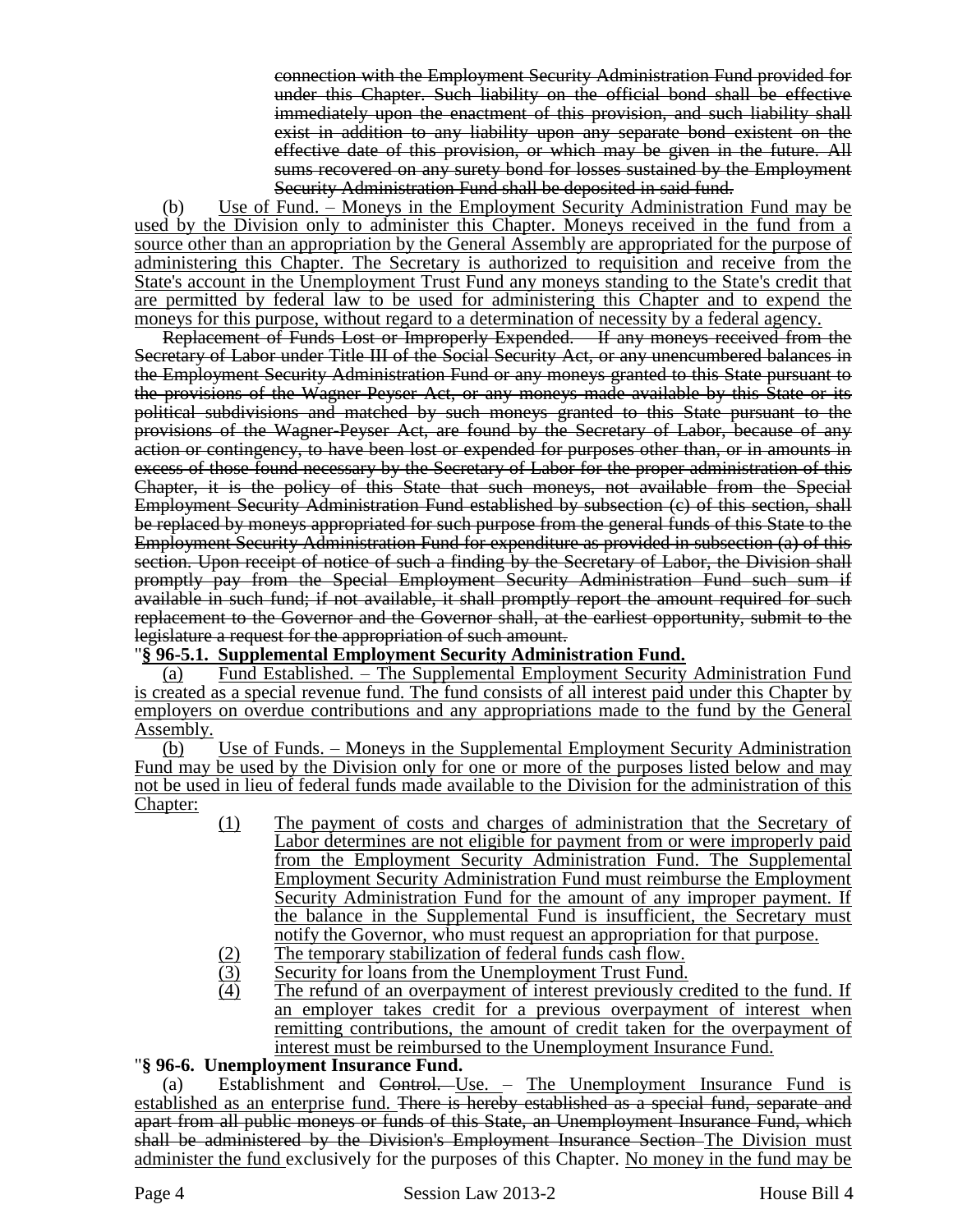used, directly or indirectly, to pay interest on an advance received from the Unemployment Trust Fund.

This fund shall consist of: consists of the following sources of revenue:

- (1) All contributions Contributions collected under this Chapter, together with any interest earned upon any moneys in the fund; Chapter.
- (2) Any property Property or securities acquired through the use of moneys belonging to the fund; fund.
- (3) All-Interest and investment earnings of such property or securities; of the fund.
- (4) Any moneys-Moneys received from the federal unemployment this State's account in the unemployment trust fund Unemployment Trust Fund in accordance with Title XII of the Social Security Act Act, as amended;amended.
- (5) All moneys Moneys credited to this State's account in the Unemployment Trust Fund pursuant to section 903 of Title IX of the Social Security Act, as amended,  $(U.S.C.A.$  Title 42, sec.  $1103(a)$ ; amended.
- (6) All moneys Moneys paid to this State pursuant to section 204 of the Federal-State Extended Unemployment Compensation Act of  $\frac{1970}{1970}$ .
- (7) Reimbursement payments in lieu of contributions.
- (8) Amounts transferred from the Unemployment Insurance Reserve Fund. All moneys in the fund shall be commingled and undivided.

(b) Accounts and Deposit. Accounts. – The State Treasurer shall be ex officio the treasurer and custodian of the fund who shall disburse such fund in accordance with the directions of the Secretary and in accordance with such regulations as the Division shall **prescribe.** The State Treasurer shall-must maintain within the fund three separate accounts:

- $(1)$  A clearing account, account.
- (2) An unemployment trust fund account, and account.
- (3) A benefit account.

 $(b1)$  Clearing Account. – All The Division must credit moneys payable to the Unemployment Insurance Fund <del>fund, upon receipt thereof by the Division, shall be forwarded</del> immediately to the treasurer who shall immediately deposit them in-to the clearing account. Refunds payable pursuant to G.S. 96-10 may be paid from the clearing account upon warrants issued upon the treasurer as provided in G.S. 143B-426.40G under the requisition of the Division. After clearance thereof, all other The Controller must moneys in the clearing account shall be immediately deposited deposit amounts in the clearing account with the secretary of the treasury of the United States of America to the credit of the account of this State in the unemployment trust fund, established and maintained pursuant to section 904 of the Social Security Act, as amended, any provision of law in this State relating to the deposit, administration, release, or disbursement of moneys in the possession or custody of this State to the contrary notwithstanding. Unemployment Trust Fund. The benefit account shall consist of all moneys requisitioned from this State's account in the unemployment trust fund. Moneys in the clearing and benefit accounts may be deposited by the treasurer, under the direction of the Secretary, in any bank or public depository in which general funds of the State may be deposited, but no public deposit insurance charge or premium shall be paid out of the fund. The State Treasurer shall be liable on his official bond for the faithful performance of his duties in connection with the unemployment insurance fund provided for under this Chapter. Such liability on the official bond shall be effective immediately upon the enactment of this provision, and such liability shall exist in addition to any liability upon any separate bond existent on the effective date of this provision, or which may be given in the future. All sums recovered on any surety bond for losses sustained by the unemployment insurance fund shall be deposited in said fund.

(b2) Unemployment Trust Fund Account. – The unemployment trust fund account consists of moneys requisitioned from the State's account in the Unemployment Trust Fund to make refunds of overpayments of contributions. To obtain funds needed to make refunds, the Controller must requisition the amount needed from the Unemployment Trust Fund and credit the amount received to this account.

(c) Benefit Account. – The benefit account consists of moneys requisitioned from the State's account in the Unemployment Trust Fund to pay benefits. To obtain funds to pay benefits under this Chapter, the Controller must requisition the amount needed from the State's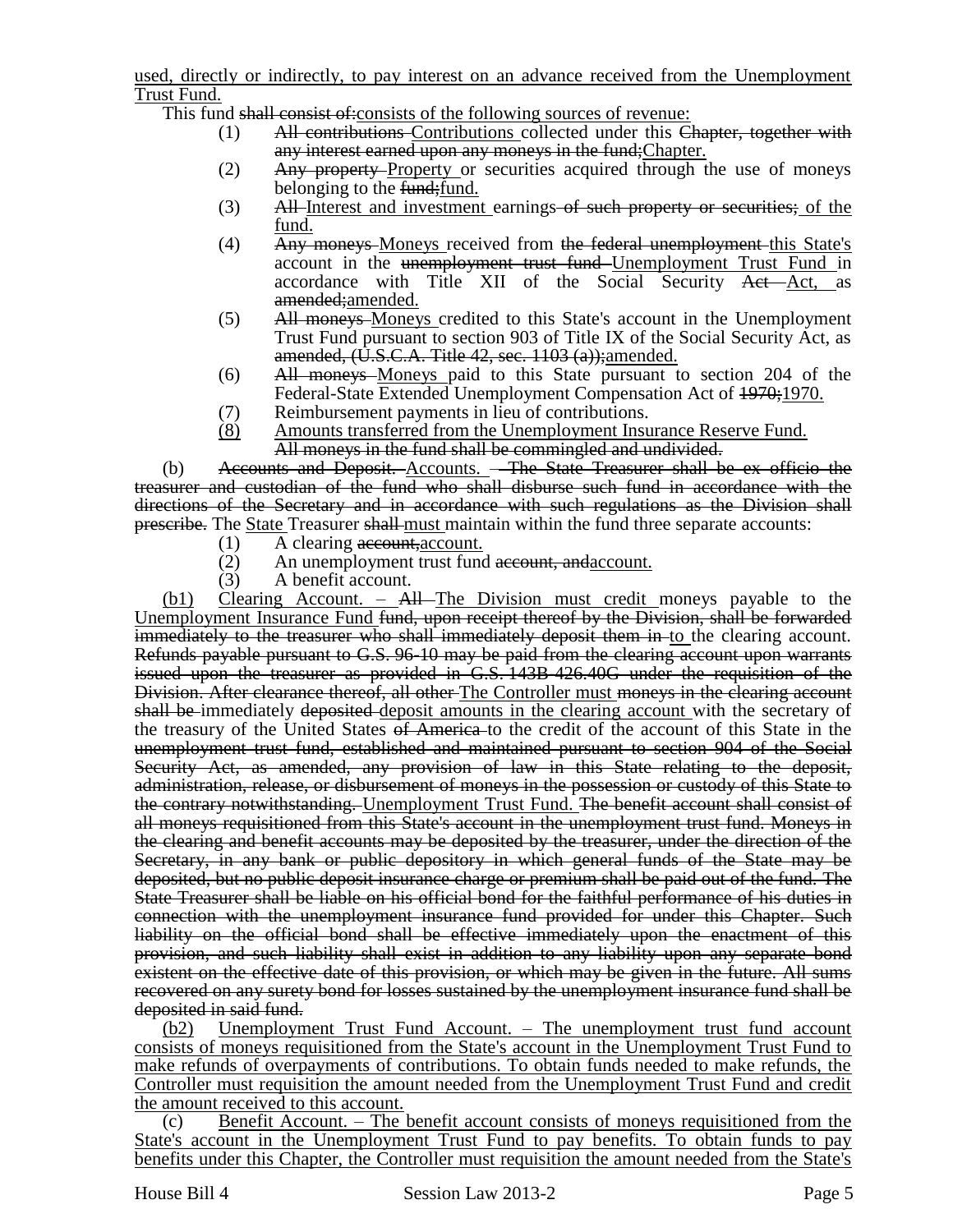account in the Unemployment Trust Fund and credit the amount received to this account. Warrants for the payment of benefits are payable from this account. Amounts in the benefit account that are not needed to pay the benefits for which they were requisitioned may be applied to the payment of benefits for succeeding periods or, in the discretion of the Controller, deposited to the credit of the State's account in the Unemployment Trust Fund. Moneys shall be requisitioned from this State's account in the unemployment trust fund solely for the payment of benefits (including extended benefits) and in accordance with regulations prescribed by the Secretary. The Division shall, from time to time, requisition from the unemployment trust fund such amounts, not exceeding the accounts standing to its account therein, as it deems necessary for the payment of benefits for a reasonable future period. Upon receipt thereof the treasurer shall deposit such moneys in the benefit account and shall pay all warrants drawn thereon as provided in G.S. 143B-426.40G and requisitioned by the Division for the payment of benefits solely from such benefit account. Expenditures of such moneys in the benefit account and refunds from the clearing account shall not be subject to approval of the Budget Bureau or any provisions of law requiring specific appropriations or other formal release by State officers of money in their custody. All warrants issued upon the treasurer for the payment of benefits and refunds shall be issued as provided in G.S. 143B-426.40G as requisitioned by the Secretary, the Assistant Secretary, or a duly authorized agent of the Division for that purpose. Any balance of moneys requisitioned from the unemployment trust fund which remains unclaimed or unpaid in the benefit account after the expiration of the period for which such sums were requisitioned shall either be deducted from estimates for, and may be utilized for the payment of, benefits during succeeding periods, or, in the discretion of the Division, shall be redeposited with the Secretary of the Treasury of the United States of America, to the credit of this State's account in the unemployment trust fund, as provided in subsection (b) of this section.

(d) **Management of Funds upon-Discontinuance of Unemployment Trust Fund.** – The provisions of subsections  $(a)$ ,  $(b)$ , and  $(c)$ , to the extent that they relate to the unemployment trust fund, shall be operative only so long as such unemployment trust fund continues to exist, and so long as the Secretary of the Treasury of the United States of America continues to maintain for this State a separate book account of all funds deposited therein by this State for benefit purposes, together with this State's proportionate share of the earnings of such unemployment trust fund, from which no other state is permitted to make withdrawals. If and when such unemployment trust fund ceases to exist, or such separate book account is no longer maintained, all moneys, properties, or securities therein belonging to the Unemployment Insurance Fund of this State shall be transferred to the treasurer of the Unemployment Insurance Fund, who shall hold, invest, transfer, sell, deposit, and release such moneys, properties, or securities in a manner approved by the Secretary of the Department of Commerce, in accordance with the provisions of this Chapter: Provided, that such moneys shall be invested in the following readily marketable classes of securities: Bonds or other interest-bearing obligations of the United States of America or such investments as are now permitted by law for sinking funds of the State of North Carolina; and provided further, that such investment shall at all times be so made that all the assets of the fund shall always be readily convertible into cash when needed for the payment of benefits. The treasurer shall dispose of securities or other properties belonging to the Unemployment Insurance Fund only under the direction of the Secretary of the Department of Commerce. If the Unemployment Trust Fund or the State's account within the federal Fund ceases to exist, the credit balance of the State's account in that Fund must be transferred to the Unemployment Insurance Fund and credited to the benefit account.

(e) Benefits shall be deemed to be due and payable under this Chapter only to the extent provided in this Chapter and to the extent that moneys are available therefor to the credit of the Unemployment Insurance Fund, and neither the State nor the Division shall be liable for any amount in excess of such sums.

(f) Any interest required to be paid on advances under Title XII of the Social Security Actshall be paidin a timely manner and shall not be paid, directly or indirectly, from amounts in the Unemployment Insurance Fund.

#### "**§ 96-6.1. Unemployment Insurance Reserve Fund.**

(a) Establishment and Use. – The Unemployment Insurance Reserve Fund is established as a special revenue fund. The Fund consists of the revenues derived from the surtax imposed under G.S. 96-9.7. Moneys in the Fund may be used only for the following purposes: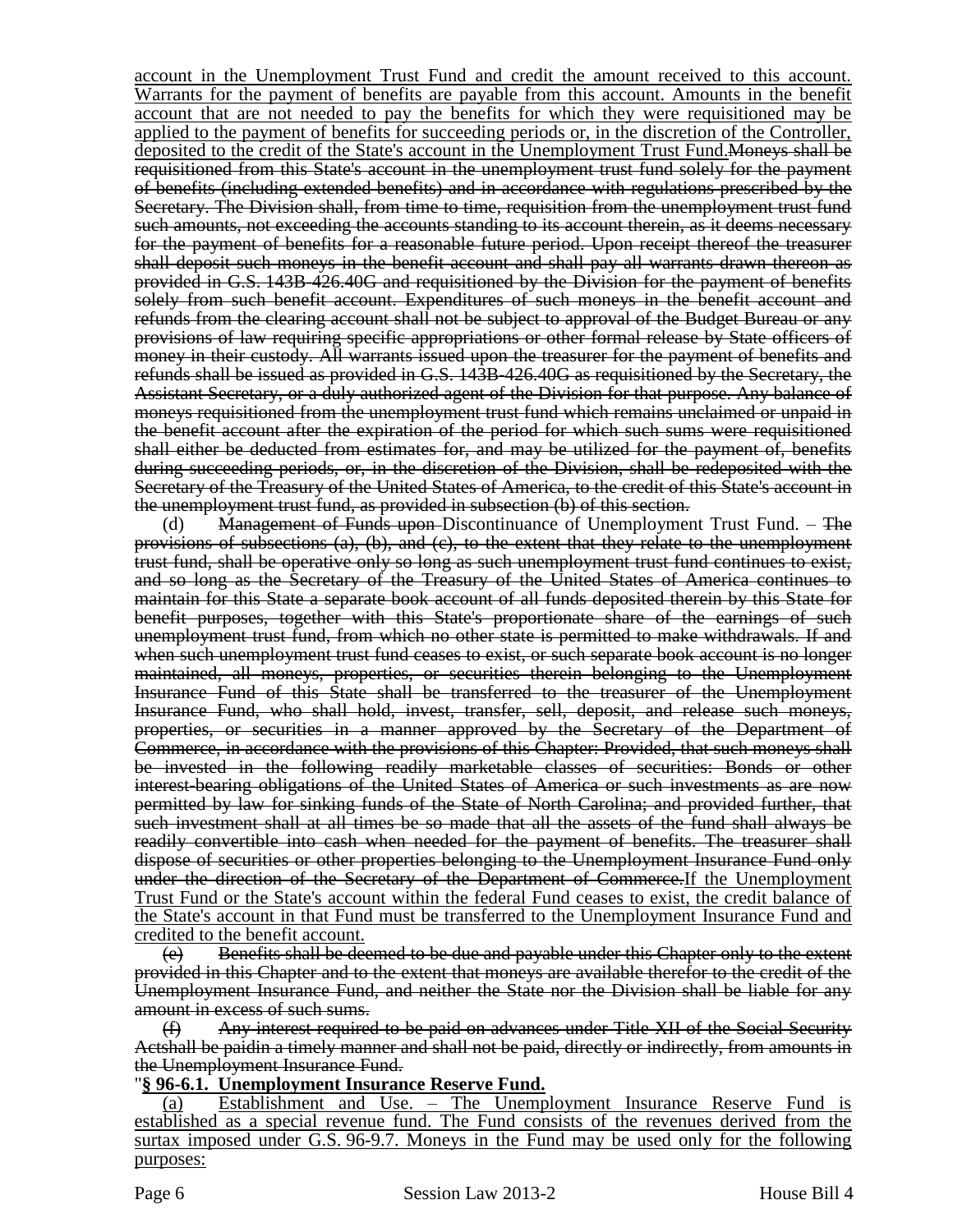- (1) Interest payments required on advances under Title XII of the Social Security Act.
- (2) Principal payments on advances under Title XII of the Social Security Act.<br>
Transfers to the Unemployment Insurance Fund for payment of benefits.
- (3) Transfers to the Unemployment Insurance Fund for payment of benefits.<br>
(4) Administrative costs for the collection of the surtax.
- $\frac{4}{5}$  Administrative costs for the collection of the surtax.<br>(5) Refunds of the surtax.
- Refunds of the surtax.

(b) Fund Capped. – The balance in the Unemployment Insurance Reserve Fund on January 1 of any year may not exceed the greater of fifty million dollars (\$50,000,000) or the amount of interest paid the previous September on advances under Title XII of the Social Security Act. Any amount in the fund that exceeds the cap must be transferred to the Unemployment Insurance Fund. …<sup>…</sup>

**SECTION 2.(a)** The following statutes are repealed: G.S. 96-8, 96-9, 96-11, 96-12, 96-12.1, 96-13, and 96-14.

**SECTION 2.(b)** Article 2 of Chapter 96 of the General Statutes, as amended by subsection (a) of this section, reads as rewritten:

"Article 2.

"Unemployment Insurance Division.Contributions and Payments by Employers.

#### … "**§ 96-9.1. Purpose.**

The purpose of this Article is to provide revenue to finance the unemployment benefits allowed under this Chapter and to do so in as simple a manner as possible by imposing a State unemployment tax that is similar to the federal unemployment tax imposed under FUTA. All employers that are liable for the federal unemployment tax on wages paid for services performed in this State and all employers that are required by FUTA to be given a state reimbursement option are liable for a State unemployment tax on wages. Revenue from this tax, referred to as a contribution, is credited to the Unemployment Insurance Fund established in G.S. 96-6.

#### "**§ 96-9.2. Required contributions to the Unemployment Insurance Fund.**

(a) Required Contribution. – An employer is required to make a contribution in each calendar year to the Unemployment Insurance Fund in an amount equal to the applicable percentage of the taxable wages the employer pays its employees during the year for services performed in this State. An employer may not deduct the contributions due in whole or in part from the remuneration of the individuals employed.

The applicable percentage for an employer is considered the employer's contribution rate and is determined by the employer's base rate and the balance in the Unemployment Insurance Fund as of the computation date. Taxable wages are determined in accordance with G.S. 96-9.3. An employer's base rate is either the standard beginning rate or an experience rating. An employer's experience rating is computed as a reserve ratio in accordance with G.S. 96-9.4. An employer's reserve ratio percentage (ERRP) is the employer's reserve ratio multiplied by sixty-eight hundredths. A positive ERRP produces a lower contribution rate, and a negative ERRP produces a higher contribution rate.

(b) Standard Beginning Rate. – The standard beginning rate applies to an employer until the employer's account has been chargeable with benefits for at least 12 calendar months ending July 31 immediately preceding the computation date. An employer's account has been chargeable with benefits for at least 12 calendar months if the employer has reported wages paid in four completed calendar quarters and these quarters are in two consecutive calendar years.

(c) Contribution Rate. – The contribution rate for an employer is determined in accordance with the table set out below and then rounded to the nearest one-hundredth percent (0.01%), subject to the minimum and maximum contribution rates. The minimum contribution rate is six-hundredths of one percent (0.06%). The maximum contribution rate is five and seventy-six hundredths percent (5.76%). "Total insured wages" are the total wages reported by all insured employers for the 12-month period ending on July 31 preceding the computation date.

Standard Beginning Rate All balances 1%

**UI Trust Fund Balance Employer's Base Rate as Percentage of Total Contribution Rate Insured Wages**

House Bill 4 Session Law 2013-2 Page 7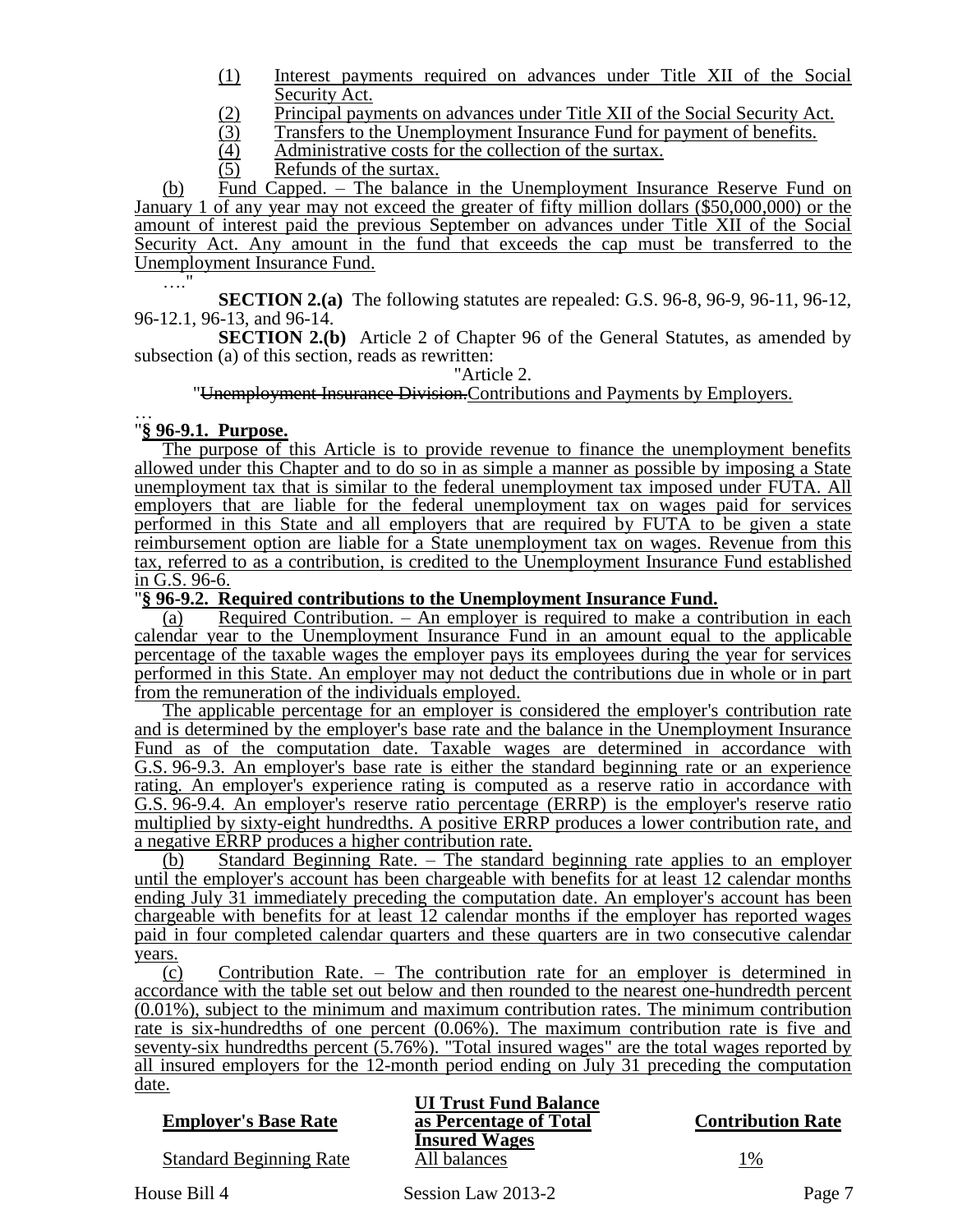Greater than  $1\%$  but less than or equal to  $1.25\%$ <br>Greater than  $1.25\%$   $2.4\%$  minus ERRP<br> $1.9\%$  minus ERRP Greater than 1.25%

(d) Notification of Contribution Rate. – The Division must notify an employer of the employer's contribution rate for a calendar year by January 1 of that year. The contribution rate becomes final unless the employer files an application for review and redetermination prior to May 1 following the effective date of the contribution rate. The Division may redetermine the contribution rate on its own motion within the same time period.

(e) Voluntary Contribution. – An employer that is subject to this section may make a voluntary contribution to the Unemployment Insurance Fund in addition to its required contribution. A voluntary contribution is credited to the employer's account. A voluntary contribution made by an employer within 30 days after the date on an annual notice of its contribution rate is considered to have been made as of the previous July 31.

# "**§ 96-9.3. Determination of taxable wages.**

(a) Determination. – The Division must determine the taxable wages for each calendar year. An employer is not liable for contributions on wages paid to an employee in excess of taxable wages. The taxable wages of an employee is an amount equal to the greater of the following:

- (1) The federal taxable wages set in section 3306 of the Code.<br>(2) Fifty percent (50%) of the average yearly insured wag
- Fifty percent (50%) of the average yearly insured wage, rounded to the nearest multiple of one hundred dollars (\$100.00). The average yearly insured wage is the average weekly wage on the computation date multiplied by 52.

(b) Wages Included. – The following wages are included in determining whether the amount of wages paid to an individual in a single calendar year exceeds taxable wages:

- (1) Wages paid to an individual in this State by an employer that made contributions in another state upon the wages paid to the individual because the work was performed in the other state.
- (2) Wages paid by a successor employer to an individual when all of the following apply:
	- a. The individual was an employee of the predecessor and was taken over as an employee by the successor as a part of the organization acquired.
	- b. The predecessor employer paid contributions on the wages paid to the individual while in the predecessor's employ during the year of acquisition.
		- The account of the predecessor is transferred to the successor.

## "**§ 96-9.4. Determination of employer's reserve ratio.**

(a) Account Balance. – The Division must determine the balance of an employer's account on the computation date by subtracting the total amount of all benefits charged to the employer's account for all past periods from the total of all contributions and other amounts credited to the employer for those periods. If the Division finds that an employer failed to file a report or finds that a report filed by an employer is incorrect or insufficient, the Division must determine the employer's account balance based upon the best information available to it and must notify the employer that it will use this balance to determine the employer's reserve ratio unless the employer provides additional information within 15 days of the date of the notice.

(b) Reserve Ratio. – The Division must determine an employer's reserve ratio, which is used to determine the employer's contribution rate. The employer's reserve ratio is the quotient obtained by dividing the employer's account balance on the computation date by the total taxable payroll of the employer for the 36 calendar month period ending June 30 preceding the computation date, expressed as a percentage.

#### "**§ 96-9.5. Performance of services in this State.**

A service is performed in this State if it meets one or more of the following descriptions:

- (1) The service is localized in this State. Service is localized in this State if it meets one of the following conditions:
	- a. It is performed entirely within the State.
	- b. It is performed both within and without the State, but the service performed without the State is incidental to the individual's service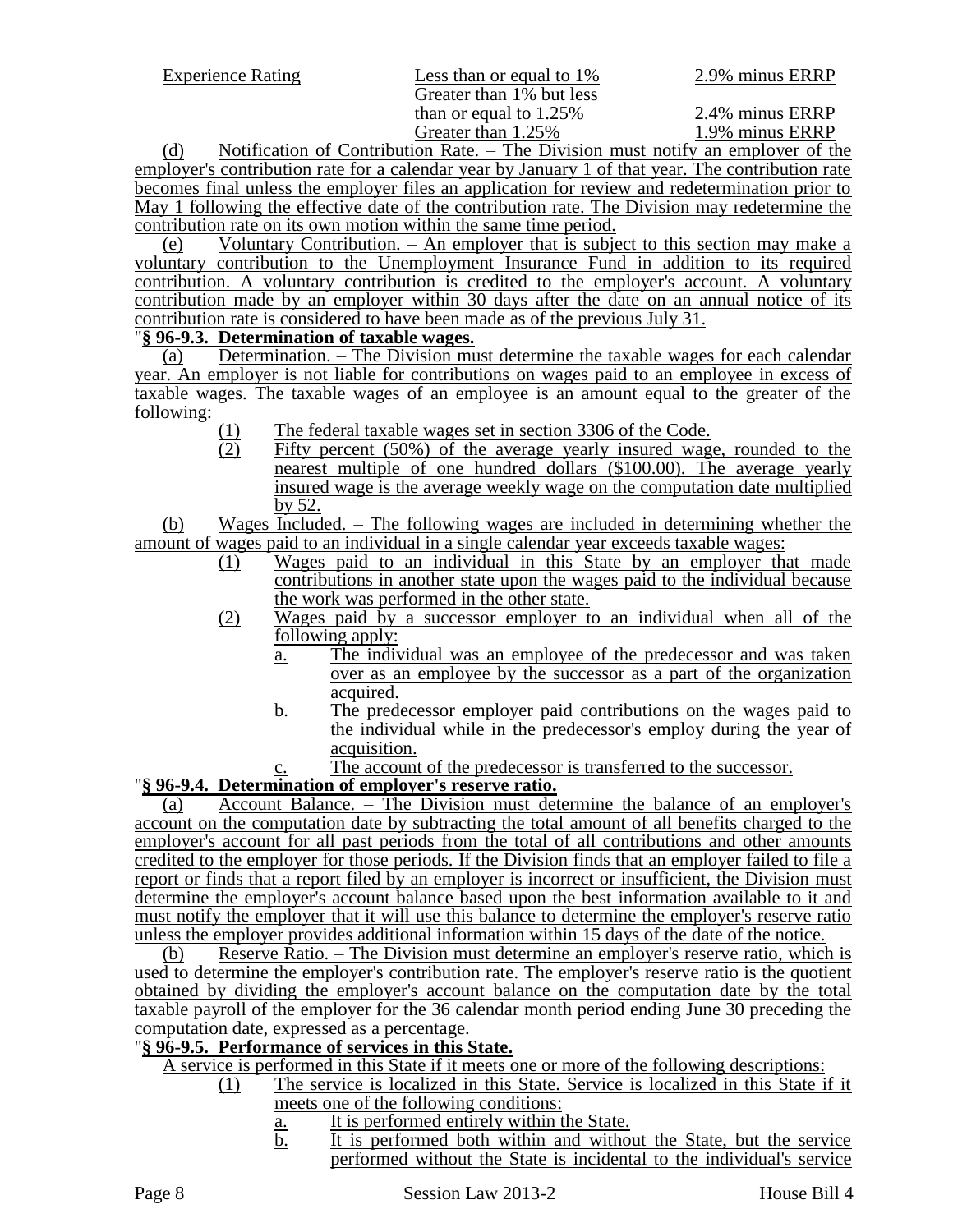within the State. For example, the individual's service without the State is temporary or transitory in nature or consists of isolated transactions.

- (2) The service is not localized in any state but some of the service is performed in this State, and one or more of the following applies:
	- a. The base of operations is in this State.
	- $\overline{b}$ . There is no base of operations and the place from which the service is directed or controlled is in this State.
	- c. The service is not performed in any state that has a base of operations or a place from which the service is directed or controlled and the individual who performs the service is a resident of this State.
- (3) The service, wherever performed, is within the United States or Canada and both of the following apply:
	- a. The service is not covered under the employment security law of any other state or Canada.
	- b. The place from which the service is directed or controlled is in this State.
- (4) The service is performed outside the United States or Canada by a citizen of the United States in the employ of an American employer and at least one of the following applies. For purposes of this subdivision, the term "American employer" has the same meaning as defined in section 3306 of the Code.
	- a. The employer's principal place of business in the United States is located in this State.
	- b. The employer has no place of business in the United States, but the employer is one of the following:
		-
		- 2. A corporation that is organized under the laws of this State.
		- 1.  $\frac{2}{3}$  An individual who is a resident of this State.<br>A corporation that is organized under the law<br>A partnership or a trust and more of its partn 3. A partnership or a trust and more of its partners or trustees are residents of this State than of any other state.
		- 4. A limited liability company and more of its members are residents of this State than of any other state.
	- c. The employer has elected coverage in this State in accordance with G.S. 96-9.9.
	- d. The employer has not elected coverage in any state and the employee has filed a claim for benefits under the law of this State based on the service provided to the employer.

## "**§ 96-9.6. Election to reimburse Unemployment Insurance Fund in lieu of contributions.**

(a) Applicability. – This section applies to a governmental entity, a nonprofit organization, and an Indian tribe that is required by section 3309 of the Code to have a reimbursement option. Each of these employers must finance benefits under the contributions method imposed under G.S. 96-9.2 unless the employer elects to finance benefits by making reimbursable payments to the Division for the Unemployment Insurance Fund.

(b) Election. – An employer may make an election under this section by filing a written notice of its election with the Division at least 30 days before the January 1 effective date of the election. An Indian tribe may make separate elections for itself and each subdivision, subsidiary, or business enterprise wholly owned by the tribe. A new employer may make an election under this section by filing a written notice of its election within 30 days after the employer receives notification from the Division that it is eligible to make an election under this section.

An election is valid for a minimum of four years and is binding until the employer files a notice terminating its election. An employer must file a written notice of termination with the Division at least 30 days before the January 1 effective date of the termination. The Division must notify an employer of a determination of the effective date of an election the employer makes and of any termination of the election. These determinations are subject to reconsideration, appeal, and review. An employer that makes the election allowed by this section may not deduct any amount due under this section from the remuneration of the individuals it employs.

(c) Reimbursable Amount. – An employer must reimburse the Unemployment Insurance Fund for the amount of benefits that are paid to an individual for weeks of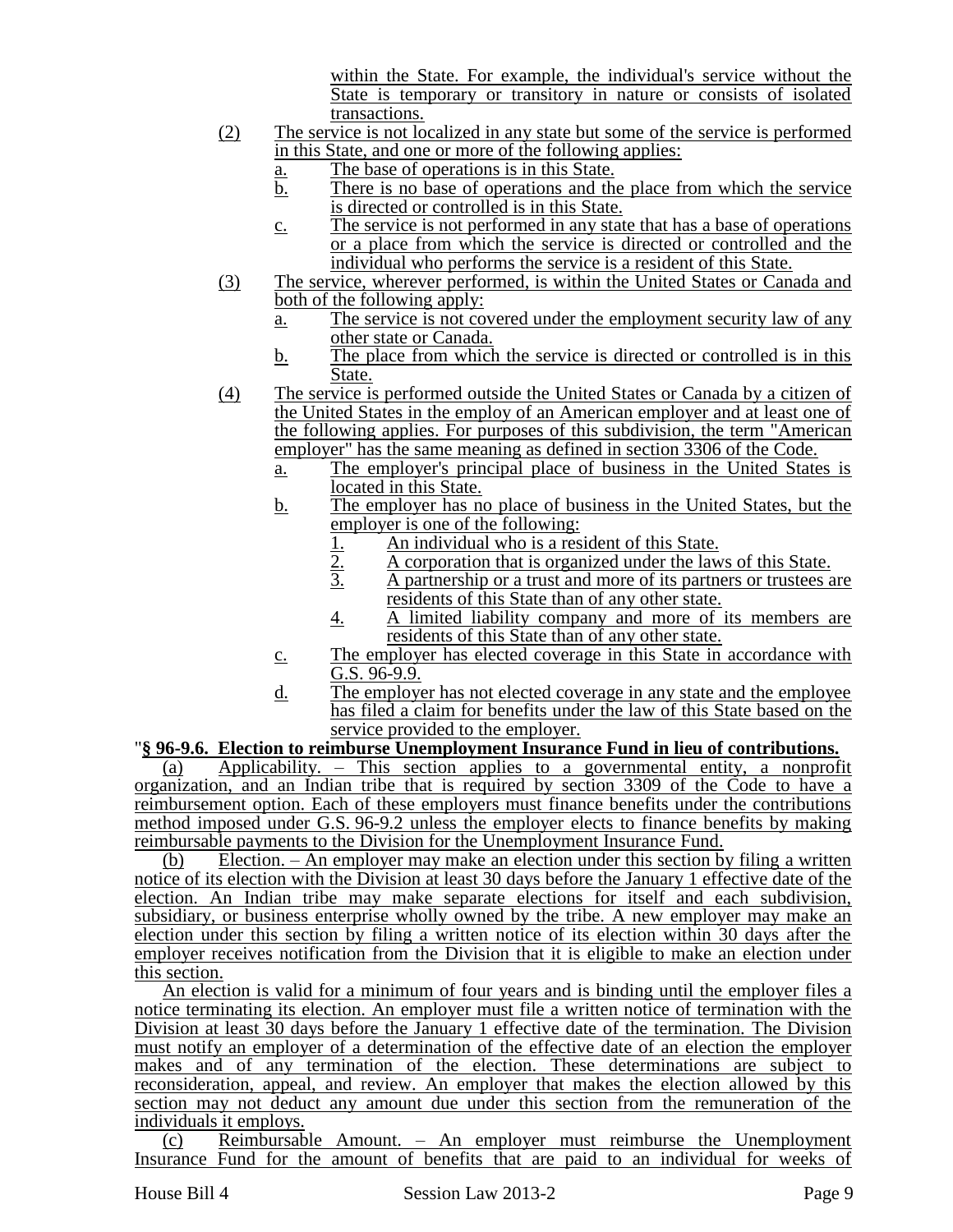unemployment that begin within a benefit year established during the effective period of the employer's election and are attributable to service that is covered by section 3309 of the Code and was performed in the employ of the employer. For regular benefits, the reimbursable amount is the amount of regular benefits paid. For extended benefits, the reimbursable amount is the amount not reimbursed by the federal government.

(d) Account. – The Division must establish a separate account for each reimbursing employer. The Division must credit payments made by the employer to the account. The Division must charge to the account benefits that are paid by the Unemployment Insurance Fund to individuals for weeks of unemployment that begin within a benefit year established during the effective period of the election and are attributable to service in the employ of the employer. All benefits paid must be charged to the employer's account except benefits paid through error.

The Division must furnish an employer with a statement of all credits and charges made to its account as of the computation date prior to January 1 of the succeeding year. The Division may, in its sole discretion, provide a reimbursing employer with informational bills or lists of charges on a basis more frequent than yearly if the Division finds it is in the best interest of the Division and the affected employer to do so.

(e) Annual Reconciliation. – A reimbursing employer must maintain an account balance equal to one percent (1%) of its taxable wages. The Division must determine the balance of each employer's account on the computation date. If there is a deficit in the account, the Division must bill the employer for the amount necessary to bring its account to one percent (1%) of its taxable wages for the preceding calendar year. The Division must send a bill as soon as practical. Payment is due within 30 days from the date a bill is mailed. Amounts unpaid by the due date accrue interest and penalties in the same manner as past-due contributions and are subject to the same collection remedies provided under G.S. 96-10 for past-due contributions.

(f) Quarterly Wage Reports.  $-$  A reimbursing employer must submit quarterly wage reports to the Division on or before the last day of the month following the close of the calendar quarter in which the wages are paid. During the first four quarters following an election to be a reimbursing employer, the employer must submit an advance payment with its quarterly report. The amount of the advance payment is equal to one percent  $(1\%)$  of the taxable wages reported on the quarterly wage report. The Division must remit the payments to the Unemployment Insurance Fund and credit the payments to the employer's account.

(g) Change in Election. – The Division must close the account of an employer that has been paying contributions under G.S. 96-9.2 and that elects to change to a reimbursement basis under this section. A closed account may not be used in any future computation of a contribution rate. The Division must close the account of an employer that terminates its election to reimburse the Unemployment Insurance Fund in lieu of making contributions. An employer that terminates its election under this section is subject to the standard beginning rate.

(h) Noncompliance by Indian Tribes. – An Indian tribe that makes an election under this section and then fails to comply with this section is subject to the following consequences:

- (1) An employer that fails to pay an amount due within 90 days after receiving a bill and has not paid this liability as of the computation date loses the option to make reimbursable payments in lieu of contributions for the following calendar year. An employer that loses the option to make reimbursable payments in lieu of contributions for a calendar year regains that option for the following calendar year if it pays its outstanding liability and makes all contributions during the year for which the option was lost.
- (2) Services performed for an employer that fails to make payments, including interest and penalties, required under this section after all collection activities considered necessary by the Division have been exhausted, are no longer treated as "employment" for the purpose of coverage under this Chapter. An employer that has lost coverage regains coverage under this Chapter for services performed if the Division determines that all contributions, payments in lieu of contributions, penalties, and interest have been paid. The Division must notify the Internal Revenue Service and the United States Department of Labor of any termination or reinstatement of coverage pursuant to this subsection.

(i) Transition. – This subsection provides a transitional adjustment period for an employer that elected to be a reimbursing employer prior to January 1, 2013, and was not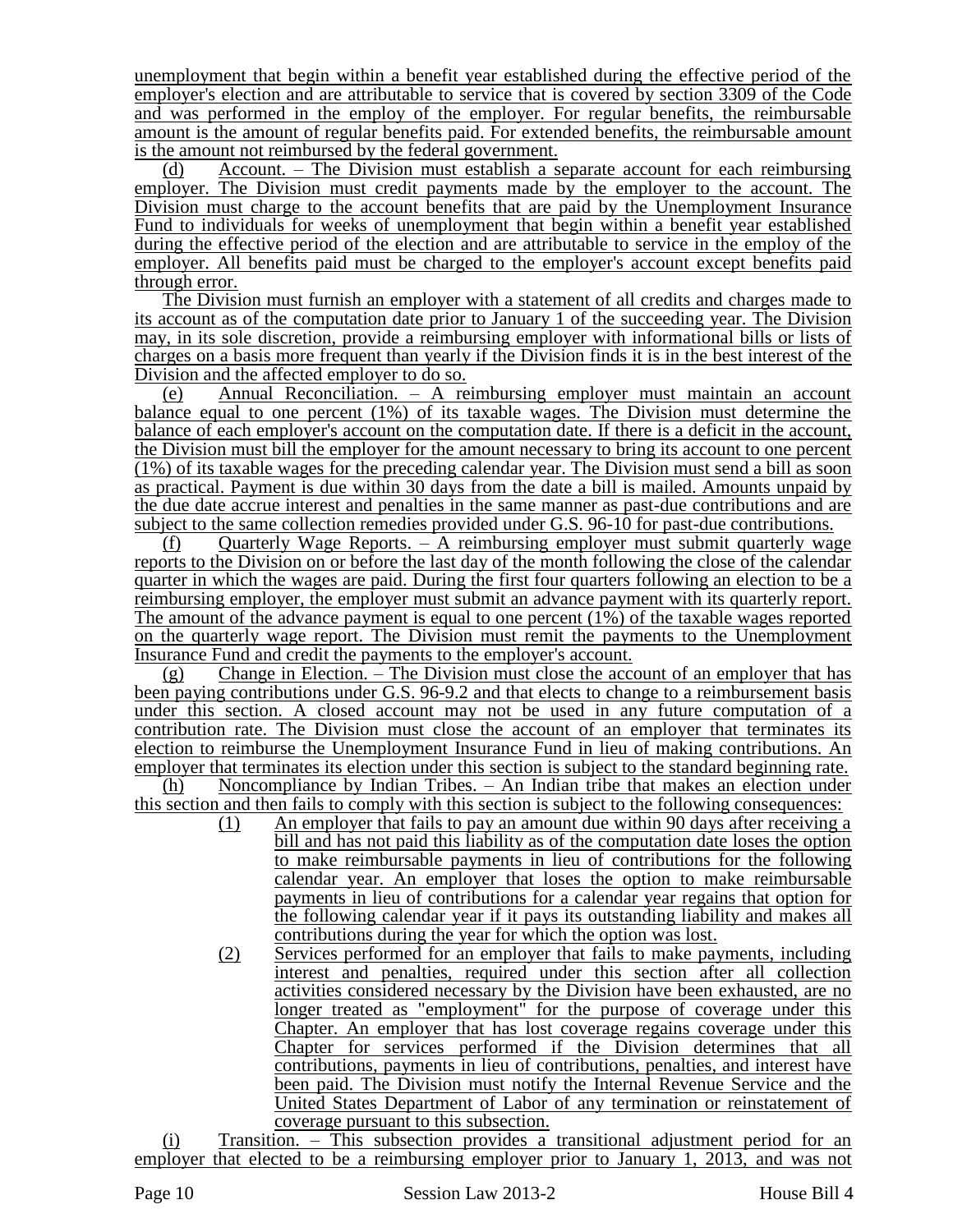required to submit an advance payment with its first four quarterly reports equal to one percent (1%) of its reported taxable wages. This subsection expires January 1, 2016.

- (1) Governmental entities. An employer that is a State or local governmental unit must reimburse the Division in the amount required by subsection (c) of this section for benefits paid on its behalf, as determined on the computation date in 2013, but it does not have to reconcile its account balance, as required under subsection (e) of this section, until 2014. If the employer's account balance on the computation date in 2014 does not equal one percent (1%) of its taxable wages reported for the 2013 calendar year, the Division will bill the employer for the deficiency.
- (2) Nonprofit organization. An employer that is a nonprofit organization may not secure its election to reimburse in lieu of paying contributions by posting a surety bond or a line of credit after July 1, 2013. An employer whose election is secured by a surety bond or line of credit is not required to begin making quarterly advance payments until the quarter following the quarter that its surety bond or line of credit expires and is not required to meet the annual reconciliation requirement until the employer has made at least four quarterly payments.

## "**§ 96-9.7. Surtax for the Unemployment Insurance Reserve Fund.**

(a) Surtax Imposed.  $-$  A surtax is imposed on an employer who is required to make a contribution to the Unemployment Insurance Fund equal to twenty percent (20%) of the contribution due under G.S. 96-9.2. Except as provided in this section, the surtax is collected and administered in the same manner as contributions. Surtaxes collected under this section must be credited to the Unemployment Insurance Reserve Fund established under G.S. 96-6. Interest collected on unpaid surtaxes imposed by this section must be credited to the Supplemental Employment Security Administration Fund. Penalties collected on unpaid surtaxes imposed by this section must be credited to the Civil Penalty and Forfeiture Fund established in G.S. 115C-457.1.

(b) Suspension of Tax. – The tax does not apply in a calendar year if, as of the preceding August 1 computation date, the amount in the State's account in the Unemployment Trust Fund equals or exceeds one billion dollars (\$1,000,000,000).

# "**§ 96-9.8. Voluntary election to pay contributions.**

(a) When Allowed. – An employer may elect to be subject to the contribution requirement imposed by G.S. 96-9.2 and thereby provide benefit coverage for its employees as follows:

- (1) An employer that is not otherwise liable for contributions under G.S. 96-9.2 may elect to pay contributions to the same extent as an employer that is liable for those contributions.
- (2) An employer that pays for services that are not otherwise subject to the contribution requirement may elect to pay contributions on those services performed by individuals in its employ in one or more distinct establishments or places of business.
- (3) An employer that employs the services of an individual who resides within this State but performs the services entirely without the State may elect to have the individual's service constitute employment subject to contributions if no contributions are required or paid with respect to the services under an employment security law of any other state or of the federal government.

(b) Election. – To make an election under this section, an employer must file an application with the Division. An election is effective on the date stated by the Division in a letter approving the election. An election is irrevocable for the two-year period beginning on the effective date.

(c) Termination. – The Division may, on its own motion, terminate coverage of an employer who has become subject to this Chapter solely by electing coverage under this section. This termination may occur within the two-year minimum election period. The Division must give the employer 30 days written notice of a decision to terminate an election. The notice must be mailed to the employer's last known address. An employer that elects coverage under this section may, subsequent to the two-year minimum election period, terminate the election by filing a notice of termination with the Division. The notice must be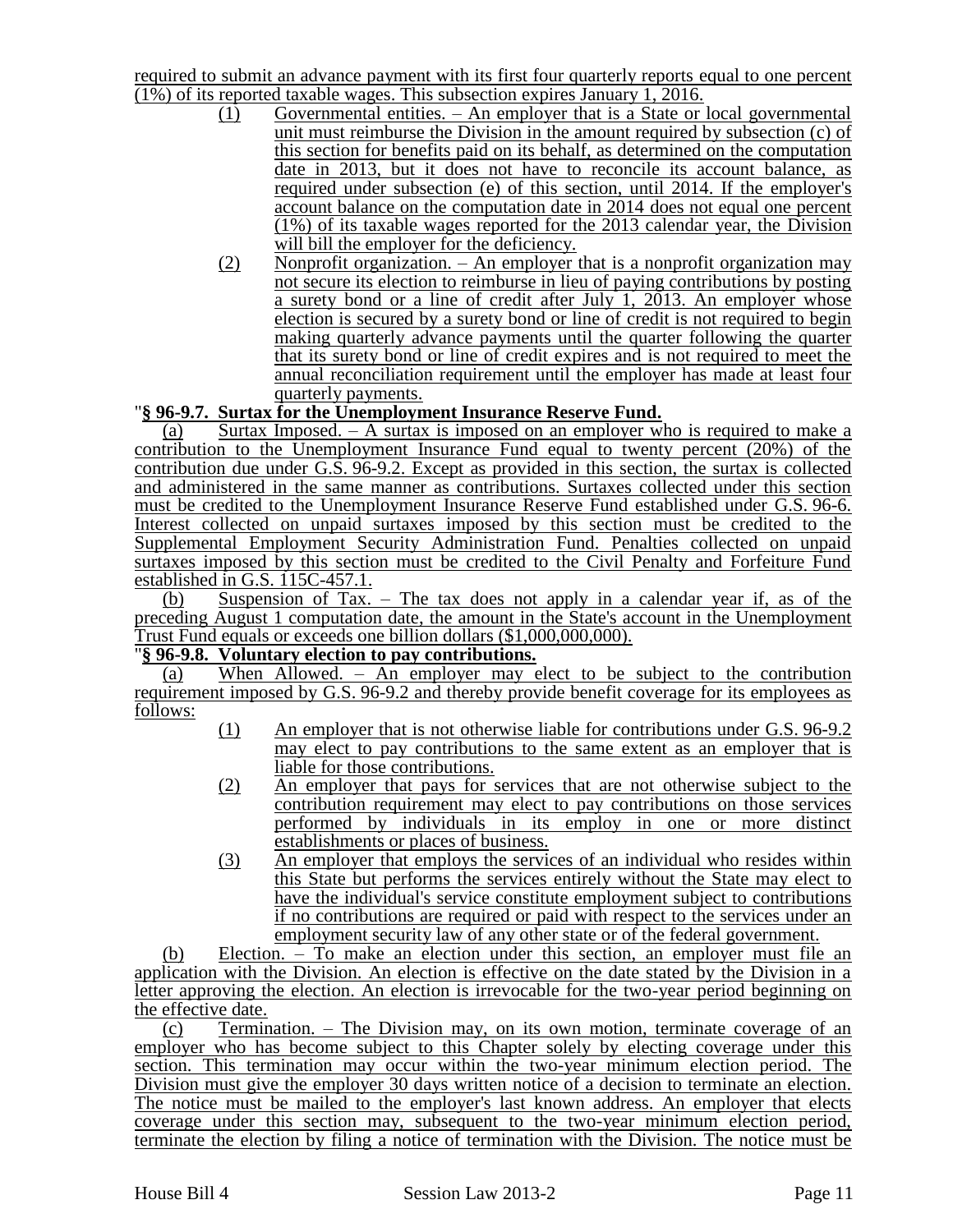given prior to the first day of March following the first day of January of the calendar year for which the employer wishes to cease coverage under this section."

**SECTION 3.(a)** Chapter 96 of the General Statutes is amended by inserting a new Article 2A immediately before G.S. 96-10 to read:

## "Article 2A.

## Administration and Collection of Contributions."

**SECTION 3.(b)** Article 2A of Chapter 96 of the General Statutes, as created in subsection (a) of this section, is amended by adding the following new sections to read:

#### "Article 2A.

### "Administration and Collection of Contributions.

## "**§ 96-9.15. Report and payment.**

(a) Report and Payment. – Contributions are payable to the Division when a report is due. A report is due on or before the last day of the month following the close of the calendar quarter in which the wages are paid. The Division must remit the contributions to the Unemployment Insurance Fund. If the amount of the contributions shown to be due after all credits is less than five dollars (\$5.00), no payment need be made.

(b) Overpayment. – If an employer remits an amount in excess of the amount of contributions due, including any applicable penalty and interest, the excess amount remitted is considered an overpayment. The Division must refund an overpayment unless the amount of the overpayment is less than five dollars (\$5.00). Overpayments of less than five dollars (\$5.00) may be refunded only upon receipt of a written demand for the refund from the employer within the time allowed under G.S. 96-10(e).

(c) Method of Payment. – An employer may pay contributions by electronic funds transfer. When an electronic funds transfer cannot be completed due to insufficient funds or the nonexistence of an account of the transferor, the Division may assess a penalty equal to ten percent (10%) of the amount of the transfer, subject to a minimum of one dollar (\$1.00) and a maximum of one thousand dollars (\$1,000). The Division may waive this penalty for good cause shown.

The Division may allow an employer to pay contributions by credit card. An employer that pays by credit card must include an amount equal to any fee charged by the Division for the use of the card. A payment of taxes that is made by credit card and is not honored by the card issuer does not relieve the employer of the obligation to pay the taxes.

An employer that does not pay by electronic funds transfer or by credit card must pay by check or cash. A check must be drawn on a United States bank and cash must be in currency of the United States.

(d) Form of Report. – An employer must complete the tax form prescribed by the Division. An employer or an agent of an employer that reports wages for at least 25 employees must file the portion of the "Employer's Quarterly Tax and Wage Report" that contains the name, social security number, and gross wages of each employee in a format prescribed by the Division. For failure of an employer to comply with this subsection, the Division must assess a penalty of twenty-five dollars (\$25.00). For failure of an agent of an employer to comply with this subsection, the Division may deny the agent the right to report wages and file reports for that employer for a period of one year following the calendar quarter in which the agent filed the improper report. The Division may reduce or waive a penalty for good cause shown.

(e) Jeopardy Assessment. – The Secretary may immediately assess and collect a contribution the Secretary finds is due from an employer if the Secretary determines that collection of the tax is in jeopardy and immediate assessment and collection are necessary in order to protect the interest of the State and the Unemployment Insurance Fund.

(f) Domestic Employer Exception. – The Division may authorize an employer of domestic service employees to file an annual report and to file that report by telephone. An annual report allowed under this subsection is due on or before the last day of the month following the close of the calendar year in which the wages are paid. A domestic service employer that files a report by telephone must contact either the tax auditor assigned to the employer's account or the Employment Insurance Section in Raleigh and report the required information to that auditor or to that section by the date the report is due.

… "**§ 96-10.1. Compromise of liability.**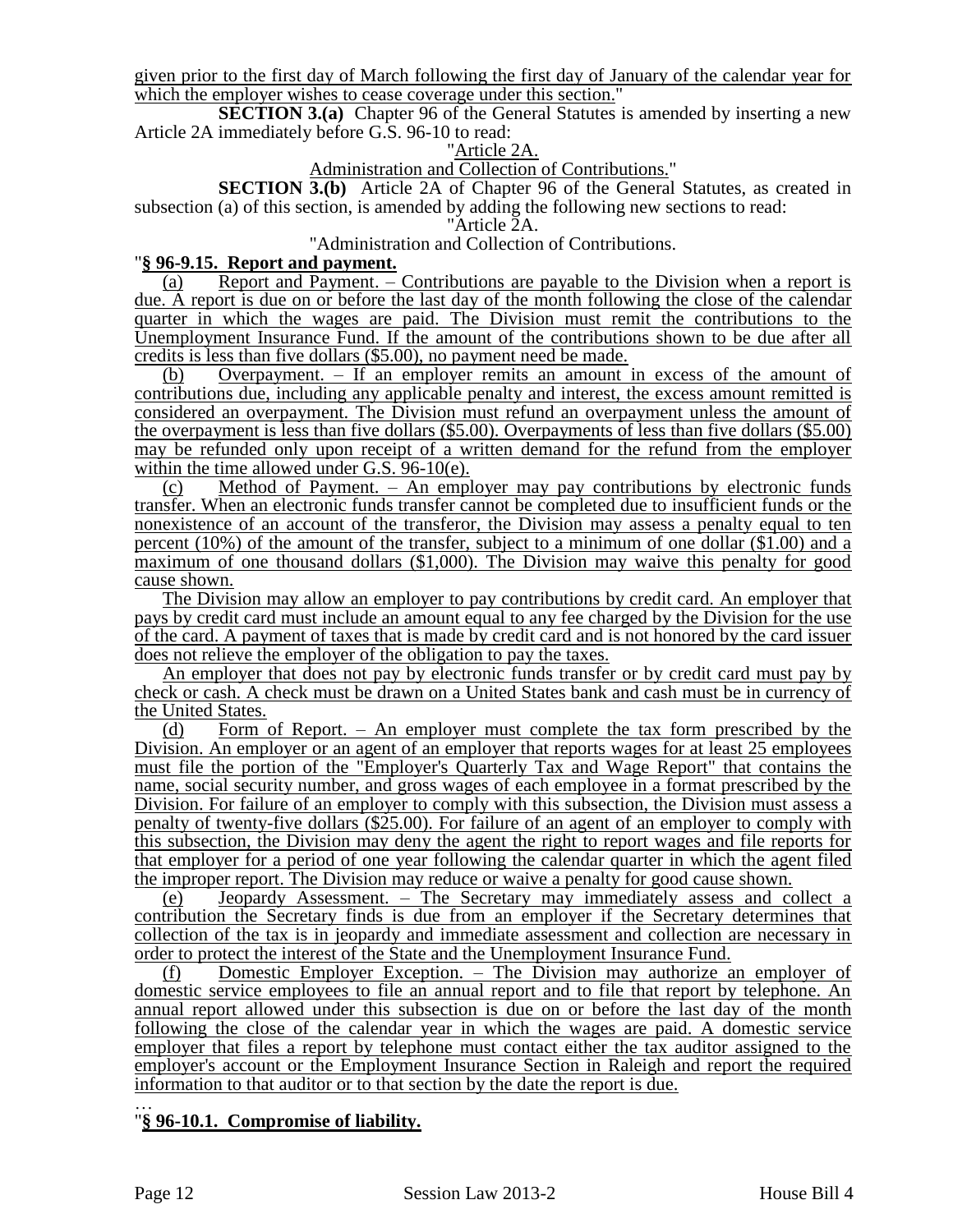(a) Authority. – The Secretary may compromise an employer's liability under this Article when the Secretary determines that the compromise is in the best interest of the State and makes one or more of the following findings:

- (1) There is a reasonable doubt as to the amount of the liability of the employer under the law and the facts.
- (2) The employer is insolvent and the Secretary probably could not otherwise collect an amount equal to, or in excess of, the amount offered in compromise. An employer is considered insolvent only in one of the following circumstances:
	- a. It is plain and indisputable that the employer is clearly insolvent and will remain so in the reasonable future.
	- b. The employer has been determined to be insolvent in a judicial proceeding.
- (3) Collection of a greater amount than that offered in compromise is improbable, and the funds or a substantial portion of the funds offered in the settlement come from sources from which the Secretary could not otherwise collect.

(b) Written Statement. – When the Secretary compromises an employer's liability under this section and the amount of the liability is at least one thousand dollars (\$1,000), the Secretary must make a written statement that sets out the amount of the liability, the amount accepted under the compromise, a summary of the facts concerning the liability, and the findings on which the compromise is based. The Secretary must sign the statement and keep a record of the statement."

**SECTION 4.** Chapter 96 of the General Statutes is amended by inserting a new Article 2B to read:

# "Article 2B. "Administration of Employer Accounts.

# "**§ 96-11.1. Employer accounts.**

The Division must maintain a separate account for each employer. The Division must credit the employer's account with all contributions paid by the employer or on the employer's behalf and must charge the employer's account for benefits as provided in this Chapter. The Division must prepare an annual statement of all charges and credits made to the employer's account during the 12 months preceding the computation date. The Division must send the statement to the employer when the Division notifies the employer of the employer's contribution rate for the succeeding calendar year. The Division may provide a statement of charges and credits more frequently upon a request by the employer.

# "**§ 96-11.2. Allocation of charges to base period employers.**

Benefits paid to an individual are charged to an employer's account when the individual's benefit year has expired. Benefits paid to an individual must be allocated to the account of each base period employer in the proportion that the base period wages paid to the individual in a calendar quarter by each base period employer bears to the total wages paid to the individual in that quarter by all base period employers. The amount allocated to an employer that pays contributions is multiplied by one hundred twenty percent (120%) and charged to that employer's account. The amount allocated to an employer that elects to reimburse the Unemployment Insurance Fund in lieu of paying contributions is the amount of benefits charged to that employer's account.

## "**§ 96-11.3. Noncharging of benefits.**

(a) To Specific Employer. – Benefits paid to an individual under a claim filed for a period occurring after the date of the individual's separation from employment may not be charged to the account of the employer by whom the individual was employed at the time of the separation if the separation is due to one of the reasons listed below and the employer promptly notifies the Division, in accordance with rules adopted by the Division, of the reason:

- (1) The individual left work without good cause attributable to the employer.
- (2) The employer discharged the individual for misconduct in connection with the work.
- (3) The employer discharged the individual solely for a bona fide inability to do the work for which the individual was hired and the individual's period of employment was 100 days or less.
- (4) The separation is a disqualifying separation under G.S. 96-14.7.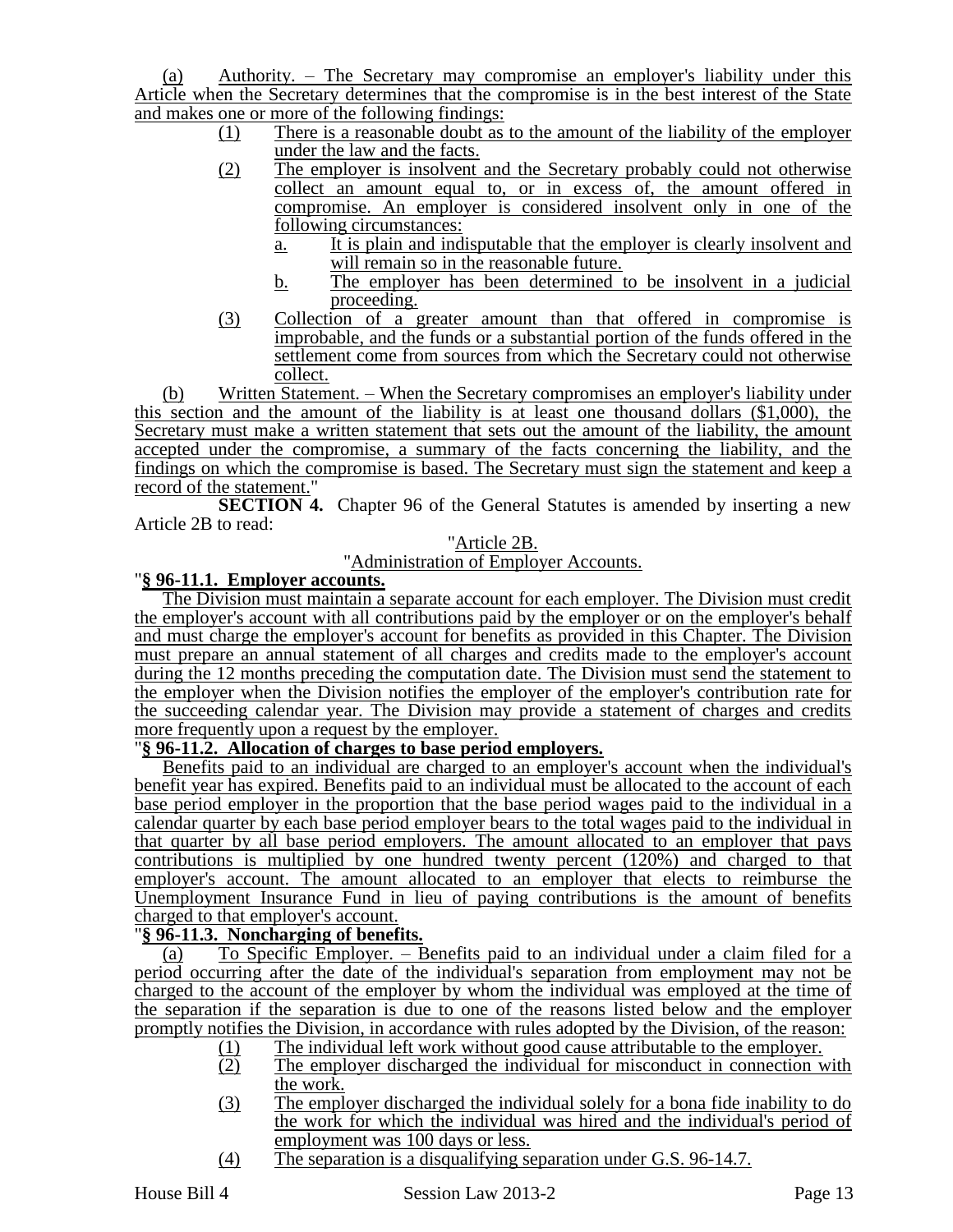(b) To Any Base Period Employer. – Benefits paid to an individual may not be charged to the account of an employer of the individual if the benefits paid meet any of the following descriptions:

- (1) They were paid to an individual who is attending a vocational school or training program approved by the Division.
- (2) They were paid to an individual for unemployment due directly to a major natural disaster declared by the President pursuant to the Disaster Relief Act of 1970, and the individual receiving the benefits would have been eligible for disaster unemployment assistance under this federal act if the individual had not received benefits under this Chapter.
- (3) They were paid to an individual who left work for good cause under G.S. 96-14.8.
- (4) They were paid as a result of a decision by the Division and the decision is ultimately reversed upon final adjudication.

(c) Current Employer. – At the request of the employer, no benefit charges may be made to the account of an employer that has furnished work to an individual who, because of the loss of employment with one or more other employers, is eligible for partial benefits while still being furnished work by the employer on substantially the same basis and substantially the same wages as had been made available to the individual during the individual's base period. This prohibition applies regardless of whether the employments were simultaneous or successive. A request made under this subsection must be filed in accordance with rules adopted by the Division.

# "**§ 96-11.4. No relief for errors resulting from noncompliance.**

(a) Charges for Errors. – An employer's account may not be relieved of charges relating to benefits paid erroneously from the Unemployment Insurance Fund if the Division determines that both of the following apply:

- (1) The erroneous payment was made because the employer, or the agent of the employer, was at fault for failing to respond timely or adequately to a written request from the Division for information relating to the claim for unemployment compensation. An erroneous payment is one that would not have been made but for the failure of the employer or the employer's agent to respond to the Division's request for information related to that claim.
- (2) The employer or agent has a pattern of failing to respond timely or adequately to requests from the Division for information relating to claims for unemployment compensation. In determining whether the employer or agent has a pattern of failing to respond timely or adequately, the Division must consider the number of documented instances of that employer's or agent's failures to respond in relation to the total requests made to that employer or agent. An employer or agent may not be determined to have a pattern of failing to respond if the number of failures during the year prior to the request is less than two percent (2%) of the total requests made to that employer or agent.

(b) Appeals. – An employer may appeal a determination by the Division prohibiting the relief of charges under this section in the same manner as other determinations by the Division with respect to the charging of employer accounts.

(c) Applicability. – This section applies to erroneous payments established on or after October 21, 2013.

## "**§ 96-11.5. Contributions credited to wrong account.**

(a) Refund of Contributions Credited to Wrong Account. – When contributions are credited to the wrong account, the erroneous credit may be adjusted only by refunding the employer who made the payment that was credited in error. This applies regardless of whether the employer to whom the payment was credited in error is a related entity of the employer to whom the payment should have been credited. An employer whose payment is credited to the wrong account may request a refund of the amount erroneously credited by filing a request for refund within five years of the last day of the calendar year in which the erroneous credit occurred.

(b) Effect on Contribution Rate. – Failure of the Division to credit the correct account for contributions does not affect the contribution rate determined under G.S. 96-9.2 for either the employer whose account should have been credited for the contributions or the employer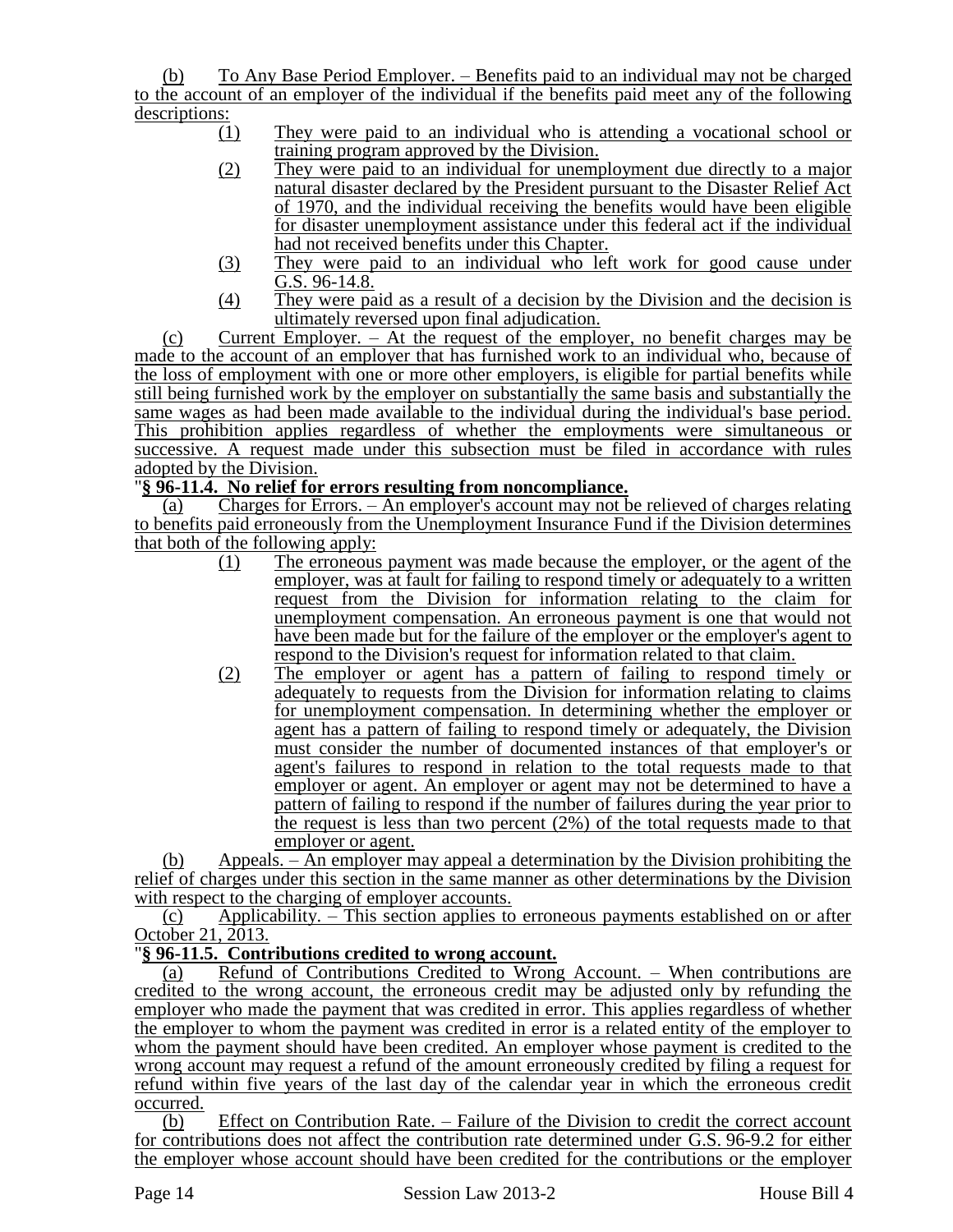whose account was credited, and it does not affect the liability of an employer for contributions determined under those rates. No prior contribution rate for either of the employers may be adjusted even though the contribution rates were based on incorrect amounts in their account. An employer is liable for contributions determined under those rates for the five calendar years preceding the year in which the error is determined. This applies regardless of whether the employer acted in good faith.

#### "**§ 96-11.6. Interest on Unemployment Insurance Fund allocated among employers' accounts.**

The Division must determine the ratio of the credit balance in each employer's account to the total of the credit balances in all employers' accounts as of the computation date. The Division must allocate an amount equal to the interest credited to this State's account in the Unemployment Trust Fund for the four completed calendar quarters preceding the computation date on a pro rata basis to these accounts. The amount must be prorated to an employer's account in the same ratio that the credit balance in the employer's account bears to the total of the credit balances in all the accounts. Voluntary contributions made by an employer after July 31 of a year are not considered a part of the employer's account balance used in determining the allocation under this section until the computation date in the following year.

# "**§ 96-11.7. Acquisition of employer and transfer of account to another employer.**

(a) Mandatory Transfer. – When an employer acquires all of the organization, trade, or business of another employer, the account of the predecessor must be transferred as of the date of the acquisition to the successor employer for use in the determination of the successor's contribution rate. This mandatory transfer does not apply when there is no common ownership between the predecessor and the successor and the successor acquired the assets of the predecessor in a sale in bankruptcy. In this circumstance, the successor's contribution rate is determined without regard to the predecessor's contribution rate.

(b) Consent. – When a distinct and severable portion of an employer's organization, trade, or business is transferred to a successor employer and the successor employer continues to operate the acquired organization, trade, or business, the portion of the account of the transferring employer that related to the transferred business may, with the approval of the Division, be transferred by mutual consent from the transferring employer to the successor employer. A successor employer that is a related entity of the transferring employer is eligible for a transfer from the transferring employer's account only to the extent permitted by rules adopted by the Division. No transfer may be made to the account of an employer that has ceased to be an employer under G.S. 96-11.9.

If a transfer of part or all of an account is allowed but is not mandatory, the successor employer requesting the transfer may make a request for transfer by filing an application for transfer with the Division within two years after the date the business was transferred or the date of notification by the Division of the right to request an account transfer, whichever is later. If the application is approved and the application was filed within 60 days after notification from the Division of the right to request a transfer, the transfer is effective as of the date the business was transferred. If the application is approved and the application was filed later than 60 days after notification from the Division, the effective date of the transfer is the first day of the calendar quarter in which the application was filed.

If the effective date of a transfer of an account under this subsection is after the computation date in a calendar year, the Division must recalculate the contribution rate for the transferring employer and the successor employer based on their account balances on the effective date of the account transfer. The recalculated contribution rate applies for the calendar year beginning after the computation date.

(c) Employer Number. – A new employer shall not be assigned a discrete employer number when there is an acquisition or change in the form or organization of an existing business enterprise, or severable portion thereof, and there is a continuity of control of the business enterprise. That new employer shall continue to be the same employer for the purposes of this Chapter as before the acquisition or change in form. The following assumptions apply in this subsection:

> (1) "Control of the business enterprise" may occur by means of ownership of the organization conducting the business enterprise, ownership of assets necessary to conduct the business enterprise, security arrangements or lease arrangements covering assets necessary to conduct the business enterprise, or a contract when the ownership, stated arrangements, or contract provide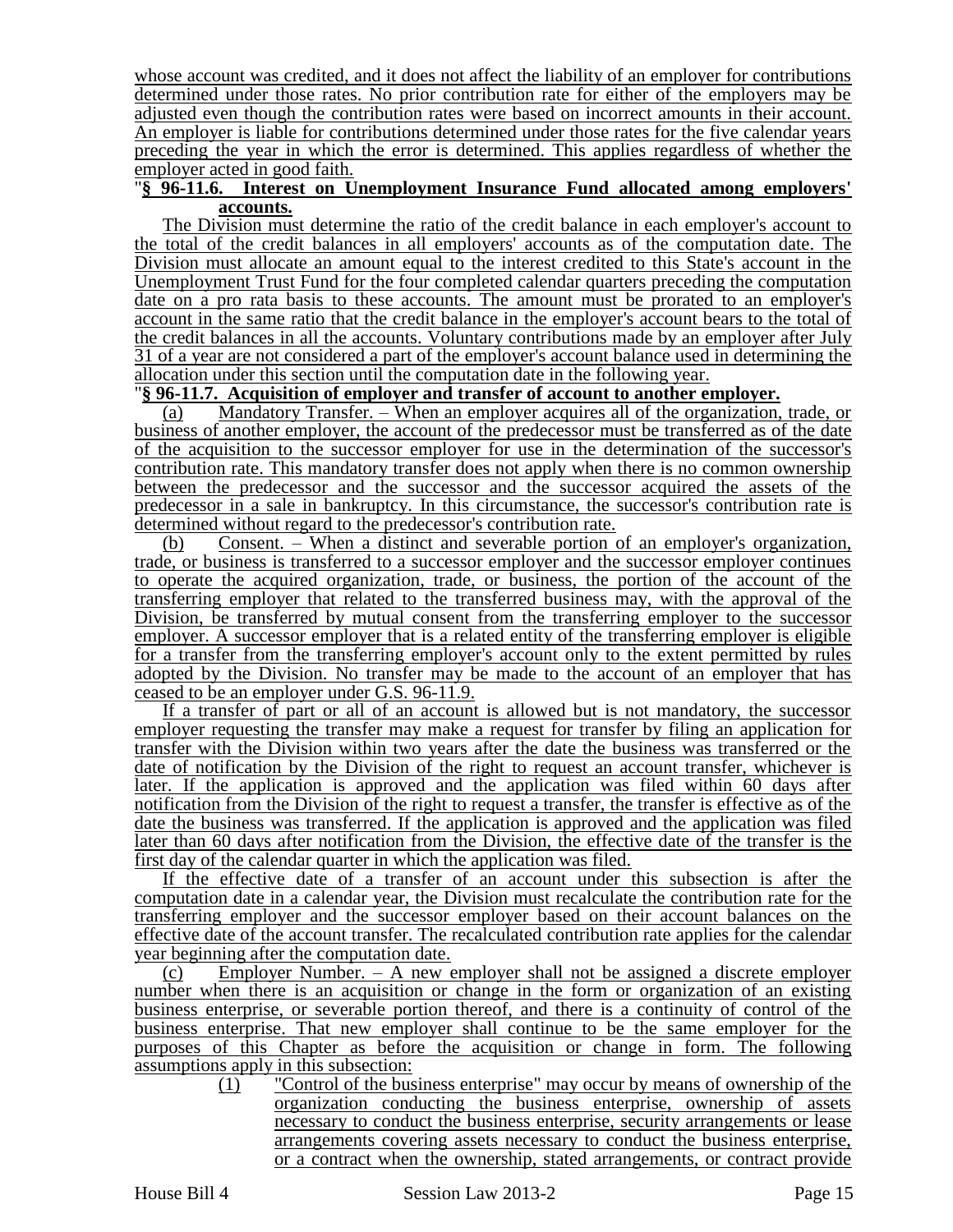for or allow direction of the internal affairs or conduct of the business enterprise.

(2) A "continuity of control" will exist if one or more persons, entities, or other organizations controlling the business enterprise remain in control of the business enterprise after an acquisition or change in form. Evidence of continuity of control includes changes of an individual proprietorship to a corporation, partnership, limited liability company, association, or estate; a partnership to an individual proprietorship, corporation, limited liability company, association, estate, or the addition, deletion, or change of partners; a limited liability company to an individual proprietorship, partnership, corporation, association, estate, or to another limited liability company; a corporation to an individual proprietorship partnership, limited liability company, association, estate, or to another corporation or from any form to another form.

(d) Contribution Rate. – Notwithstanding the other provisions in this section, when an account is transferred in its entirety to a successor employer, the transferring employer's contribution rate is the standard beginning rate.

Notwithstanding the other provisions in this section, if a successor employer to whom an account is transferred was an employer as of the date of the business transfer, the account transfer does not affect the successor employer's contribution rate for the calendar year in which the business was transferred. If the successor employer was not an employer as of the date of the business transfer, the successor employer's contribution rate for the year in which the business transfer occurs is the standard beginning rate unless one of the following applies:

- (1) The account transfer is a mandatory transfer, in which case the contribution rate of the successor employer is the contribution rate of the transferring employer.
- (2) The account transfer is by consent and the successor employer filed an application within 60 days of the business transfer, in which case the contribution rate of the successor employer is the contribution rate of the transferring employer. If the business was transferred from more than one employer and the transferring employers had different contribution rates, the contribution rate of the successor employer is the rate calculated as of the effective date of the account transfers.

(e) Liability for Contributions. – An employer that, by operation of law, purchase, or otherwise is the successor to an employer liable for contributions becomes liable for contributions on the day of the succession. This provision does not affect the successor's liability as otherwise prescribed by law for unpaid contributions due from the predecessor.

(f) Deceased or Insolvent Employer. – When the organization, trade, or business of a deceased person or of an insolvent debtor is taken over and operated by an administrator, executor, receiver, or trustee in bankruptcy, the new employer automatically succeeds to the account and contribution rate of the deceased person or insolvent debtor without the necessity of filing an application for the transfer of the account.

## "**§ 96-11.8. Closure of account.**

(a) Account Closed. – When an employer ceases to be an employer under G.S. 96-11.9, the employer's account must be closed and may not be used in any future computation of the employer's contribution rate. An employer has no right or claim to any amounts paid by the employer into the Unemployment Insurance Fund.

(b) Exception for Active Duty. – If the Division finds that an employer's business is closed solely because one or more of its owners, officers, or partners or its majority stockholder enters into the Armed Forces of the United States, an ally, or the United Nations, the employer's account may not be terminated. If the business resumes within two years after the discharge or release of the affected individual from active duty in the Armed Forces of the United States, the employer's account is considered to have been chargeable with benefits throughout more than 13 consecutive calendar months ending July 31 immediately preceding the computation date. This subsection applies only to an employer that makes contributions under G.S. 96-9.2. This subsection does not apply to an employer that makes payments in lieu of contributions under G.S. 96-9.6.

## "**§ 96-11.9. Termination of coverage.**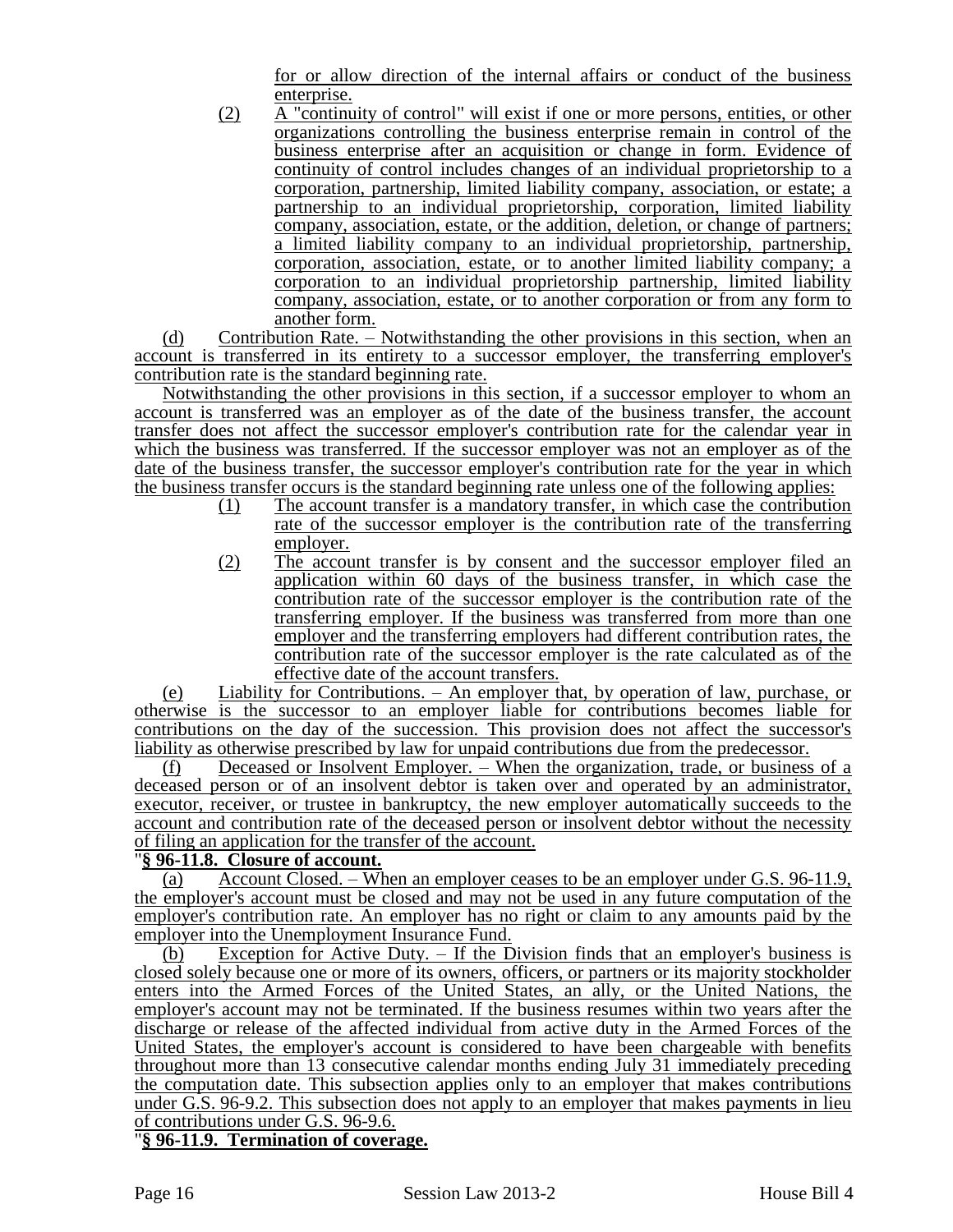(a) By Law. – An employer that has not paid wages for two consecutive calendar years ceases to be an employer liable for contributions under this Chapter.

(b) By Application. – An employer may file an application with the Division to terminate coverage. An application for termination must be filed prior to March 1 of the calendar year for which the employer wishes to cease coverage. The Division may terminate coverage if it finds that the employer was not liable for contributions during the preceding calendar year. Termination of coverage under this subsection is effective as of January 1 of the calendar year in which the application is granted.

(c) After Reactivation. – If the Division reactivates the account of an employer that has been closed, the employer may file an application with the Division to terminate coverage. The application must be filed within 120 days after the Division notifies the employer of the reactivation of the employer's account. The Division may terminate coverage if it finds that the employer was not liable for contributions during the preceding calendar year. Termination of coverage under this subsection is effective as of January 1 of the calendar year in which the application is granted. An employer's protest of liability upon reactivation is considered an application for termination.

(d) After Discovery. – When the Division discovers that an employer is liable for contributions for a period of more than two years, the employer may file an application with the Division to terminate coverage. The application must be filed within 90 days after the Division notifies the employer of the discovered liability. The Division may terminate coverage if it finds that the employer was not liable for contributions during the preceding calendar year. An employer's protest of liability upon discovery is considered an application for termination. An employer is not eligible for termination of liability under this subsection if the employer willfully attempted to defeat or evade the payment of contributions."

**SECTION 5.** Article 9 of Chapter 96 of the General Statutes is amended by adding a new Article to read:

#### "Article 2C.

#### "Benefits Payable for Unemployment Compensation.

#### "**§ 96-14.1. Unemployment benefits.**

(a) Purpose. – The purpose of this Article is to provide temporary unemployment benefits as required by federal law to an individual who is unemployed through no fault on the part of the individual and who is able, available, and actively seeking work.

(b) Valid Claim. – To obtain benefits, an individual must file a valid claim for unemployment benefits and register for work. An individual must serve a one-week waiting period for each claim filed. A valid claim is one that meets the employment and wage standards in this subsection for the individual's base period. A valid claim for a second benefit year is one that meets the employment and wage standards in this subsection since the beginning date of the prior benefit year and before the date the new benefit claim is filed.

- (1) Employment. The individual has been paid wages in at least two quarters of the individual's base period.
- (2) Wages. The individual has been paid wages totaling at least six times the average weekly insured wage during the individual's base period. If an individual lacks sufficient base period wages, then the wage standard for that individual is determined using the last four completed calendar quarters immediately preceding the first day of the individual's benefit year. This alternative base period may not be used by an individual in making a claim for benefits in the next benefit year.

(c) Qualification Determination. – An individual's qualification for benefits is determined based on the reason for separation from employment from the individual's bona fide employer. The individual's bona fide employer is the most recent employer for whom the individual began employment for an indefinite duration or a duration of more than 30 consecutive calendar days, regardless of whether work was performed on all of those days. An individual who is disqualified has no right to benefits.

(d) Eligibility for Benefits. – The Division must calculate a weekly benefit amount and determine the duration of benefits for an individual who files a valid claim and qualifies for benefits. To receive the weekly benefit amount, the Division must find that the individual meets the work search eligibility requirements for each week of the benefit period. An individual who fails to meet the work search requirements for a given week is ineligible to receive a benefit until the condition causing the ineligibility ceases to exist.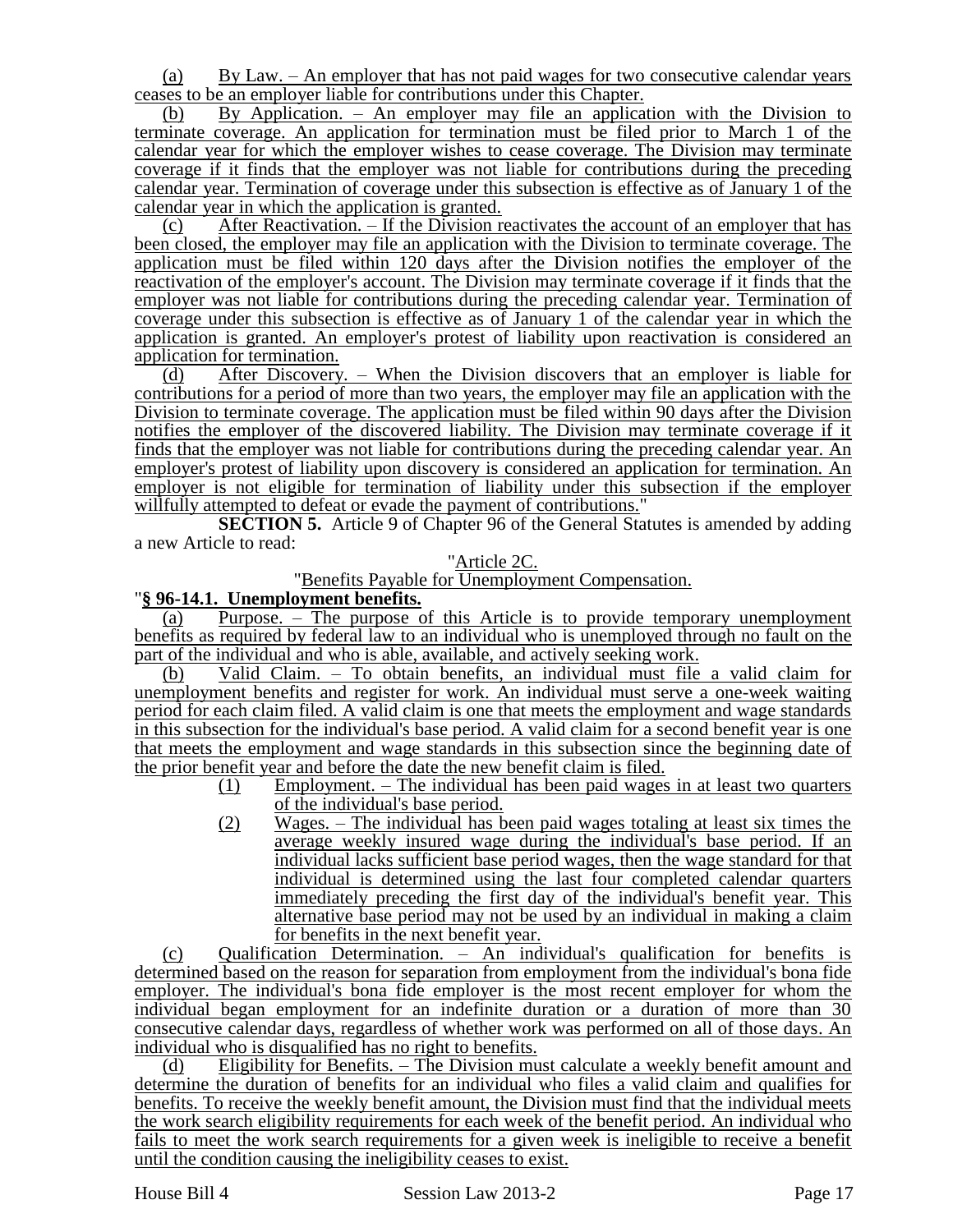(e) Federal Restrictions. – Benefits are not payable for services performed by the following individuals, to the extent prohibited by section 3304 of the Code:

- (1) Instructional, research, or principal administrative employees of educational institutions.
- $\frac{(2)}{(3)}$  Professional athletes.
- Aliens.

# "**§ 96-14.2. Weekly benefit amount.**

(a) Weekly Benefit Amount. – The weekly benefit amount for an individual who is totally unemployed is an amount equal to the wages paid to the individual in the last two completed quarters of the individual's base period divided by 52 and rounded to the next lower whole dollar. If this amount is less than fifteen dollars (\$15.00), the individual is not eligible for benefits. The weekly benefit amount may not exceed three hundred fifty dollars (\$350.00).

(b) Partial Weekly Benefit Amount. – The weekly benefit amount for an individual who is partially unemployed or part-totally employed is the amount the individual would receive under subsection (a) of this section if the individual were totally unemployed, reduced by the amount of any wages the individual receives in the benefit week in excess of twenty percent (20%) of the benefit amount applicable to total unemployment. If the amount so calculated is not a whole dollar, the amount must be rounded to the next lower whole dollar. Payments received by an individual under a supplemental benefit plan do not affect the computation of the individual's partial weekly benefit.

(c) Retirement Reduction. – The amount of benefits payable to an individual must be reduced as provided in section 3304(a)(15) of the Code.

(d) Income Tax Withholding. – An individual may elect to have federal income tax deducted and withheld from the individual's unemployment benefits in the amount specified in section 3402 of the Code. An individual may elect to have State income tax deducted and withheld from the individual's unemployment benefits in an amount determined by the individual. The individual may change a previously elected withholding status. The amounts deducted and withheld from unemployment benefits remain in the Unemployment Insurance Fund until transferred to the appropriate taxing authority as a payment of income tax. The Division must advise an individual in writing at the time the individual files a claim for unemployment benefits that the benefits paid are subject to federal and State income tax, that requirements exist pertaining to estimated tax payments, and that the individual may elect to have the amounts withheld.

### "**§ 96-14.3. Minimum and maximum duration of benefits.**

The minimum and maximum number of weeks an individual is allowed to receive unemployment benefits depends on the seasonal adjusted statewide unemployment rate that applies to the six-month base period in which the claim is filed. One six-month base period begins on January 1 and one six-month base period begins on July 1. For the base period that begins January 1, the seasonal adjusted unemployment rate for the State for the preceding month of October applies. For the base period that begins July 1, the seasonal adjusted unemployment rate for the State for the preceding month of April applies. The Division must use the most recent seasonal adjusted unemployment rate determined by the U.S. Department of Labor, Bureau of Labor Statistics, and not the rate as revised in the annual benchmark. The number of weeks allowed for an individual is determined in accordance with G.S. 96-14.4.

| <b>Seasonal Adjusted</b>                                                                                  | <b>Minimum Number</b> | <b>Maximum Number</b> |
|-----------------------------------------------------------------------------------------------------------|-----------------------|-----------------------|
| <b>Unemployment Rate</b>                                                                                  | of Weeks              | of Weeks              |
| Less than or equal to 5.5%                                                                                |                       |                       |
| Greater than 5.5% up to 6%                                                                                |                       |                       |
| Greater than 6% up to 6.5%                                                                                |                       | <u>14</u>             |
| Greater than 6.5% up to 7%                                                                                |                       | 15                    |
| Greater than 7% up to 7.5%                                                                                |                       | 16                    |
| Greater than 7.5% up to 8%                                                                                |                       |                       |
| Greater than 8% up to 8.5%                                                                                |                       | <u> 18</u>            |
| Greater than 8.5% up to 9%                                                                                |                       | 19                    |
| Greater than 9%<br>$\overline{\phantom{a}}$<br>. .<br>$\mathbf{A}$ $\mathbf{A}$ $\mathbf{A}$ $\mathbf{B}$ |                       |                       |

#### "**§ 96-14.4. Duration of benefits for individual claimant.**

(a) Total Benefit Amount. – The total amount of benefits paid to an individual may not exceed the individual's total benefit amount. The total benefit amount for an individual is determined as follows: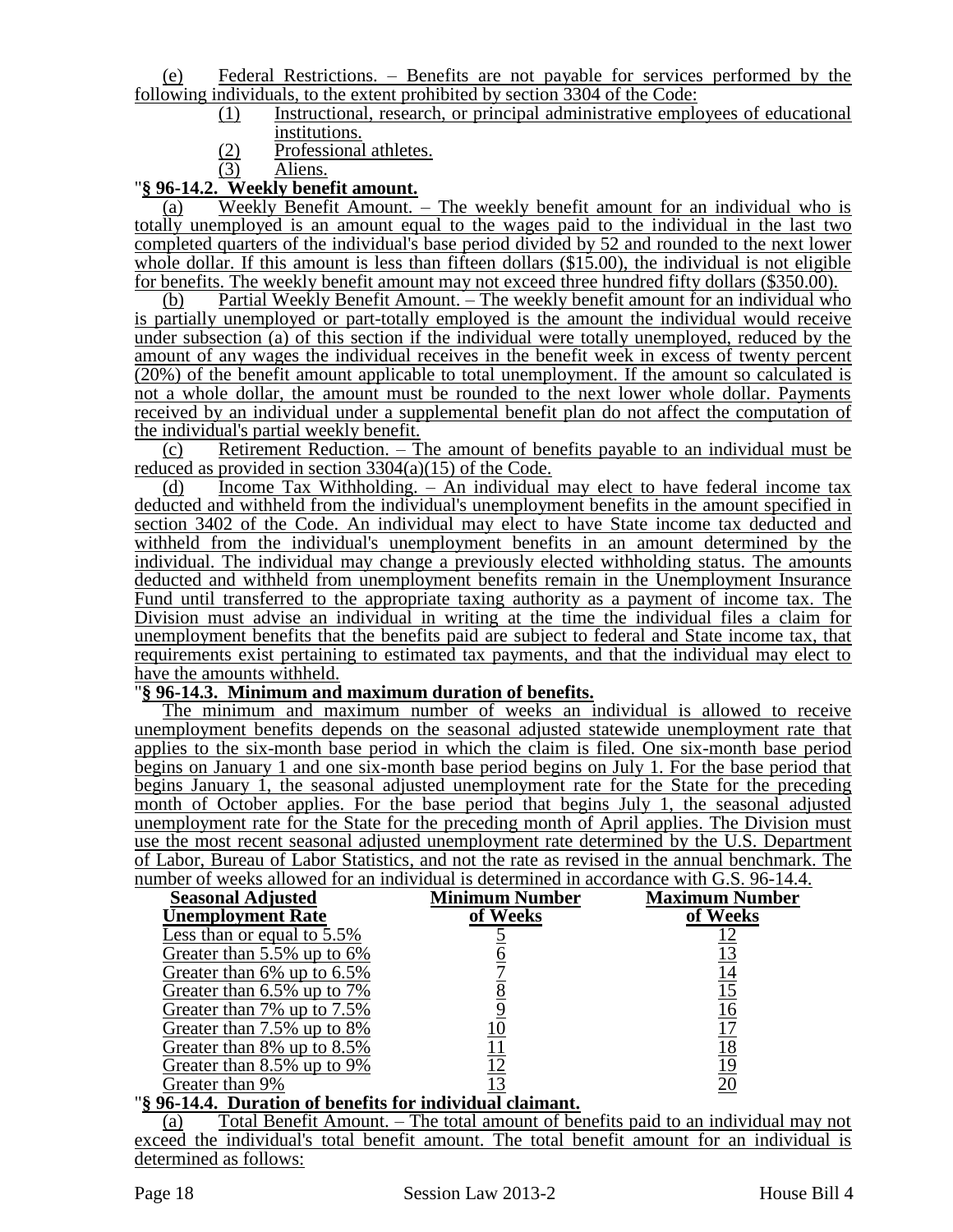- (1) Divide the individual's base-period wages by the average of the wages paid to the individual in the last two completed quarters of the base period.
- (2) Multiply the quotient by eight and two-thirds.<br>(3) Round the product to the nearest whole numbe
- $\frac{1}{2}$  Round the product to the nearest whole number.<br>  $\frac{1}{2}$  Multiply the resulting amount by the individual
- Multiply the resulting amount by the individual's weekly benefit amount as determined under G.S. 96-14.2.

(b) Duration. – The number of weeks an individual may receive benefits varies depending on the seasonal adjusted statewide unemployment rate that applies at the time the regular unemployment claim is filed. The total benefits paid to an individual may not be less than the individual's average weekly benefit amount multiplied by the minimum number of weeks allowed in accordance with G.S. 96-14.3. The total benefits paid to an individual may not exceed the lesser of the following:

- (1) The individual's average weekly benefit amount multiplied by the maximum number of weeks allowed in accordance with G.S. 96-14.3.
- (2) The individual's total benefit amount, as calculated under subsection (a) of this section.

#### "**§ 96-14.5. Disqualification for good cause not attributable to the employer.**

(a) Determination. – The Division must determine the reason for an individual's separation from work. An individual does not have a right to benefits and is disqualified from receiving benefits if the Division determines that the individual left work for a reason other than good cause attributable to the employer. When an individual leaves work, the burden of showing good cause attributable to the employer rests on the individual and the burden may not be shifted to the employer.

(b) Reduced Work Hours. – When an individual leaves work due solely to a unilateral and permanent reduction in work hours of more than fifty percent (50%) of the customary scheduled full-time work hours in the establishment, plant, or industry in which the individual was employed, the leaving is presumed to be good cause attributable to the employer. The employer may rebut the presumption if the reduction is temporary or was occasioned by malfeasance, misfeasance, or nonfeasance on the part of the individual.

(c) Reduced Rate of Pay. – When an individual leaves work due solely to a unilateral and permanent reduction in the individual's rate of pay of more than fifteen percent (15%), the leaving is presumed to be good cause attributable to the employer. The employer may rebut the presumption if the reduction is temporary or was occasioned by malfeasance, misfeasance, or nonfeasance on the part of the individual.

#### "**§ 96-14.6. Disqualification for misconduct.**

(a) Disqualification. – An individual who the Division determines is unemployed for misconduct connected with the work is disqualified for benefits. The period of disqualification begins with the first day of the first week the individual files a claim for benefits after the misconduct occurs.

- (b) Misconduct. Misconduct connected with the work is either of the following:
	- (1) Conduct evincing a willful or wanton disregard of the employer's interest as is found in deliberate violation or disregard of standards of behavior that the employer has the right to expect of an employee or has explained orally or in writing to an employee.
	- (2) Conduct evincing carelessness or negligence of such degree or recurrence as to manifest an intentional and substantial disregard of the employer's interests or of the employee's duties and obligations to the employer.

(c) Examples. – The following examples are prima facie evidence of misconduct that may be rebutted by the individual making a claim for benefits:

- (1) Violation of the employer's written alcohol or illegal drug policy.<br>(2) Reporting to work significantly impaired by alcohol or illegal dru
- (2) Reporting to work significantly impaired by alcohol or illegal drugs.<br>(3) Consumption of alcohol or illegal drugs on the employer's premises.
- Consumption of alcohol or illegal drugs on the employer's premises.
- (4) Conviction by a court of competent jurisdiction for manufacturing, selling, or distributing a controlled substance punishable under G.S.  $90-95(a)(1)$  or G.S. 90-95(a)(2) if the offense is related to or connected with an employee's work for the employer or is in violation of a reasonable work rule or policy.
- (5) Termination or suspension from employment after arrest or conviction for an offense involving violence, sex crimes, or illegal drugs if the offense is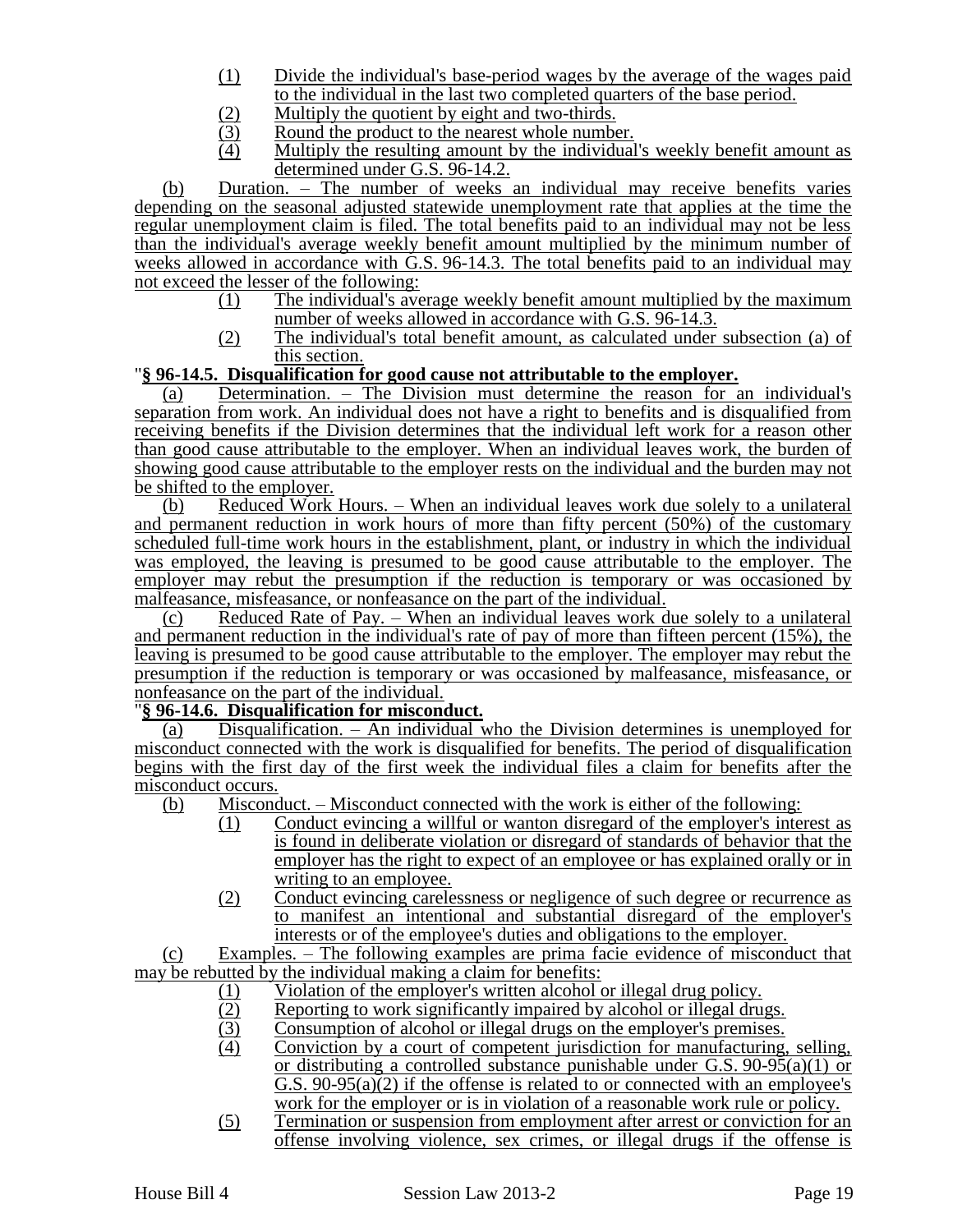related to or connected with the employee's work for an employer or is in violation of a reasonable work rule or policy.

- (6) Any physical violence whatsoever related to the employee's work for an employer, including physical violence directed at supervisors, subordinates, coworkers, vendors, customers, or the general public.
- (7) Inappropriate comments or behavior toward supervisors, subordinates, coworkers, vendors, customers, or to the general public relating to any federally protected characteristic that creates a hostile work environment.
- $\frac{8}{9}$  Theft in connection with the employment.<br>(9) Forging or falsifying any document or data
- Forging or falsifying any document or data related to employment, including a previously submitted application for employment.
- $\frac{100}{(11)}$  Violation of an employer's written absenteeism policy.<br>(11) Refusal to perform reasonably assigned work tasks on
- Refusal to perform reasonably assigned work tasks or failure to adequately perform employment duties as evidenced by no fewer than three written reprimands in the 12 months immediately preceding the employee's termination.

## "**§ 96-14.7. Other reasons to be disqualified from receiving benefits.**

(a) Failure to Supply Necessary License. – An individual is disqualified for benefits if the Division determines that the individual is unemployed for failure to possess a license, certificate, permit, bond, or surety that is necessary for the performance of the individual's employment if it was the individual's responsibility to supply the necessary documents and the individual's inability to do so was within the individual's control. The period of disqualification begins with the first day of the first week the individual files a claim for benefits after the individual's failure occurs.

(b) Labor Dispute. – An individual is disqualified for benefits if the Division determines the individual's total or partial unemployment is caused by a labor dispute in active progress at the factory, establishment, or other premises at which the individual is or was last employed or by a labor dispute at another place within this State that is owned or operated by the employer that owns or operates the factory, establishment, or other premises at which the individual is or was last employed and that supplies materials or services necessary to the continued and usual operation of the premises at which the individual is or was last employed. An individual disqualified under the provisions of this subsection continues to be disqualified after the labor dispute has ceased to be in active progress for the period of time that is reasonably necessary and required to physically resume operations in the method of operating in use at the plant, factory, or establishment.

## "**§ 96-14.8. Military spouse relocation and domestic violence are good causes for leaving.**

An individual is not disqualified for benefits for leaving work for one of the reasons listed in this section. Benefits paid on the basis of this section are not chargeable to the employer's account.

- (1) Military spouse relocation. Leaving work to accompany the individual's spouse to a new place of residence because the spouse has been reassigned from one military assignment to another.
- (2) Domestic violence. Leaving work for reasons of domestic violence if the individual reasonably believes that the individual's continued employment would jeopardize the safety of the individual or of any member of the individual's immediate family. For purposes of this subdivision, an individual is a victim of domestic violence if one or more of the following applies:
	- a. The individual has been adjudged an aggrieved party as set forth by Chapter 50B of the General Statutes.
	- b. There is evidence of domestic violence, sexual offense, or stalking. Evidence of domestic violence, sexual offense, or stalking may include any one or more of the following:
		- 1. Law enforcement, court, or federal agency records or files.
		- 2. Documentation from a domestic violence or sexual assault program if the individual is alleged to be a victim of domestic violence or sexual assault.
		- 3. Documentation from a religious, medical, or other professional from whom the individual has sought assistance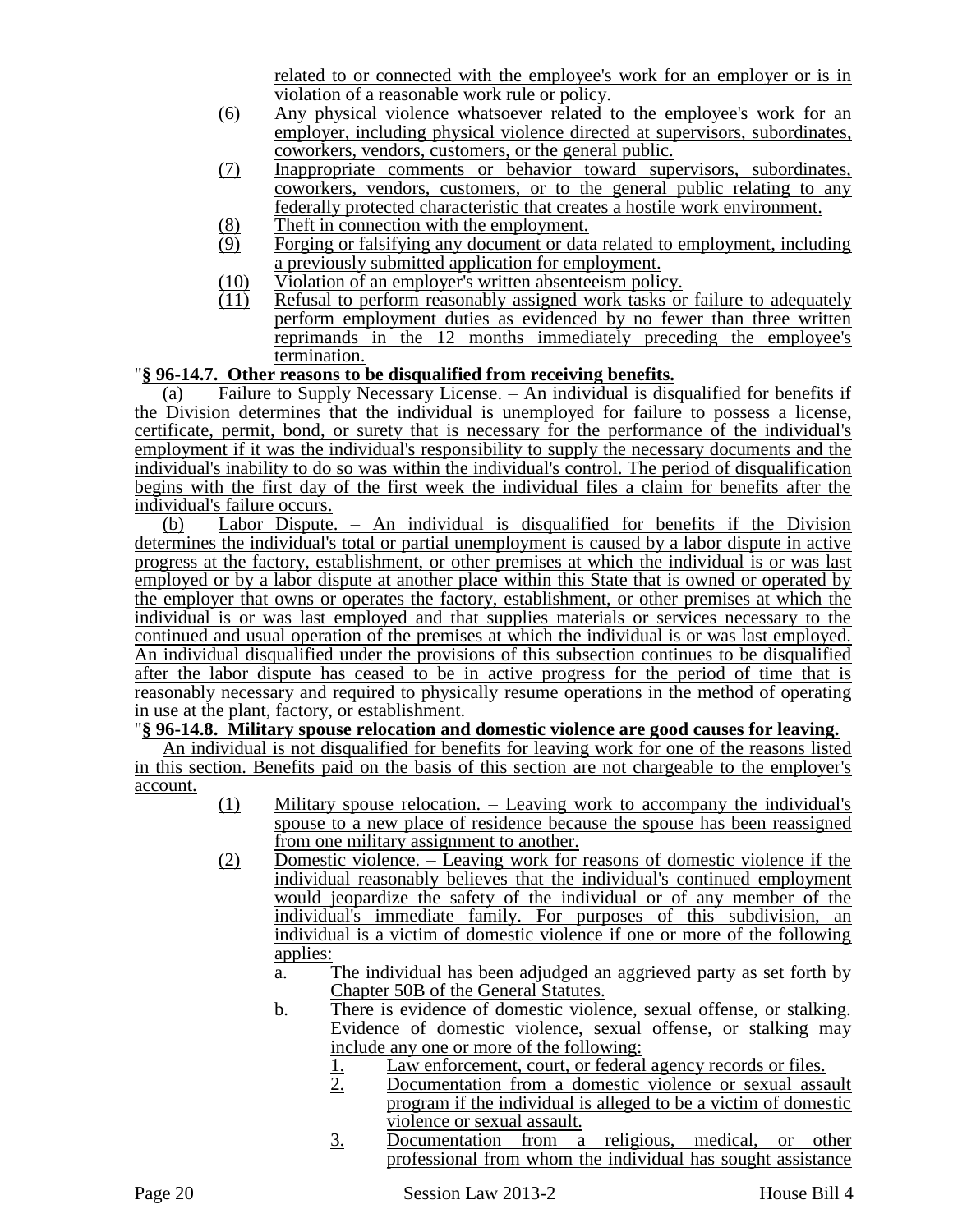in dealing with the alleged domestic violence, sexual abuse, or stalking.

c. The individual has been granted program participant status pursuant to G.S. 15C-4 as the result of domestic violence committed upon the individual or upon a minor child with or in the custody of the individual by another individual who has or has had a familial relationship with the individual or minor child.

## "**§ 96-14.9. Weekly certification.**

(a) Requirements.  $-\overline{An}$  individual's eligibility for a weekly benefit amount is determined on a week-to-week basis. An individual must meet all of the requirements of this section for each weekly benefit period. An individual who fails to meet one or more of the requirements is ineligible to receive benefits until the condition causing the ineligibility ceases to exist.

- 
- (1) File a claim for benefits.<br>(2) Report at an employment  $\frac{1}{2}$  Report at an employment office as requested by the Division.<br>  $\frac{1}{2}$  Meet the work search requirements of subsection (b) of this se
- Meet the work search requirements of subsection (b) of this section.

(b) Work Search Requirements. – The Division must find that the individual meets all of the following work search requirements:

- $\frac{(1)}{(2)}$  The individual is able to work.<br>The individual is available to w
- $\frac{1}{2}$  The individual is available to work.<br>The individual is actively seeking w
- The individual is actively seeking work.
- (4) The individual accepts suitable work when offered.

(c) Able to Work. – An individual is not able to work during any week that the individual is receiving or is applying for benefits under any other state or federal law based on the individual's temporary total or permanent total disability.

(d) Available to Work. – An individual is not available to work during any week that one or more of the following applies:

- (1) The individual tests positive for a controlled substance. An individual tests positive for a controlled substance if all of the conditions of this subdivision apply. An employer must report an individual's positive test for a controlled substance to the Division.
	- a. The test is a controlled substance examination administered under Article 20 of Chapter 95 of the General Statutes.
	- b. The test is required as a condition of hire for a job.
	- c. The job would be suitable work for the individual.
- (2) The individual is incarcerated or has received notice to report to or is otherwise detained in a state or federal jail or penal institution. This subdivision does not apply to an individual who is incarcerated solely on a weekend in a county jail and who is otherwise available for work.
- (3) The individual is an alien and is not in satisfactory immigration status under the laws administered by the United States Department of Justice, Immigration and Naturalization Service.
- (4) The individual is on disciplinary suspension for more than 30 days based on acts or omissions that constitute fault on the part of the employee and are connected with the work.

(e) Actively Seeking Work. – The Division's determination of whether an individual is actively seeking work is based upon the following:

- (1) The individual is registered for employment services, as required by the Division.
- (2) The individual has engaged in an active search for employment that is appropriate in light of the employment available in the labor market and the individual's skills and capabilities.
- (3) The individual has sought work on at least two different days during the week and made at least two job contacts with potential employers.
- (4) The individual has maintained a record of the individual's work search efforts. The record must include the potential employers contacted, the method of contact, and the date contacted. The individual must provide the record to the Division upon request.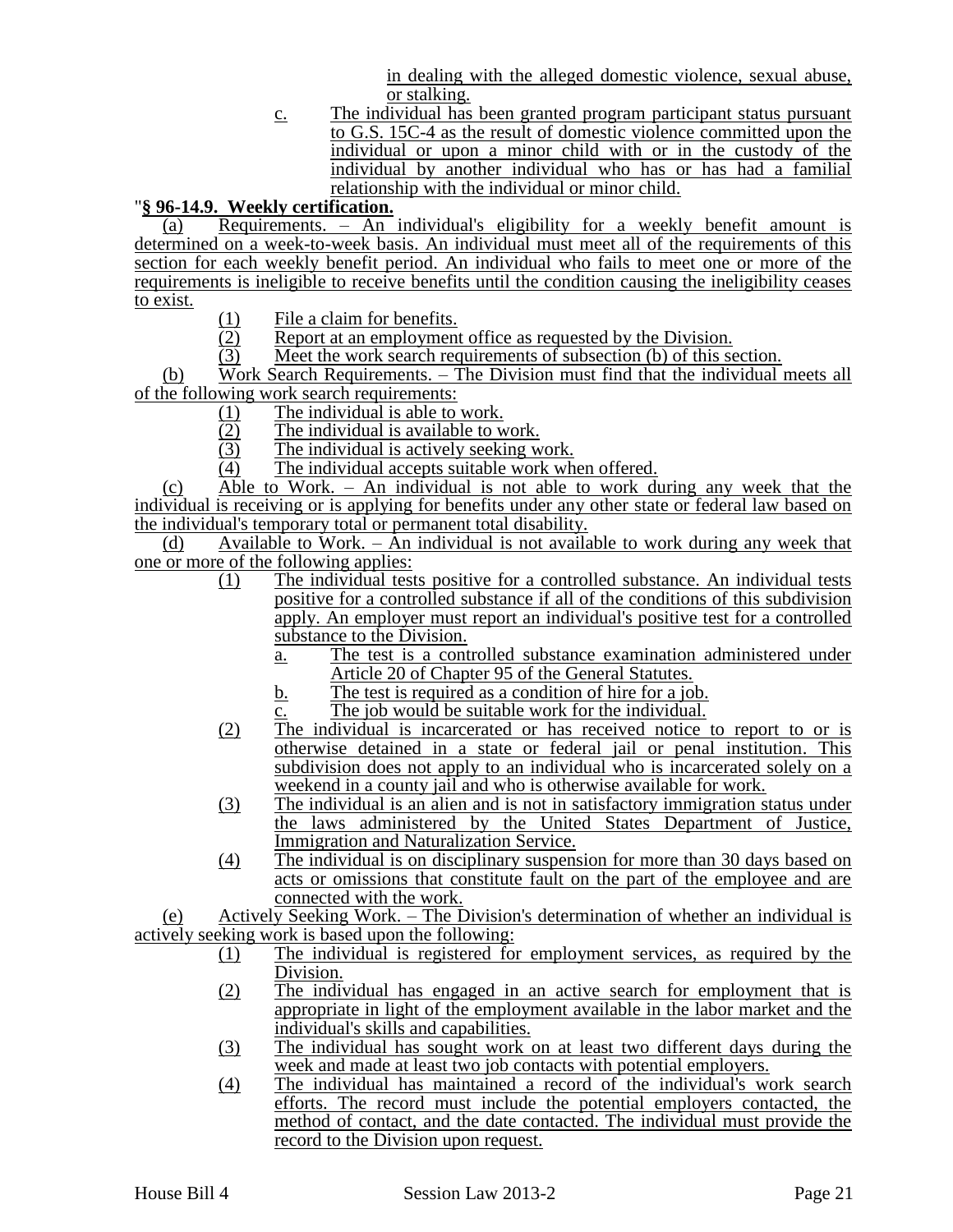(f) Suitable Work. – The Division's determination of whether an employment offer is suitable must vary based upon the individual's length of unemployment as follows:

- (1) During the first 10 weeks of a benefit period, the Division may consider all of the following:
	- a. The degree of risk involved to the individual's health, safety, and morals.
	- b. The individual's physical fitness and prior training and experience.
	- $\overline{c}$ . The individual's prospects for securing local work in the individual's customary occupation.
	- d. The distance of the available work from the individual's residence.
- e. The individual's prior earnings. (2) During the remaining weeks of a benefit period, the Division must consider
	- any employment offer paying one hundred twenty percent (120%) of the individual's weekly benefit amount to be suitable work.

 $(g)$  Job Attachment. – An individual who is partially unemployed and for whom the employer has filed an attached claim for benefits has satisfied the work search requirements for any given week in the benefit period associated with the attached claim if the Division determines the individual is available for work with the employer that filed the attached claim.

(h) Job Training. – An individual has satisfied the work search requirements for any given week if the Division determines for that week that one or more of the following applies:

- (1) Trade Jobs for Success. The individual is participating in the Trade Jobs for Success initiative under G.S. 143B-438.16.
- (2) Reemployment services. The individual is participating in the reemployment services as directed by the Division and is actively seeking work in a manner consistent with the planned reemployment services. The Division must refer an individual to reemployment services if the Division finds that the individual would likely exhaust regular benefits and need reemployment services to make a successful transition to new employment.
- (3) Vocational school or training program. The individual is attending a vocational school or training program approved by the Division.

(i) Federal Labor Standards. – An otherwise eligible individual may not be denied benefits for a given week if the Division determines the individual refused to accept new work for one or more of the following reasons:<br>(1) The position offered is

- The position offered is vacant due directly to a strike, lockout, or other labor dispute.
- (2) The remuneration, hours, or other conditions of the work offered are substantially less favorable to the individual than those prevailing for similar work in the locality.
- (3) The individual would be required to join a company union or to resign from or refrain from joining any bona fide labor organization as a condition of employment.

(j) Trade Act of 1974. – An otherwise eligible individual may not be denied benefits for any week because the individual is in training approved under section  $236(a)(1)$  of the Trade Act of 1974, nor may the individual be denied benefits by reason of leaving work to enter such training, provided the work left is not suitable employment, or because of the application to any such week in training of provisions in this law or of any applicable federal unemployment compensation law, relating to availability for work, active search for work, or refusal to accept work. For purposes of this subsection, the term "suitable employment" means with respect to an individual, work of a substantially equal or higher skill level than the individual's past adversely affected employment, as defined for purposes of the Trade Act of 1974, and wages for such work at not less than eighty percent (80%) of the individual's average weekly wage as determined for the purposes of the Trade Act of 1974.

## "**§ 96-14.10. Disciplinary suspension.**

The disciplinary suspension of an employee for 30 or fewer consecutive calendar days does not constitute good cause for leaving work. An individual who is on suspension is not available for work and is not eligible for benefits for any week during any part of the disciplinary suspension. If the disciplinary suspension exceeds 30 days, the individual is considered to have been discharged from work because of the acts or omissions that caused the suspension and the issue is whether the discharge was for disqualifying reasons. During the period of suspension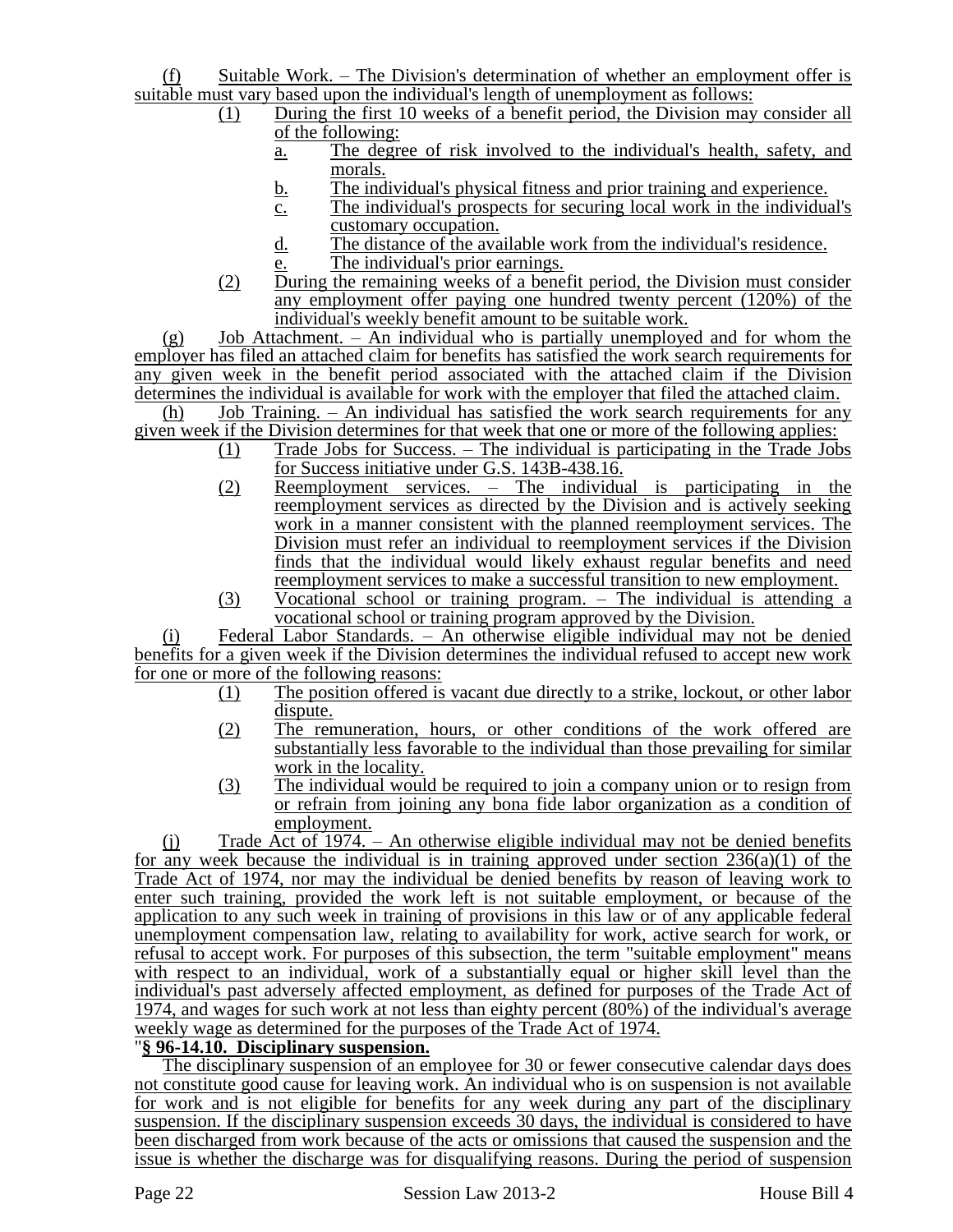up to 30 days, the individual is considered to be attached to the employer's payroll, and the issue of separation from work is held in abeyance until a claim is filed for a week to which this section does not apply.

## "**§ 96-14.11. Disqualification for the remaining weeks of the benefit period.**

(a) Duration. – An individual may be disqualified from receiving benefits for the remaining weeks of the claim's duration if one or more subsections of this section apply. The period of disqualification under this section begins with the first day of the first week after the disqualifying act occurs.

 $(b)$  Suitable Work. – An individual is disqualified for any remaining benefits if the Division determines that the individual has failed, without good cause, to do one or more of the following:

- (1) Apply for available suitable work when so directed by the employment office of the Division.
	-
- $\frac{(2)}{(3)}$  Accept suitable work when offered.<br>Return to the individual's customan Return to the individual's customary self-employment when so directed by the Division.

(c) Recall After Layoff. – An individual is disqualified for any remaining benefits if it is determined by the Division that the individual is, at the time a claim is filed, unemployed because the individual, without good cause attributable to the employer and after receiving notice from the employer, refused to return to work for an employer under one or more of the following circumstances:

- (1) The individual was recalled within four weeks after a layoff. As used in this subdivision, the term "layoff" means a temporary separation from work due to no work available for the individual at the time of separation from work and the individual is retained on the employer's payroll and is a continuing employee subject to recall by the employer.
- (2) The individual was recalled in a week in which the work search requirements were satisfied under G.S. 96-14.7(g) due to job attachment.

### "**§ 96-14.12. Limitations on company officers and spouses.**

(a) Disqualification for Benefits. – An individual is disqualified for benefits if the Division determines either of the following:

- (1) The individual is customarily self-employed and can reasonably return to self-employment.
- (2) The individual or the individual's spouse is unemployed because the individual's ownership share of the employer was voluntarily sold and, at the time of the sale, one or more of the following applied:
	- a. The employer was a corporation and the individual held five percent (5%) or more of the outstanding shares of the voting stock of the corporation.
	- b. The employer was a partnership, limited or general, and the individual was a limited or general partner.
	- c. The employer was a limited liability company and the individual was a member.
	- d. The employer was a proprietorship, and the individual was the proprietor.

(b) Duration of Benefits. – This subsection applies to an individual and the spouse of an individual who is unemployed based on services performed for a corporation in which the individual held five percent (5%) or more of the outstanding shares of the voting stock of the corporation. The maximum number of weeks an individual or an individual's spouse may receive benefits is limited to the lesser of six weeks or the applicable weeks determined under G.S. 96-14.4.

## "**§ 96-14.13. Limitation on benefits due to lump sum payments.**

An individual is disqualified from receiving benefits for any week for which the individual receives any sum from the employer pursuant to an order of a court, the National Labor Relations Board, or another adjudicative agency or by private agreement, consent, or arbitration for loss of pay by reason of discharge. When the employer pays a lump sum that covers a period of more than one week, the amount paid is allocated to the weeks in the period on a pro rata basis as determined by the Division. If the amount prorated to a week would, if it had been earned by the individual during that week of unemployment, have resulted in a reduced benefit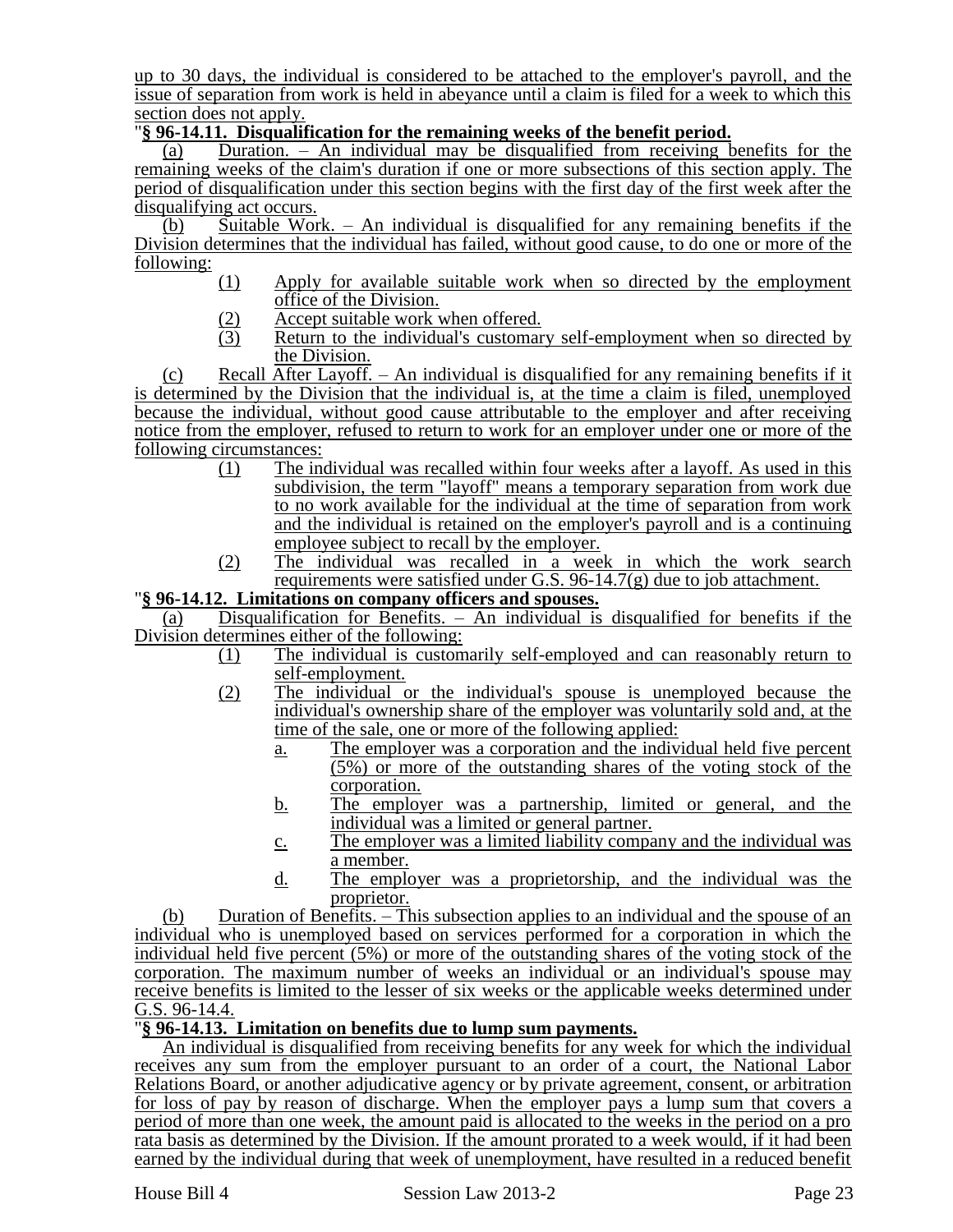payment as provided in G.S. 96-14.2, the individual is entitled to receive the reduced payment if the individual is otherwise eligible for benefits.

Benefits paid for weeks of unemployment for which back pay awards or other similar compensation are made constitutes an overpayment of benefits. The employer must deduct the overpayment from the award prior to payment to the employee and must send the overpayment to the Division within five days of the payment for application against the overpayment. Overpayments not remitted to the Division are subject to the same collection procedures as contributions. The removal of charges made against the employer's account as a result of the previously paid benefits applies to the calendar year in which the Division receives the overpayment."

**SECTION 6.** G.S. 96-12.01 is recodified as G.S. 96-14.14 and G.S. 96-14.14(a), as recodified by this section, reads as rewritten:

"(a) Extended benefits payable under sub-subdivision (a1)(4)a. of this section shall be paid under this Chapter as provided in this section.as required under the Federal-State Extended Unemployment Compensation Act of 1970. Extended benefits payable under sub-subdivision (a1)(4)a. of this section are not required under federal law and may be paid only if the federal government funds one hundred percent (100%) of the costs of providing them. Extended benefits are payable in the manner prescribed by this section."

**SECTION 7.(a)** Chapter 96 of the General Statutes is amended by inserting a new Article 2D immediately before G.S. 96-15:

"Article 2D.

#### Administration of Benefits."

**SECTION 7.(b)** Article 2D of Chapter 96 of the General Statutes, as created in subsection (a) of this section, reads as rewritten:

"Article 2D.

"Administration of Benefits.

#### "**§ 96-15. Claims for benefits.**

(a) Filing. Generally.  $-$  Claims for benefits shall must be made in accordance with such regulations as the Division may prescribe rules adopted by the Division. Employers may file claims for employees through the use of automation in the case of partial unemployment. Each employing unit shall post and maintain in places readily accessible to individuals performing services for it printed statements, concerning benefit rights, claims for benefits, and such other matters relating to the administration of this Chapter as the Division may direct. Each employing unit shall supply to such individuals copies of such printed statements or other materials relating to claims for benefits as the Division may direct. Such An employer must provide individuals providing services for it access to information concerning the unemployment compensation program. The Division must supply an employer with any printed statements and other materials shall be supplied by the Divisionthat the Division requires an employer to provide to individuals to each employing unit without cost to the employing unit.employer.

(a1) Attached Claims. – An employer may file claims for employees through the use of automation in the case of partial unemployment. An employer may file an attached claim for an employee only once during a calendar year, and the period of partial unemployment for which the claim is filed may not exceed six weeks. To file an attached claim, an employer must pay the Division an amount equal to the full cost of unemployment benefits payable to the employee under the attached claim at the time the attached claim is filed. The Division must credit the amounts paid to the Unemployment Insurance Fund.

An employer may file an attached claim under this subsection only if the employer has a positive credit balance in its account as determined under Article 2B of this Chapter. If an employer does not have a positive credit balance in its account, the employer must remit to the Division an amount equal to the amount necessary to bring the employer's negative credit balance to at least zero at the time the employer files the attached claim.

(b) … (2)

Adjudication. – When a protest is made by the claimant to the initial or monetary determination, or a question or issue is raised or presented as to the eligibility of a claimant under G.S. 96-13, claimant, or whether any disqualification should be imposed under G.S. 96-14, imposed, or benefits denied or adjusted pursuant to G.S. 96-18, the matter shall be referred to an adjudicator. The adjudicator may consider any matter, document or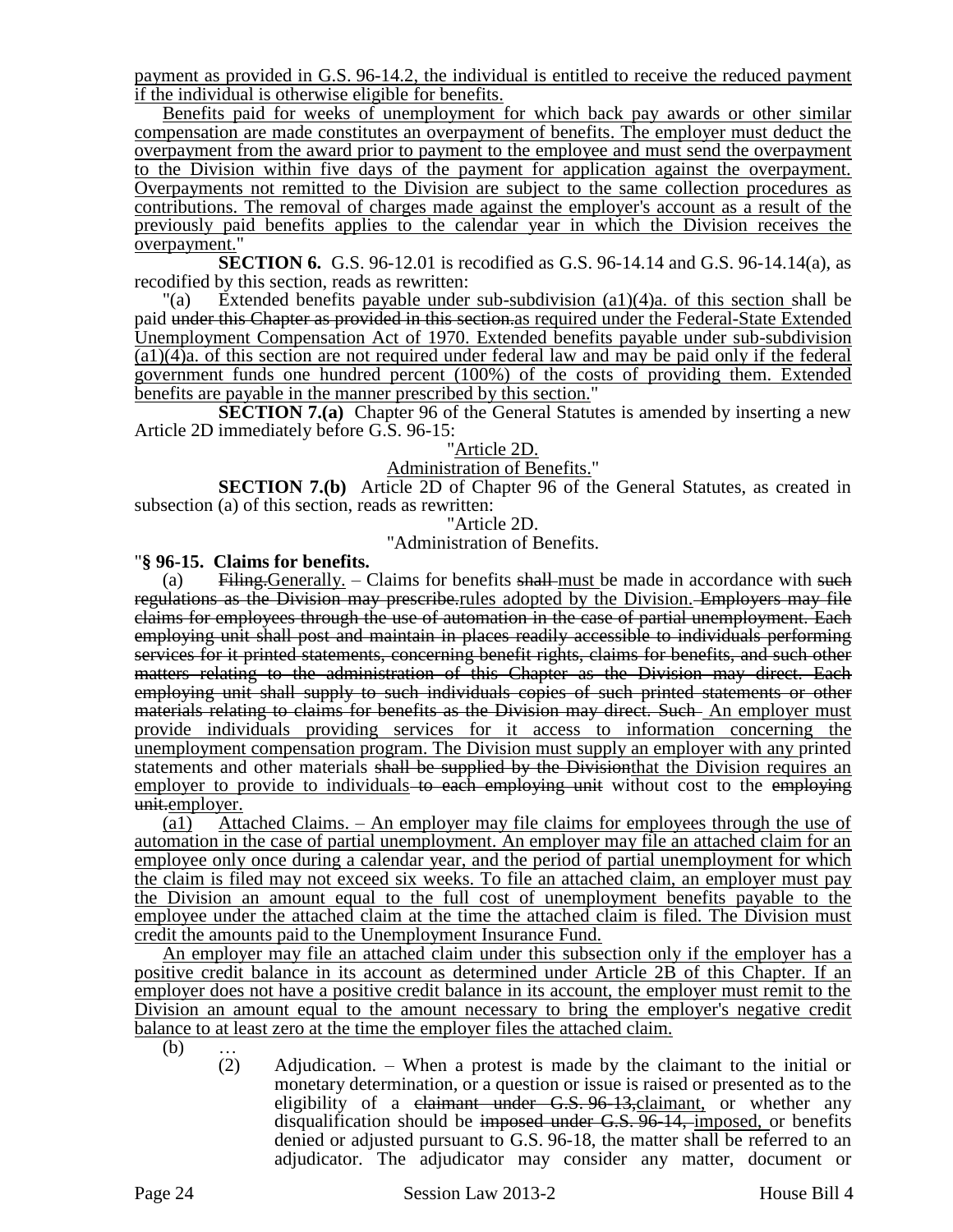statement deemed to be pertinent to the issues, including telephone conversations, and after such consideration shall render a conclusion as to the claimant's benefit entitlements. The adjudicator shall notify the claimant and all other interested parties of the conclusion reached. The conclusion of the adjudicator shall be deemed the final decision of the Division unless within 30 days after the date of notification or mailing of the conclusion, whichever is earlier, a written appeal is filed pursuant to rules adopted by the Division. The Division shall be deemed an interested party for such purposes and may remove to itself or transfer to an appeals referee the proceedings involving any claim pending before an adjudicator.

Provided, any interested employer shall be allowed 10 days from the delivery of the notice of the filing of a claim against the employer's account to protest the claim and have the claim referred to an adjudicator for a decision on the question or issue raised. A copy of the notice of the filing shall be sent contemporaneously to the employer by telefacsimile transmission if a fax number is on file. Provided further, no question or issue may be raised or presented by the Division as to the eligibility of a claimant under G.S. 96-13, claimant, or whether any disqualification should be imposed under G.S. 96-14, imposed, after 45 days from the first day of the first week after the question or issue occurs with respect to which week an individual filed a claim for benefits. None of the provisions of this subsection shall have the force and effect nor shall the same be construed or interested as repealing any other provisions of G.S. 96-18.

An employer shall receive written notice of the employer's appeal rights and any forms that are required to allow the employer to protest the claim. The forms shall include a section referencing the appropriate rules pertaining to appeals and the instructions on how to appeal.

#### … "**§ 96-15.01. Establishing a benefit year.**

(a) Initial Unemployment. – An individual is unemployed for the purpose of establishing a benefit year if one of the following conditions is met:

- (1) Payroll attachment. The individual has payroll attachment but because of lack of work during the payroll week for which the individual is requesting the establishment of a benefit year, the individual worked less than the equivalent of three customary scheduled full-time days in the establishment, plant, or industry in which the individual has payroll attachment as a regular employee.
- (2) No payroll attachment. The individual has no payroll attachment on the date the individual files a claim for unemployment benefits.

(b) Unemployed. – For benefit weeks within an established benefit year, a claimant is unemployed as provided in this subsection:

- (1) Totally unemployed. The claimant's earnings for the week, including payments in subsection (c) of this section, would not reduce the claimant's weekly benefit amount as calculated in G.S. 96-14.2.
- (2) Partially unemployed. The claimant is payroll attached and both of the following apply:
	- a. The claimant worked less than three customary scheduled full-time days in the establishment, plant, or industry in which the claimant is employed because of lack of work during the payroll week for which the claimant is requesting benefits.
	- b. The claimant's earnings for the payroll week for which the claimant is requesting benefits, including payments in subsection (c) of this section, would qualify the claimant for a reduced weekly benefit amount as calculated in G.S. 96-14.2.
- (3) Part-totally unemployed. The claimant has no payroll attachment during all or part of the week, and the claimant's earnings for odd jobs or subsidiary work would qualify the claimant for a reduced weekly benefit amount as calculated in G.S. 96-14.2.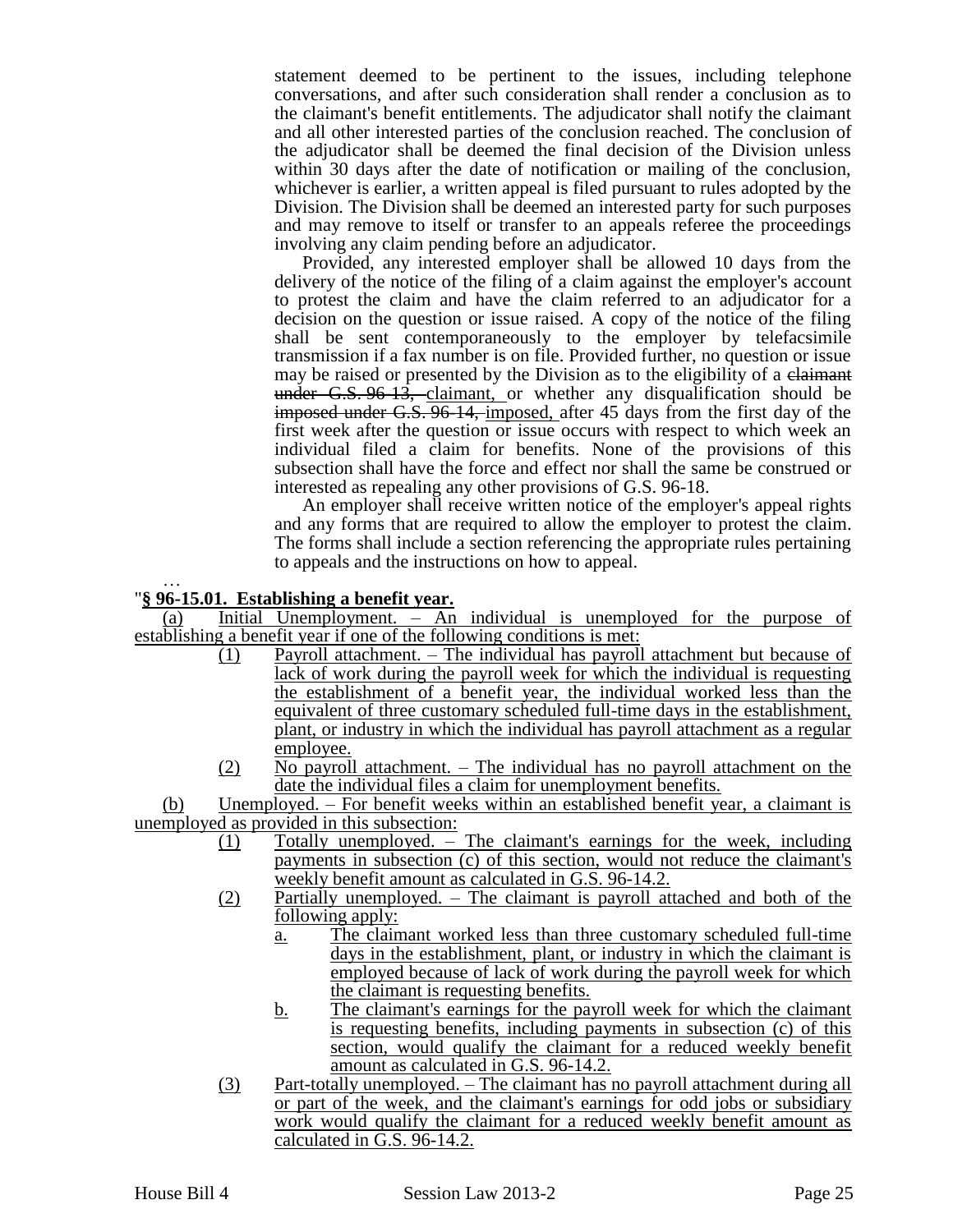(c) Separation Payments. – An individual is not unemployed if, with respect to the entire calendar week, the individual receives or will receive as a result of the individual's separation from work remuneration in one or more of the forms listed in this subsection. If the remuneration is given in a lump sum, the amount must be allocated on a weekly basis as if it had been earned by the individual during a week of employment. An individual may be unemployed, as provided in subsection (b) of this section, if the individual is receiving payment applicable to less than the entire week.

- (1) Wages in lieu of notice.<br>
(2) Accrued vacation pay.<br>
(3) Terminal leave pay.
- Accrued vacation pay.
- (3) Terminal leave pay.<br>(4) Severance pay.
- $\frac{(4)}{(5)}$  Severance pay.<br>Separation pay.
- Separation pay.
- (6) Dismissal payments or wages by whatever name.

(d) Substitute School Personnel. – An individual that performs service in a school as a substitute is not unemployed for days or weeks when the individual is not called to work unless the individual was employed as a full-time substitute during the period of time for which the individual is requesting benefits. For purposes of this subsection, a full-time substitute is an employee that works for more than 30 hours a week for the school on a continual basis for a period of six months or more.

#### … "**§ 96-18.1. Attachment and garnishment of fraudulent overpayment.**

(a) Applicability. – This section applies to an individual who has been provided notice of a determination or an appeals decision finding that the individual, or another individual acting in the individual's behalf and with the individual's knowledge, has knowingly done one or more of the following to obtain or increase a benefit or other payment under this Chapter:

- $\frac{(1)}{(2)}$  Made a false statement or misrepresentation.<br>Failed to disclose a material fact.
- Failed to disclose a material fact.

(b) Attachment and Garnishment. – Intangible property that belongs to an individual, is owed to an individual, or has been transferred by an individual under circumstances that would permit it to be levied upon if it were tangible property is subject to attachment and garnishment in payment of a fraudulent overpayment that is due from the individual and is collectible under this Article. Intangible personal property includes bank deposits, rent, salaries, wages, property held in the Escheat Fund, and any other property incapable of manual levy or delivery.

A person who is in possession of intangible property that is subject to attachment and garnishment is the garnishee and is liable for the amount the individual owes. The liability applies only to the amount of the individual's property in the garnishee's possession, reduced by any amount the individual owes the garnishee.

The Secretary may submit to a financial institution, as defined in G.S. 53B-2, information that identifies an individual who owes a fraudulent overpayment that is collectible under this section and the amount of the overpayment. The Secretary may submit the information on a quarterly basis or, with the agreement of the financial institution, on a more frequent basis. A financial institution that receives the information must determine the amount, if any, of intangible property it holds that belongs to the individual and must inform the Secretary of its determination. The Secretary must reimburse a financial institution for its costs in providing the information, not to exceed the amount payable to the financial institution under G.S. 110-139 for providing information for use in locating a noncustodial parent.

No more than ten percent (10%) of an individual's wages or salary is subject to attachment and garnishment. The wages or salary of an employee of the United States, the State, or a political subdivision of the State are subject to attachment and garnishment.

(c) Notice. – Before the Secretary attaches and garnishes intangible property in payment of a fraudulent overpayment, the Secretary must send the garnishee a notice of garnishment. The notice must be sent either in person, by certified mail with a return receipt requested, or with the agreement of the garnishee, by electronic means. The notice must contain all of the following information:

- (1) The individual's name.
- (2) The individual's social security number or federal identification number.
- (3) The amount of fraudulent overpaid benefits the individual owes.
- (4) An explanation of the liability of a garnishee for fraudulent overpayment of unemployment insurance benefits owed by an overpaid individual.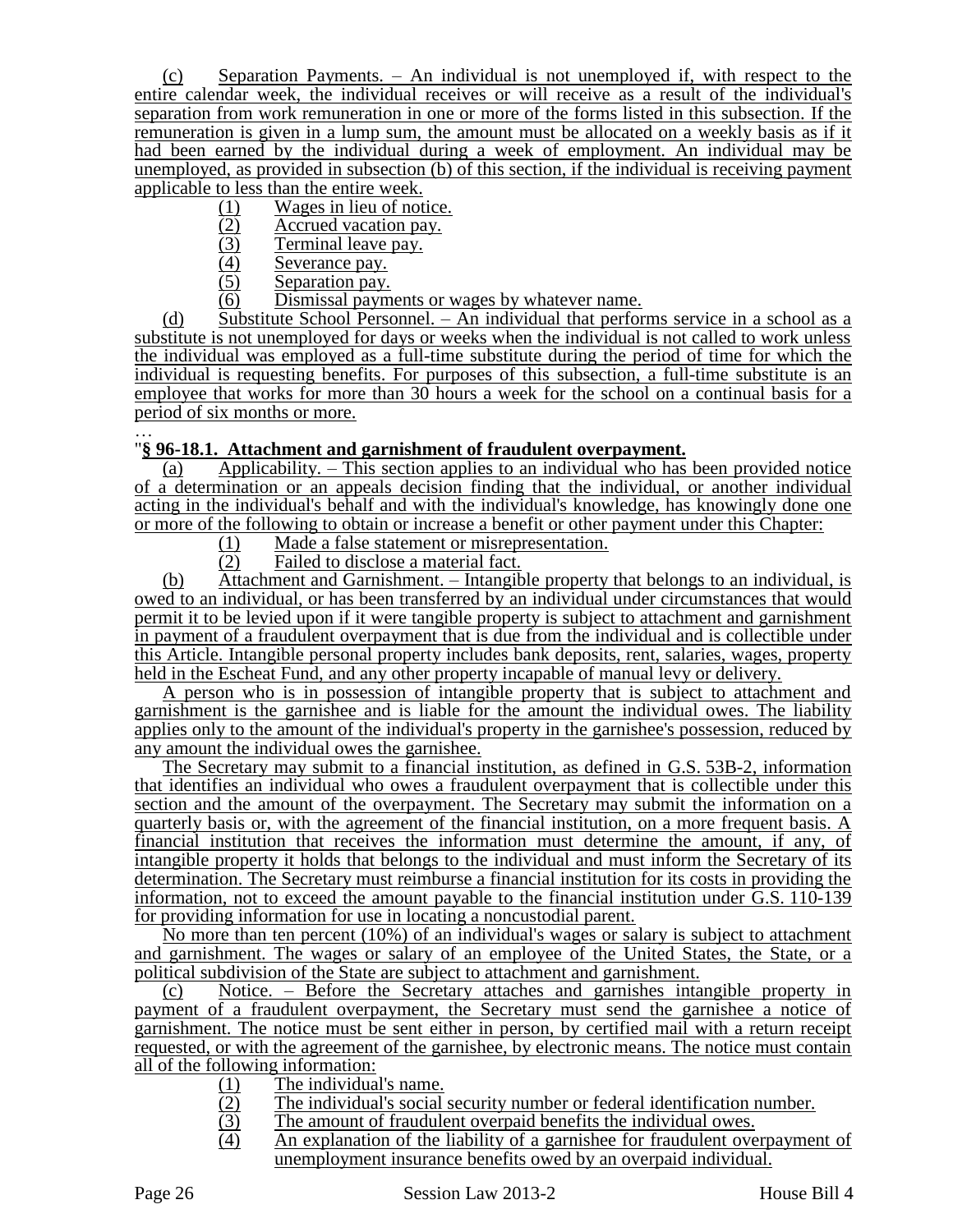(5) An explanation of the garnishee's responsibility concerning the notice.

(d) Action. – A garnishee must comply with a notice of garnishment or file a written response to the notice within the time set in this subsection. A garnishee that is a financial institution must comply or file a response within 20 days after receiving a notice of garnishment. All other garnishees must comply or file a response within 30 days after receiving a notice of garnishment. A written response must explain why the garnishee is not subject to garnishment and attachment.

Upon receipt of a written response, the Department must contact the garnishee and schedule a conference to discuss the response or inform the garnishee of the Department's position concerning the response. If the Department does not agree with the garnishee on the garnishee's liability, the Department may proceed to enforce the garnishee's liability for the fraudulent overpayment of unemployment benefits by civil action."

#### **SECTION 8.** G.S. 96-24 reads as rewritten:

#### "**§ 96-24. Local offices; cooperation with United States service; financial aid from United States.**

(a) Agreement. – The Employment Security Section Department of Commerce is authorized to enter into agreement with the governing authorities of any municipality, county, township, or school corporation in the State for such period of time as may be deemed desirable for the purpose of establishing and maintaining local free employment offices, and for the extension of vocational guidance in cooperation with the United States Employment Service, and under and by virtue of any such agreement as aforesaid to pay, from any funds appropriated by the State for the purposes of this Article, any part or the whole of the salaries, expenses or rent, maintenance, and equipment of offices and other expenses.

(b) Location. – The Department of Commerce must take into consideration all of the following factors when determining the appropriate number and location of local offices:

- 
- Staff availability.
- (1) Location of the population served.<br>  $\frac{(2)}{(3)}$  Example State State State State State State State State State State State State State State State State State State State State State State State State State State State
- (3) Proximity of local offices to each other.<br>(4) Use of automation products to provide s (4) Use of automation products to provide services.<br>(5) Services and procedural efficiencies.
- Services and procedural efficiencies.
- (6) Any other factors the Division considers necessary in determining the appropriate number and location of local offices."
- **SECTION 9.(a)** G.S. 58-89A-120 reads as rewritten:

#### "**§ 58-89A-120. Unemployment taxes; payroll.**

A licensee is the employer of an assigned employee for purposes of Chapters 95, 96 and 105 of the General Statutes. Nothing in this section shall otherwise affect the levy and collection of unemployment insurance contributions or the assignment of discrete employer numbers pursuant to G.S. 96-9(e)(4) and the definitions set forth in G.S. 96-8(4), 96-8(5), and 96-8(6). numbers under the Employment Security Law. The Department of Commerce, Division of Employment Security (DES), shall cooperate with the Commissioner in the investigation of applicants and licensees and shall provide the Commissioner with access to all relevant records and data in the custody of the DES."

**SECTION 9.(b)** G.S. 96-4 reads as rewritten:

## "**§ 96-4. Administration; powers and duties of the Assistant Secretary; Board of Review.**

… (b) Board of Review. – The Governor shall appoint a three-person Board of Review to determine appeals policies and procedures and to hear appeals arising from the decisions and determinations of the Employment Security Section and the Employment Insurance Section. Division. The Board of Review shall be comprised of one member representing employers, one member representing employees, and one member representing the general public. Members of the Board of Review are subject to confirmation by the General Assembly and shall serve four-year terms. The member appointed to represent the general public shall serve as chair of the Board of Review and shall be a licensed attorney. The annual salaries of the Board of Review shall be set by the General Assembly in the current Operations Appropriations Act. The Board of Review shall exercise its decision-making processes independent of the Governor, the General Assembly, the Department, and the Division. …

(i) Records and Reports. –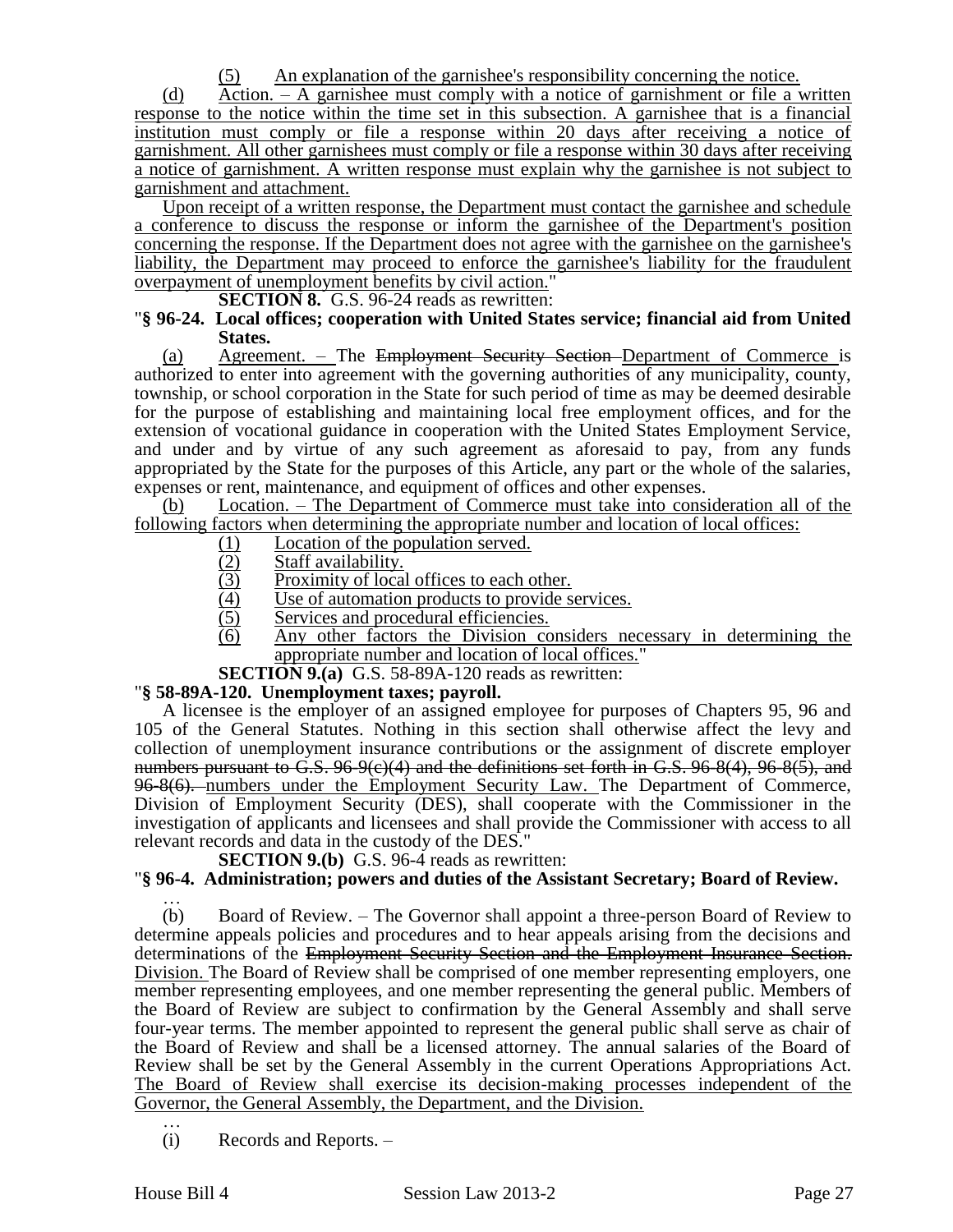- (1) Each employing unit employer shall keep true and accurate employment records, containing such information as the Division may prescribe. The records shall be open to inspection and be subject to being copied by the Division or its authorized representatives at any reasonable time and as often as may be necessary. Any employing unit An employer doing business in North Carolina shall make available in this State to the Division, such information with respect to persons, firms, or other employing units persons performing services for it which the Secretary deems necessary in connection with the administration of this Chapter. The Division may require from any employing unitan employer any sworn or unsworn reports, with respect to persons employed by it, which the Secretary deems necessary for the effective administration of this Chapter.Chapter, including the employer's quarterly tax and wage report containing the name, social security number, and gross wages of persons employed during that quarter.
- (2) If the Division finds that any employer has failed to file any report or return required by this Chapter or any regulation made pursuant hereto, or has filed a report which the Division finds incorrect or insufficient, the Division may make an estimate of the information required from such employer on the basis of the best evidence reasonably available to it at the time, and make, upon the basis of such estimate, a report or return on behalf of such employer, and the report or return so made shall be deemed to be prima facie correct, and the Division may make an assessment based upon such report and proceed to collect contributions due thereon in the manner as set forth in G.S. 96-10(b) of this Chapter: Provided, however, that no such report or return shall be made until the employer has first been given at least 10 days' notice by registered mail to the last known address of such employer: Provided further, that no such report or return shall be used as a basis in determining whether such employing unita person is an employer within the meaning of this Chapter.
- … (p) Reciprocal Arrangements. –
	- (1) The Secretary is hereby authorized to enter into reciprocal arrangements with appropriate and duly authorized agencies of other states or of the federal government, or both, whereby:
		- a. Services performed by an individual for a single employing unit an employer for which services are customarily performed in more than one state shall be deemed to be services performed entirely within any one of the states
			- 1. In which any part of such individual's service is performed or
			- 2. In which such individual has his residence or<br>3. In which the employing unit employer main
			- In which the employing unit employer maintains a place of business, provided there is in effect, as to such services, an election by the employing unit, employer, approved by the agency charged with the administration of such state's employment security law, pursuant to which the services performed by such individual for such employing unit the employer are deemed to be performed entirely within such state.
	- … (2) Reimbursements paid from the fund pursuant to subparagraphs b and c of subdivision (1) of this subsection shall be deemed to be benefits for the **purpose of G.S. 96-6, 96-9, 96-12 and 96-12.01.** benefits. The Division is authorized to make to other states or federal agencies and to receive from such other state or federal agencies, reimbursements from or to the fund, in accordance with arrangements entered into pursuant to subdivision (1) of this subsection.

… (q) The Division after due notice shall have the right and power to hold and conduct hearings for the purpose of determining the rights, status and liabilities of any "employing unit"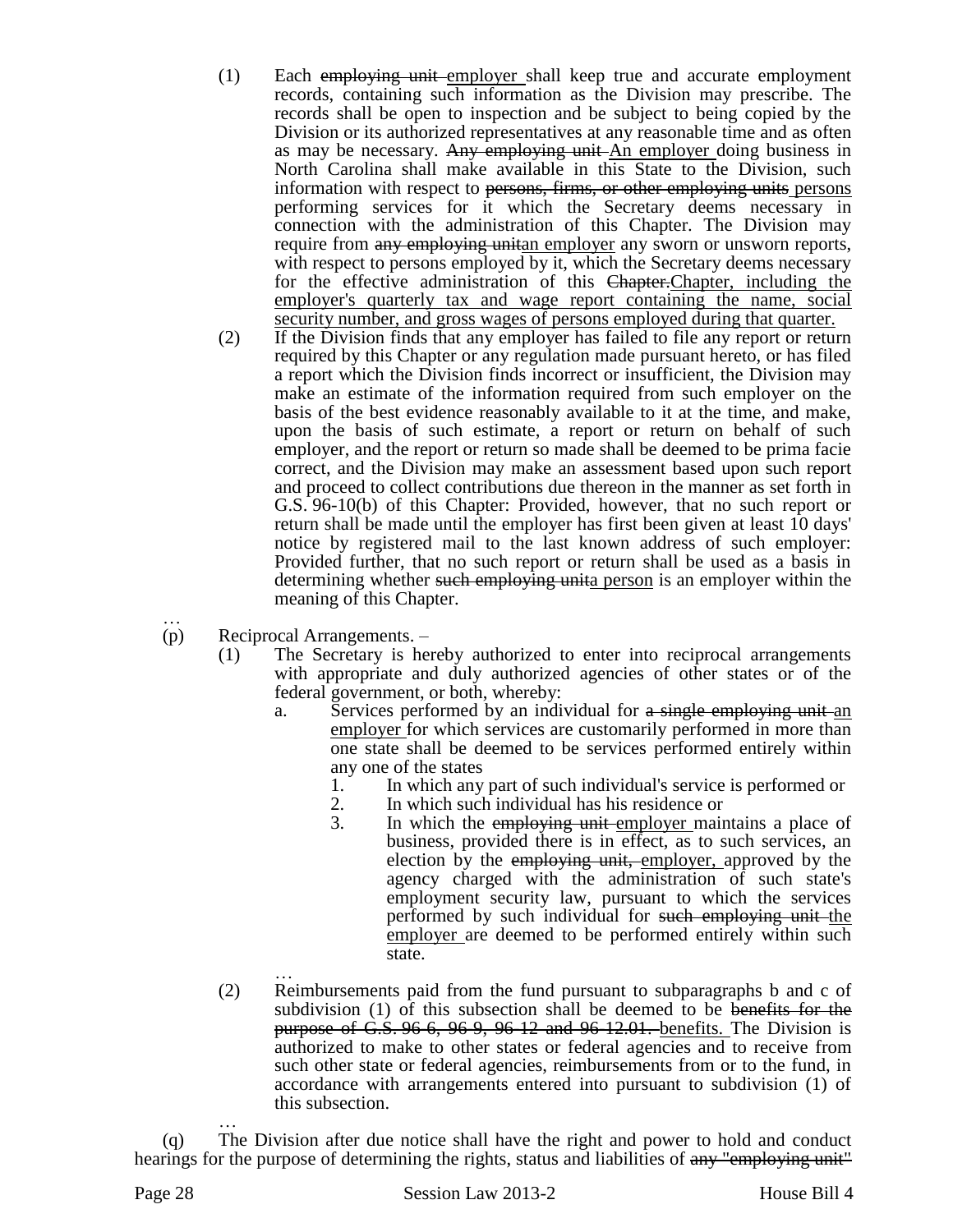or "employer" as said terms are defined by G.S. 96-8(4) and 96-8(5) and subdivisions thereunder. an employer. The Division Board of Review shall have the power and authority to determine any and all questions and issues of fact or questions of law that may arise under the Employment Security Law that may affect the rights, liabilities and status of any employing unit or an employer as heretofore defined by the Employment Security Law including the right to determine the amount of contributions, if any, which may be due the Division by any employer. Hearings may be before the Board of Review or the Division and shall be held in the central office of the Division Board of Review or at any other designated place within the State. They shall be open to the public and shall consist of a review of the evidence taken by a hearing officer designated by the Board of Review and a determination of the law applicable to that evidence. The Division-Board of Review shall provide for the taking of evidence by a hearing officer. officer employed in the capacity of an attorney by the Department. Such hearing officer shall have the same power to issue subpoenas, administer oaths, conduct hearings and take evidence as is possessed by the Division Board of Review and such hearings shall be recorded, and he shall transmit all testimony and records of such hearings to the Board of Review or Division for its determination. All such hearings conducted by such hearing officer shall be scheduled and held in any county in this State in which the employing unit or employer eitheremployer resides, maintains a place of business, or conducts business; however, the Board of Review or Division may require additional testimony at any hearings held by it at its office. From all decisions or determinations made by the Assistant Secretary or the Board of Review, any party affected thereby shall be entitled to an appeal to the superior court. Before a party shall be allowed to appeal, the party shall within 10 days after notice of such decision or determination, file with the Board of Review exceptions to the decision or the determination, which exceptions will state the grounds of objection to the decision or determination. If any one of the exceptions shall be overruled then the party may appeal from the order overruling the exceptions, and shall, within 10 days after the decision overruling the exceptions, give notice of his appeal. When an exception is made to the facts as found by the Board of Review, the appeal shall be to the superior court in term time but the decision or determination of the Division Board of Review upon such review in the superior court shall be conclusive and binding as to all questions of fact supported by any competent evidence. When an exception is made to any rulings of law, as determined by the Board of Review, the appeal shall be to the judge of the superior court at chambers. The party appealing shall, within 10 days after the notice of appeal has been served, file with the Board of Review exceptions to the decision or determination overruling the exception which statement shall assign the errors complained of and the grounds of the appeal. Upon the filing of such statement the Board of Review shall, within 30 days, transmit all the papers and evidence considered by it, together with the assignments of errors filed by the appellant to a judge of the superior court holding court or residing in some district in which such appellant either resides, maintains a place of business or conducts business, or, unless the appellant objects after being given reasonable opportunity to object, to a judge of the Superior Court of Wake County: Provided, however, the 30-day period specified herein may be extended by agreement of parties.

(r) The cause shall be entitled "State of North Carolina on Relationship of the Division of Employment Security, Board of Review, Department of Commerce, of North Carolina against (here insert name of appellant)," and if there are exceptions to any facts found by the Board of Review, it shall be placed on the civil issue docket of such court and shall have precedence over other civil actions except those described in G.S. 96-10(b), and such cause shall be tried under such rules and regulations as are prescribed for the trial of other civil causes. By consent of all parties the appeal may be held and determined at chambers before any judge of a district in which the appellant either resides, maintains a place of business or conducts business, or said appeal may be heard before any judge holding court therein, or in any district in which the appellant either resides, maintains a place of business or conducts business. Either party may appeal to the appellate division from the judgment of the superior court under the same rules and regulations as are prescribed by law for appeals, except that if an appeal shall be taken on behalf of the Department of Commerce, it shall not be required to give any undertaking or make any deposit to secure the cost of such appeal and such court may advance the cause on its docket so as to give the same a speedy hearing.

(s) The decision or determination of the Division-Board of Review when docketed in the office of the clerk of the superior court of any county and when properly indexed and cross-indexed shall have the same force and effect as a judgment rendered by the superior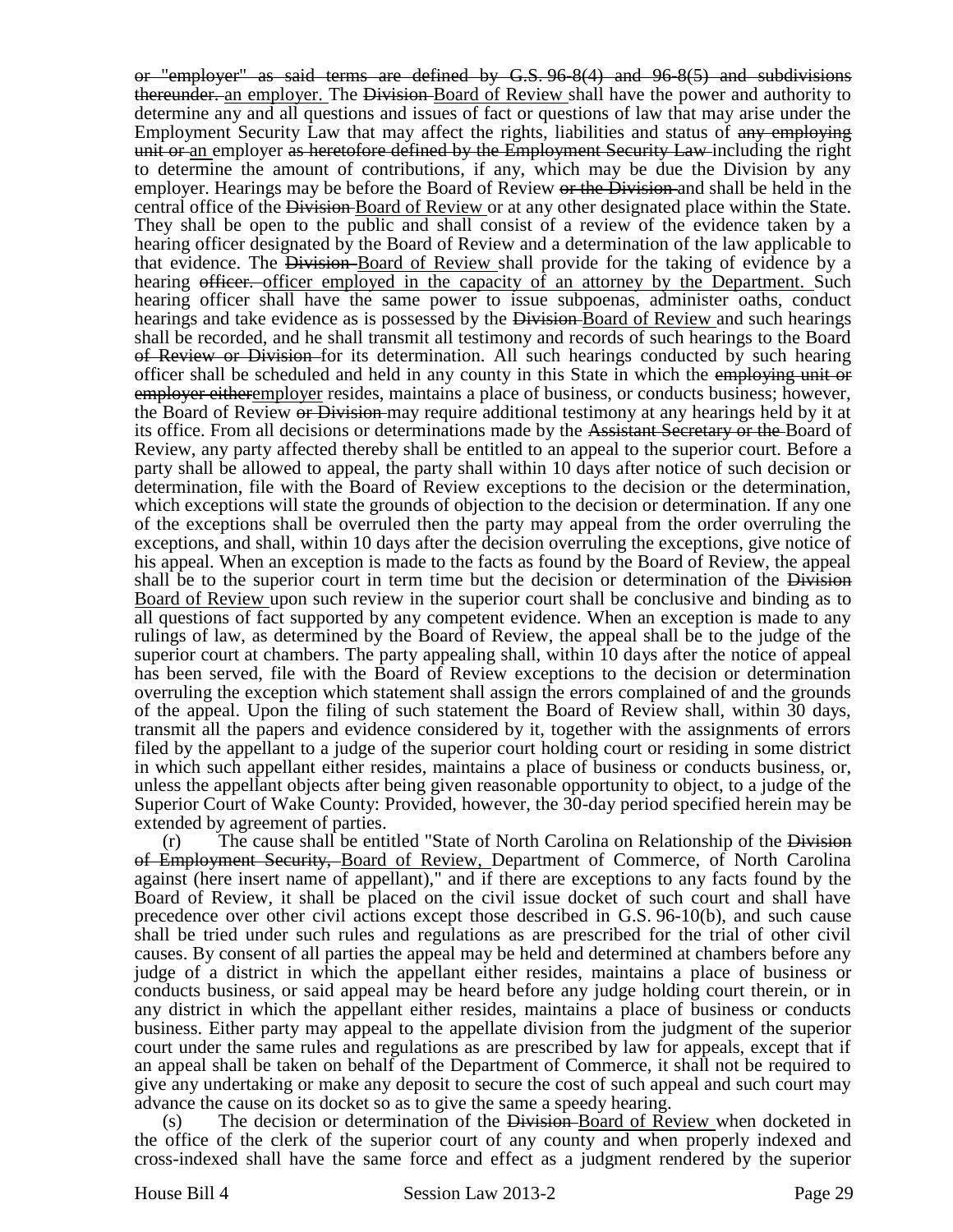court, and if it shall be adjudged in the decision or determination of the Division-Board of Review that any employer is indebted to the Division for contributions, penalties and interest or either of the same, then said judgment shall constitute a lien upon any realty owned by said employer in the county only from the date of docketing of such decision or determination in the office of the clerk of the superior court and upon personalty owned by said employer in said county only from the date of levy on such personalty, and upon the execution thereon no homestead or personal property exemptions shall be allowed; provided, that nothing herein shall affect any rights accruing to the Division under G.S. 96-10. The provisions of this section, however, shall not have the effect of releasing any liens for contributions, penalties or interest, or either of the same, imposed by other law, nor shall they have the effect of postponing the payment of said contributions, penalties or interest, or depriving the Division of Employment Security of any priority in order of payment provided in any other statute under which payment of the said contributions, penalties and interest or either of the same may be required. The superior court or any appellate court shall have full power and authority to issue any and all executions, orders, decrees, or writs that may be necessary to carry out the terms of said decision or determination of the Division or to collect any amount of contribution, penalty or interest adjudged to be due the Division by said decision or determination. In case of an appeal from any decision or determination of the Division to the superior court or from any judgment of the superior court to the appellate division all proceedings to enforce said judgment, decision, or determination shall be stayed until final determination of such appeal but no proceedings for the collection of any amount of contribution, penalty or interest due on same shall be suspended or stayed unless the employer or party adjudged to pay the same shall file with the clerk of the superior court a bond in such amount not exceeding double the amount of contribution, penalty, interest or amount due and with such sureties as the clerk of the superior court deems necessary conditioned upon the payment of the contribution, penalty, interest or amount due when the appeal shall be finally decided or terminated.

… (u) Notices of hearing shall be issued by the Division or its authorized representative and sent by registered mail, return receipt requested, to the last known address of  $\frac{a}{a}$ employing unit, employer, employers, persons, or firms involved. The notice shall be sent at least 15 days prior to the hearing date and shall contain notification of the place, date, hour, and purpose of the hearing. Subpoenas for witnesses to appear at any hearing shall be issued by the Division or its authorized representative and shall order the witness to appear at the time, date and place shown thereon. Any bond or other undertaking required to be given in order to suspend or stay any execution shall be given payable to the Department of Commerce. Any such bond or other undertaking may be forfeited or sued upon as are any other undertakings payable to the State.

… (x) Confidentiality of Records, Reports, and Information Obtained from Claimants, Employers, and Units of Government. – Disclosure and redisclosure of confidential information shall be consistent with 20 C.F.R. Part 603 and any written guidance promulgated and issued by the U.S. Department of Labor consistent with this regulation and any successor regulation. To the extent a disclosure or redisclosure of confidential information is permitted or required by this federal regulation, the Department's authority to disclose or redisclose the information includes the following:

(1) Confidentiality of Information Contained in Records and Reports. – (i) Except as hereinafter otherwise provided, it shall be unlawful for any person to obtain, disclose, or use, or to authorize or permit the use of any information which is obtained from any employing unit, an employer, individual, or unit of government pursuant to the administration of this Chapter or G.S. 108A-29. (ii) Any claimant or employer or their legal representatives shall be supplied with information from the records of the Division to the extent necessary for the proper presentation of claims or defenses in any proceeding under this Chapter. Notwithstanding any other provision of law, any claimant may be supplied, subject to restrictions as the Division may by regulation prescribe, with any information contained in his payment record or on his most recent monetary determination, and any individual, as well as any interested employer, may be supplied with information as to the individual's potential benefit rights from claim records.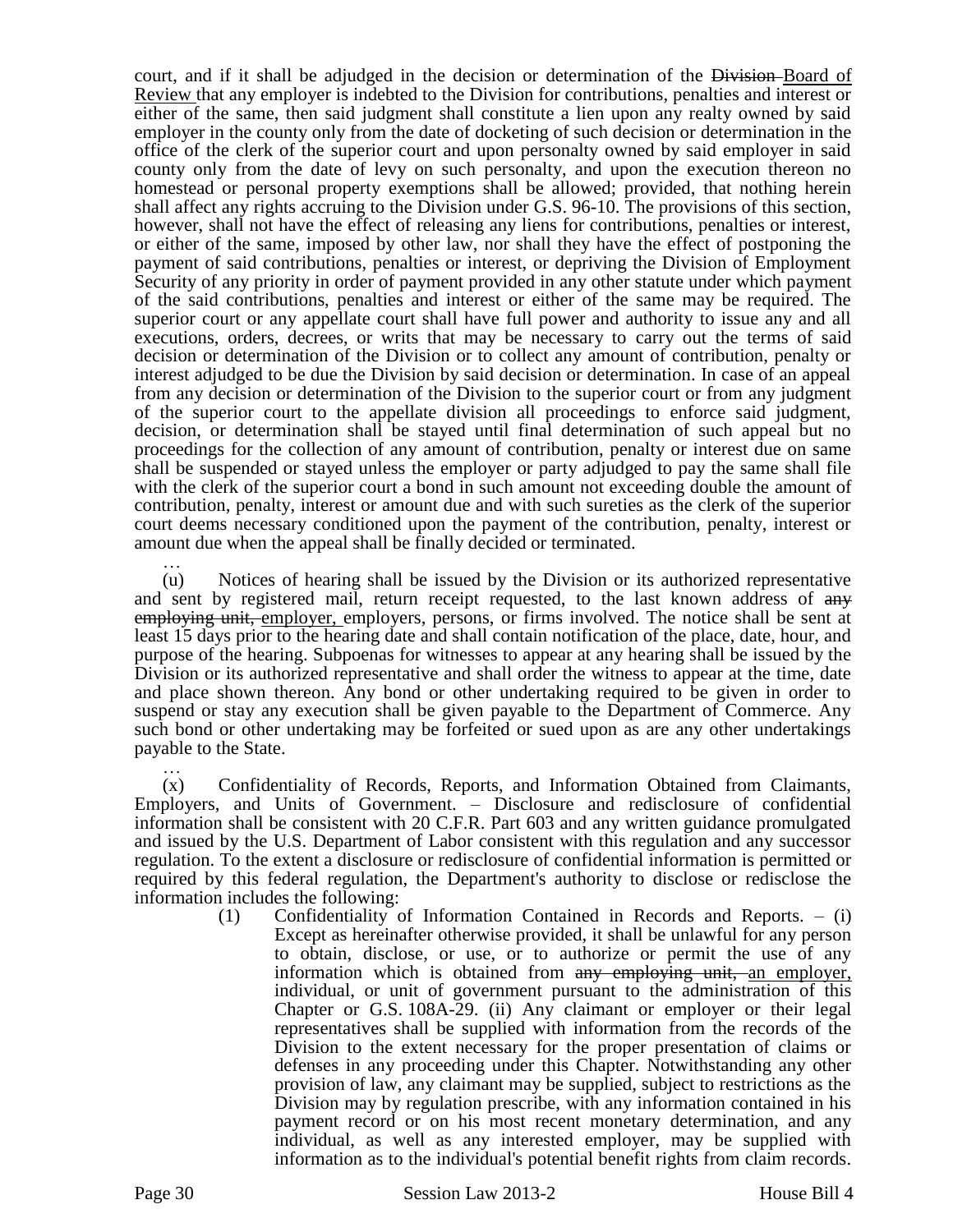(iii) Subject to restrictions as the Secretary may by regulation provide, information from the records of the Division may be made available to any agency or public official for any purpose for which disclosure is required by statute or regulation. (iv) The Division may, in its sole discretion, permit the use of information in its possession by public officials in the performance of their public duties. (v) The Division shall release the payment and the amount of unemployment compensation benefits upon receipt of a subpoena in a proceeding involving child support. (vi) The Division shall furnish to the State Controller any information the State Controller needs to prepare and publish a comprehensive annual financial report of the State or to track debtors of the State. (vii) The Secretary may disclose or authorize redisclosure of any confidential information to an individual, agency, or entity, public or private, consistent with the requirements enumerated in 20 C.F.R. Part 603 or any successor regulation and any written guidance promulgated and issued by the U.S. Department of Labor consistent with 20 C.F.R. Part 603.

- (2) Job Service Information.  $-$  (i) Except as hereinafter otherwise provided it is unlawful for any person to disclose any information obtained by the Division from workers, employers, applicants, or other persons or groups of persons in the course of administering the State Public Employment Service Program. Provided, however, that if all interested parties waive in writing the right to hold such information confidential, the information may be disclosed and used but only for those purposes that the parties and the Division have agreed upon in writing. (ii) The Division shall make public, through the newspapers and any other suitable media, information as to job openings and available applicants for the purpose of supplying the demand for workers and employment. (iii) The Labor Market Information Unit shall collect, collate, and publish statistical and other information relating to the work under the Division's jurisdiction; investigate economic developments, and the extent and causes of unemployment and its remedies with the view of preparing for the information of the General Assembly such facts as in the Division's opinion may make further legislation desirable. (iv) Except as provided by rules adopted by the Division, any information published pursuant to this subdivision shall not be published in any manner revealing the identity of the applicant or the employing unit.employer.
- … (6) Nothing in this subsection (t) shall operate to relieve any claimant or employing unit employer from disclosing any information required by this Chapter or by regulations promulgated thereunder.

**SECTION 9.(c)** G.S. 96-16 reads as rewritten:

## "**§ 96-16. Seasonal pursuits.**

(a) A seasonal pursuit is one which, because of seasonal conditions making it impracticable or impossible to do otherwise, customarily carries on production operations only within a regularly recurring active period or periods of less than an aggregate of 36 weeks in a calendar year. No pursuit shall be deemed seasonal unless and until so found by the Division; except that from March 27, 1953, any successor under  $G.S.$  96-8(5)b G.S. 96-11.6 to a seasonal pursuit shall be deemed seasonal unless such successor shall within 120 days after the acquisition request cancellation of the determination of status of such seasonal pursuit; provided further that this provision shall not be applicable to pending cases nor retroactive in effect.

…  $(f)$ 

…."

(3) The maximum amount of benefits which a seasonal worker shall be eligible to receive based on seasonal wages shall be an amount, adjusted to the nearest multiple of one dollar (\$1.00), determined by multiplying the maximum benefits payable in his benefit year, as provided in G.S. 96-12(d) of this Chapter, G.S. 96-14.4, by the percentage obtained by dividing the seasonal wages in his base period by all of his base period wages.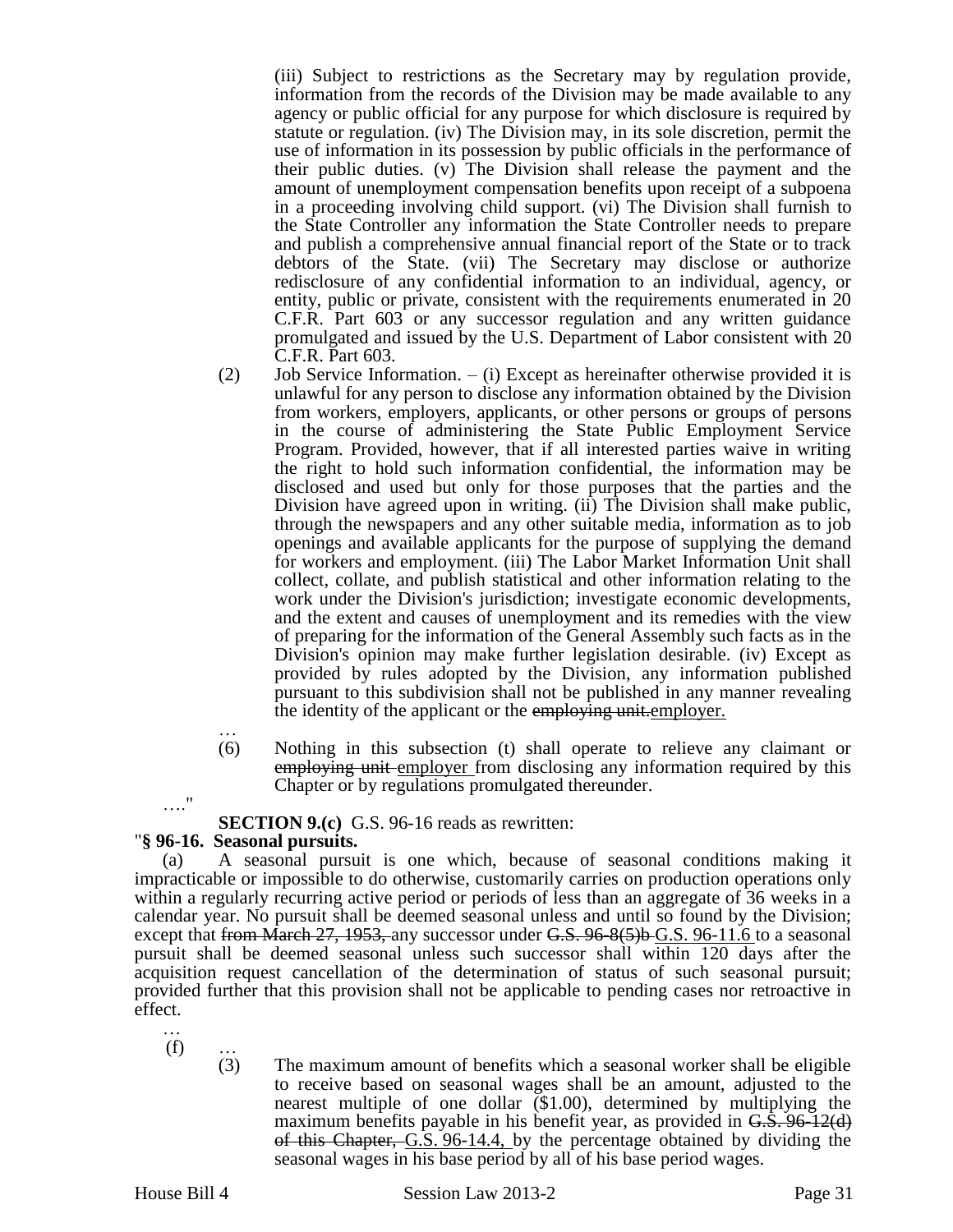- (4) The maximum amount of benefits which a seasonal worker shall be eligible to receive based on nonseasonal wages shall be an amount, adjusted to the nearest multiple of one dollar  $(\overline{$}1.00)$ , determined by multiplying the maximum benefits payable in his benefit year, as provided in G.S. 96-12(d) of this Chapter, G.S. 96-14.4, by the percentage obtained by dividing the nonseasonal wages in his base period by all of his base period wages.
- (5) In no case shall a seasonal worker be eligible to receive a total amount of benefits in a benefit year in excess of the maximum benefits payable for such benefit year, as provided in  $G.S. 96-12(d)$  of this Chapter. G.S. 96-14.4.
- (g) (1) All benefits paid to a seasonal worker based on seasonal wages shall be charged, as prescribed in G.S.  $96-9(c)(2)$  of this Chapter, charged against the account of his base period employer or employers who paid him such seasonal wages, and for the purpose of this paragraph such seasonal wages shall be deemed to constitute all of his base period wages.
	- (2) All benefits paid to a seasonal worker based on nonseasonal wages shall be charged, as prescribed in G.S.  $96-9(e)(2)$  of this Chapter, charged against the account of his base period employer or employers who paid him such nonseasonal wages, and for the purpose of this paragraph such nonseasonal wages shall be deemed to constitute all of his base period wages.

**SECTION 9.(d)** G.S. 96-18(g) reads as rewritten:

 $"({\bf g})$  ... (3)

…."

- The Division may collect the overpayments provided for in this subsection by one or more of the following procedures as the Division may, except as provided herein, in its sole discretion choose:
	- …
	- c. Any person who has been found by the Division to have been overpaid under subparagraph  $(1)$  (2) above due to fraudulent nondisclosure or misrepresentation shall be liable to have such the sums deducted from future benefits payable to him the person under this Chapter. The amount deducted may be up to one hundred percent (100%) of that person's weekly benefit amount.
	- d. Any person who has been found by the Division to have been overpaid under subparagraph (2) above due to nonfraudulent reasons shall be liable to have such the sums deducted from future benefits payable to him the person under this Chapter in such amounts as the Division may by regulation prescribe but no such benefit payable the amount deducted for any week shall be reduced by no more than fifty percent (50%) of that person's weekly benefit amount.  $^{\prime\prime}$

# **SECTION 9.(e)** G.S. 97-29(i) reads as rewritten:

# "**§ 97-29. Rates and duration of compensation for total incapacity.**

(i) Notwithstanding any other provision of this Article, on July 1 of each year, a maximum weekly benefit amount shall be computed. The amount of this maximum weekly benefit shall be derived by obtaining the average weekly insured wage in accordance with G.S. 96-8(22), wage, as defined in G.S. 96-1, by multiplying such average weekly insured wage by 1.10, and by rounding such figure to its nearest multiple of two dollars (\$2.00), and this said maximum weekly benefit shall be applicable to all injuries and claims arising on and after January 1 following such computation. Such maximum weekly benefit shall apply to all provisions of this Chapter and shall be adjusted July 1 and effective January 1 of each year as herein provided."

**SECTION 10.** Chapter 120 of the General Statutes is amended by adding a new Article to read:

## "Article 12R.

## "Joint Legislative Oversight Committee on Unemployment Insurance.

# "**§ 120-70.155. Creation and membership.**

(a) The Joint Legislative Oversight Committee on Unemployment Insurance is established. The Committee consists of eight members appointed as follows: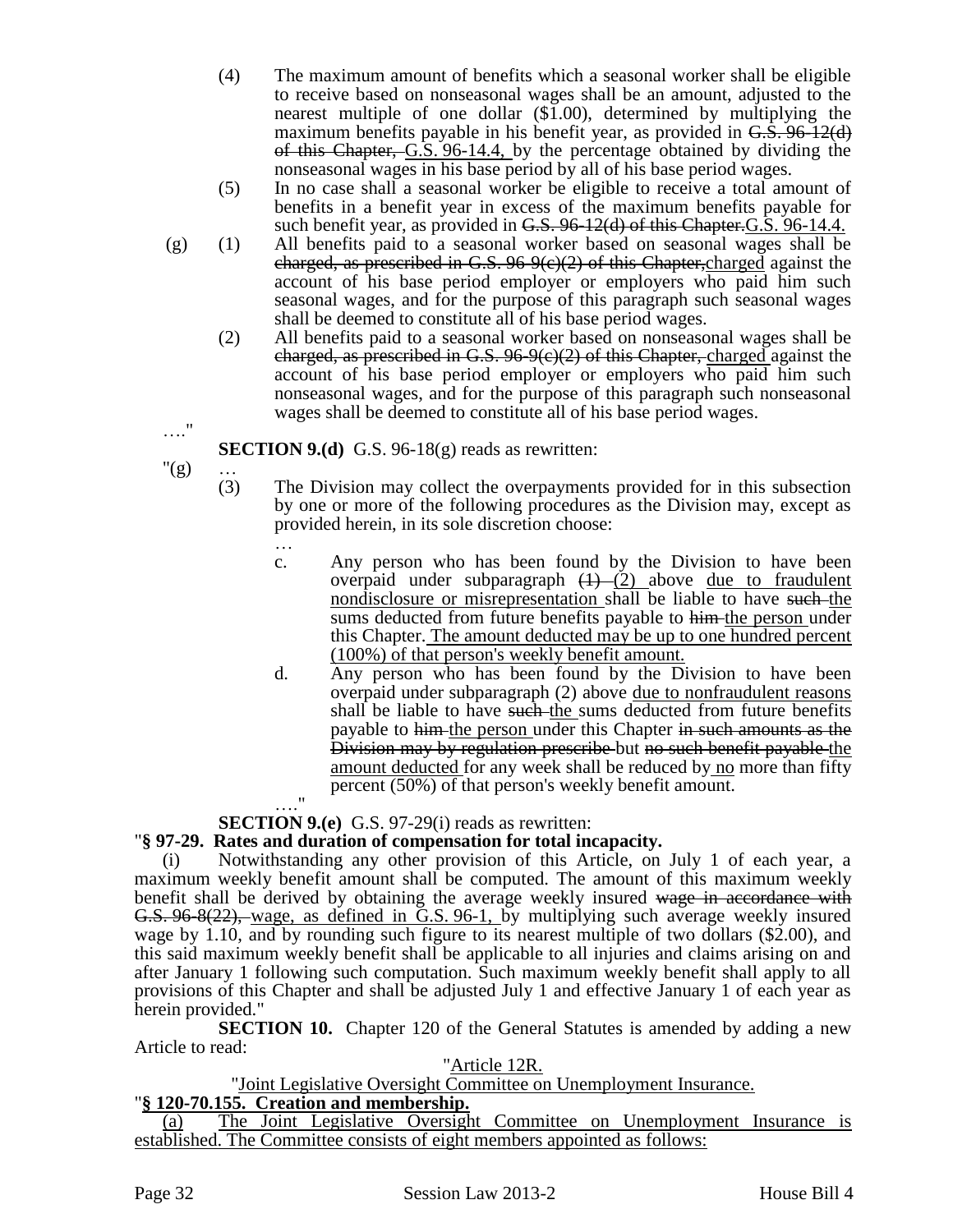- (1) Four members of the House of Representatives appointed by the Speaker of the House of Representatives.
- (2) Four members of the Senate appointed by the President Pro Tempore of the Senate.

(b) The members serve for a term of two years. Members may complete a term of service on the Committee even if they do not seek reelection or are not reelected to the General Assembly, but resignation or removal from service in the General Assembly constitutes resignation or removal from service on the Committee. A member continues to serve until a successor is appointed. A vacancy shall be filled by the officer who made the original appointment.

# "**§ 120-70.156. Purpose and powers of Committee.**

(a) Purpose. – The Joint Legislative Oversight Committee on Unemployment Insurance is directed to study and review all unemployment insurance matters, workforce development programs, and reemployment assistance efforts of the State. The following duties and powers, which are enumerated by way of illustration, shall be liberally construed to provide maximum review by the Committee of these matters:

- (1) Study the unemployment insurance laws of North Carolina and the administration of those laws.
- (2) Review the State's unemployment insurance laws to determine which laws need clarification, technical amendment, repeal, or other change to make the laws concise, intelligible, and easy to administer.
- (3) Monitor the payment of the debt owed by the Unemployment Trust Fund to the federal government.
- (4) Review and determine the adequacy of the balances in the Unemployment Trust Fund and the Unemployment Insurance Reserve Fund.
- (5) Study the workforce development programs and reemployment assistance efforts of the Division of Workforce Solutions of the Department of Commerce.
- (6) Call upon the Department of Commerce to cooperate with it in the study of the unemployment insurance laws and the workforce development efforts of the State.

(b) The Committee may report its findings and recommendations to any regular session of the General Assembly. A report to the General Assembly may contain any legislation needed to implement a recommendation of the Committee.

## "**§ 120-70.157. Organization of Committee.**

The Speaker of the House of Representatives shall designate one representative as cochair, and the President Pro Tempore of the Senate shall designate one senator as cochair. The Joint Legislative Oversight Committee on Unemployment Insurance may meet upon the joint call of the cochairs. A quorum of the Committee is five members.

The Committee may meet in the Legislative Building or the Legislative Office Building. While in the discharge of its official duties, the Committee has the powers of a joint committee under G.S. 120-19 and G.S. 120-19.1 through G.S. 120-19.4. The Legislative Services Commission, through the Legislative Services Officer, shall assign professional staff to assist the Committee in its work. The House of Representatives and the Senate's Directors of Legislative Assistants shall assign clerical staff to the Committee, and the expenses relating to the clerical employees shall be borne by the Committee. The Committee may contract for professional, clerical, or consultant services as provided by G.S. 120-32.02. Members of the Committee shall receive subsistence and travel expenses at the rates set forth in G.S. 120-3.1, 138-5, or 138-6, as appropriate.

## "**§ 120-70.158. Sunset.**

This Article expires July 1, 2023."